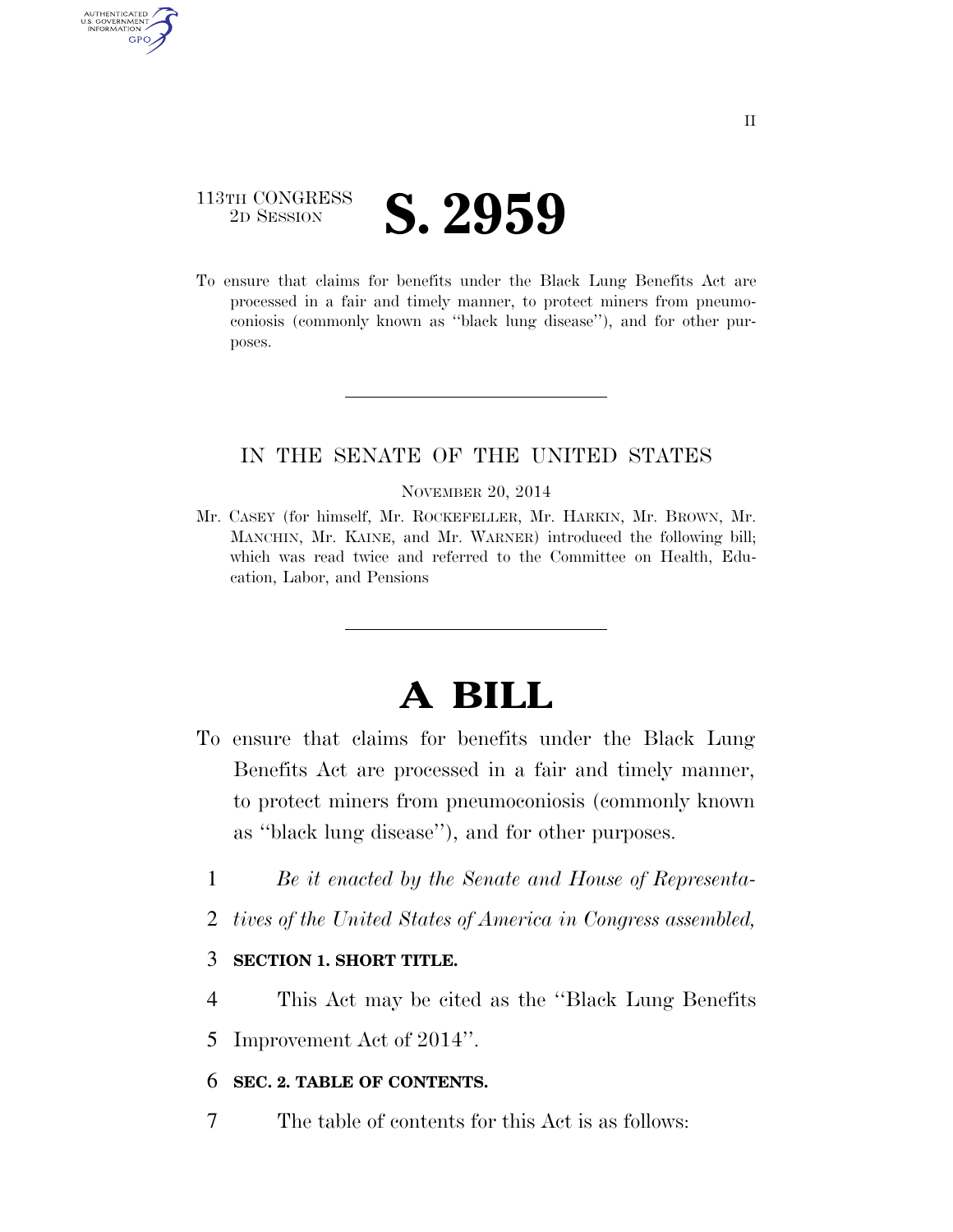Sec. 1. Short title.

Sec. 2. Table of contents.

Sec. 3. Findings.

#### TITLE I—BLACK LUNG BENEFITS

#### PART A-IMPROVING THE PROCESS FOR FILING AND ADJUDICATING CLAIMS FOR BENEFITS

- Sec. 101. Mandatory disclosure of medical information and reports.
- Sec. 102. Legal fees.

Sec. 103. Clarifying eligibility for black lung benefits claims.

- Sec. 104. Restoring adequate benefit adjustments for miners suffering from black lung disease and for their dependent family members.
- Sec. 105. Treatment of evidence in equipoise.
- Sec. 106. Providing assistance with claims for miners and their dependent family members.
- Sec. 107. False statements or misrepresentations, attorney disqualification, and discovery sanctions.
- Sec. 108. Development of medical evidence by the Secretary.
- Sec. 109. Establishment of pilot program to provide impartial classifications of chest radiographs.
- Sec. 110. Medical evidence training program.
- Sec. 111. Technical and conforming amendments.
- Sec. 112. Readjudicating cases involving certain chest radiographs.

#### PART B—REPORTS TO IMPROVE THE ADMINISTRATION OF BENEFITS UNDER THE BLACK LUNG BENEFITS ACT

- Sec. 113. Strategy to reduce delays in adjudication.
- Sec. 114. GAO report on black lung disease.

#### TITLE II—STANDARD FOR RESPIRABLE DUST CONCENTRATION

Sec. 201. Standard for respirable dust concentration.

#### TITLE III—ESTABLISHING THE OFFICE OF WORKERS' COMPENSATION PROGRAMS

Sec. 301. Office of Workers' Compensation Programs.

#### TITLE IV—SEVERABILITY

Sec. 401. Severability.

#### 1 **SEC. 3. FINDINGS.**

- 2 Congress finds the following:
- 3 (1) The Black Lung Benefits Act (30 U.S.C.
- 4 901 et seq.) was enacted to provide health care and
- 5 modest benefits to coal miners who develop pneumo-
- 6 coniosis (referred to in this section as ''black lung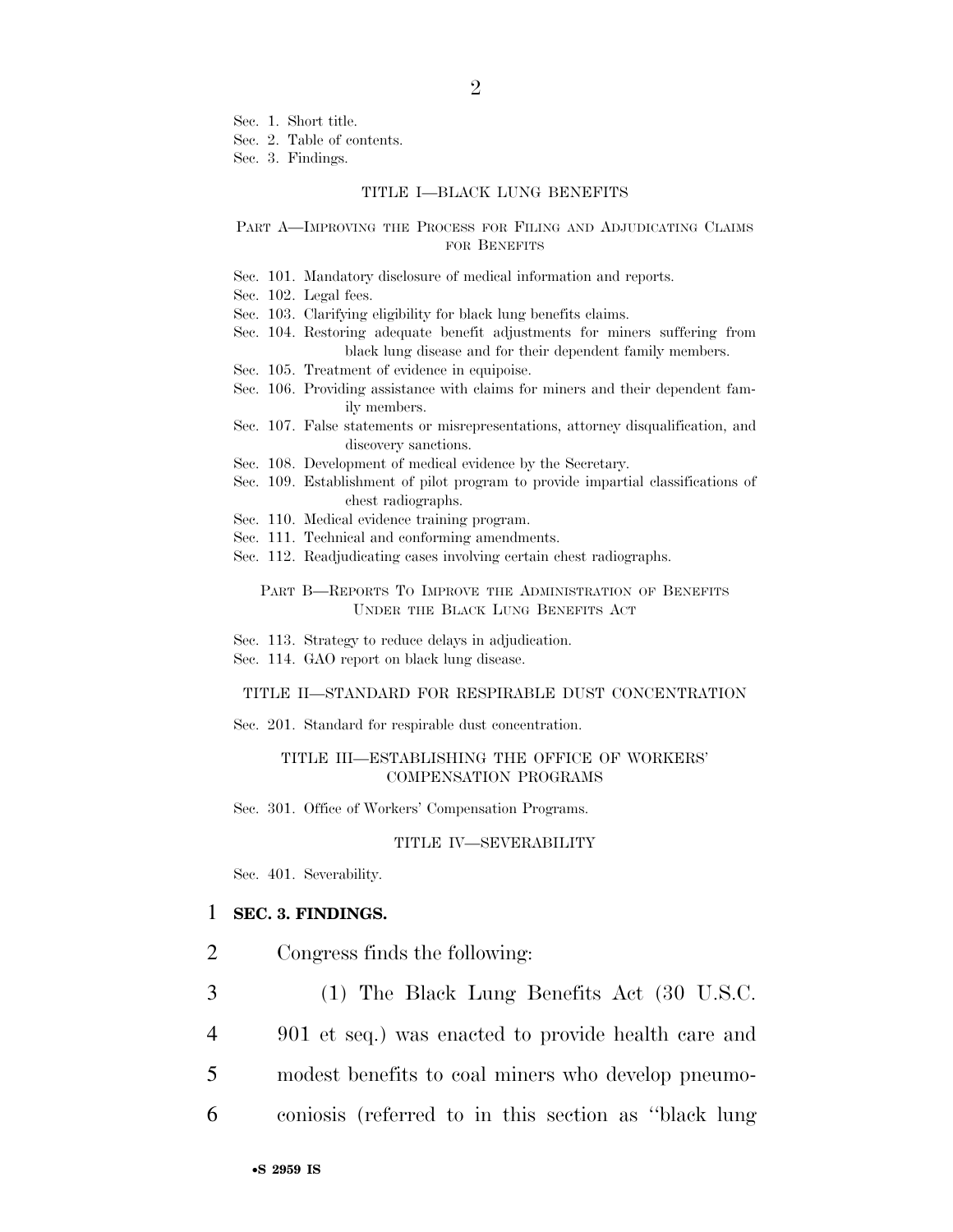disease'') resulting from exposure to coal dust dur- ing their employment. Yet the determination of a claimant's eligibility for these benefits often requires complex, adversarial litigation. Resource disparities between coal companies and such claimants are widespread within the statutory and regulatory framework of such Act. Comprehensive reforms are necessary to ensure that coal miners are not at a disadvantage when filing claims for benefits.

 (2) The Government Accountability Office has found that many claimants under the Black Lung Benefits Act are not equipped with the medical and legal resources necessary to develop evidence to meet the requirements for benefits. Miners often lack complete and reliable medical evidence, consequently increasing the risk that the individuals who review claims for benefits will be presented with insufficient medical evidence. Similarly, without better options for legal representation, significant numbers of such claimants proceed with their claims through a com- plex and potentially long administrative process 22 without resources that Department of Labor officials and black lung disease experts note are important for developing evidence and supporting their claims. Only a quarter of claimants are represented by an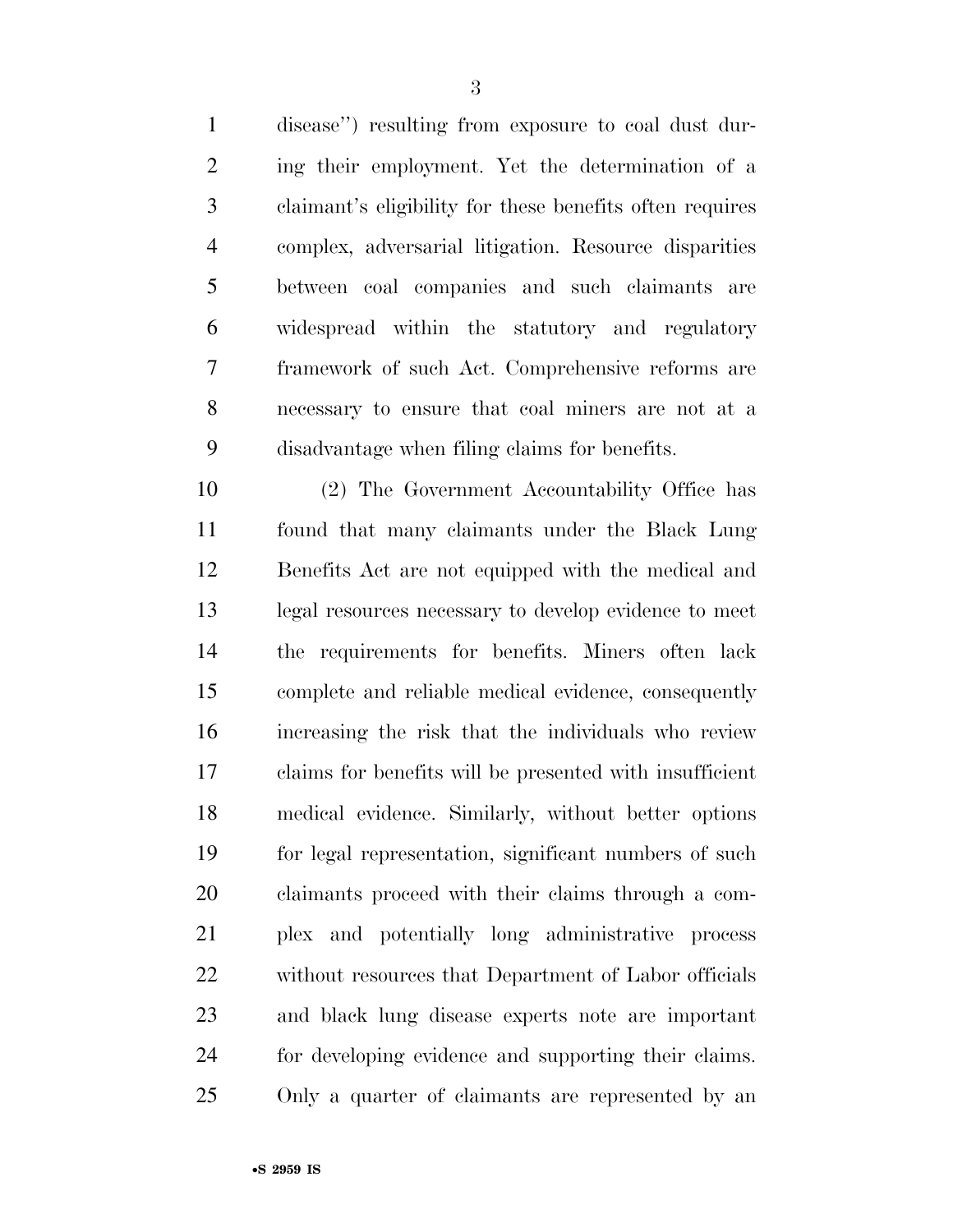attorney when filing a claim. Absent efforts to rem- edy administrative problems and address structural weaknesses in the process for obtaining benefits, claimants with meritorious claims would not receive benefits.

 (3) Full exchange and disclosure between the parties of relevant medical information is essential for fair adjudication of claims under the Black Lung Benefits Act, regardless of whether the parties in- tend to submit such information into evidence. Records of adjudications reveal that some mine oper- ators' legal representatives have withheld relevant evidence from claimants, administrative law judges, and, in some cases, even their own medical experts. In several cases, the disclosure of such evidence would have substantiated a miner's claim for bene- fits. Withholding medical information can endanger miners by depriving them of important information about their own health and the potential need to seek medical treatment.

 (4) Given the remedial nature of the Black Lung Benefits Act, when an adjudicator determines that evidence is evenly balanced, it is appropriate for any resulting doubt to be resolved in favor of the claimant. The Supreme Court vacated this long-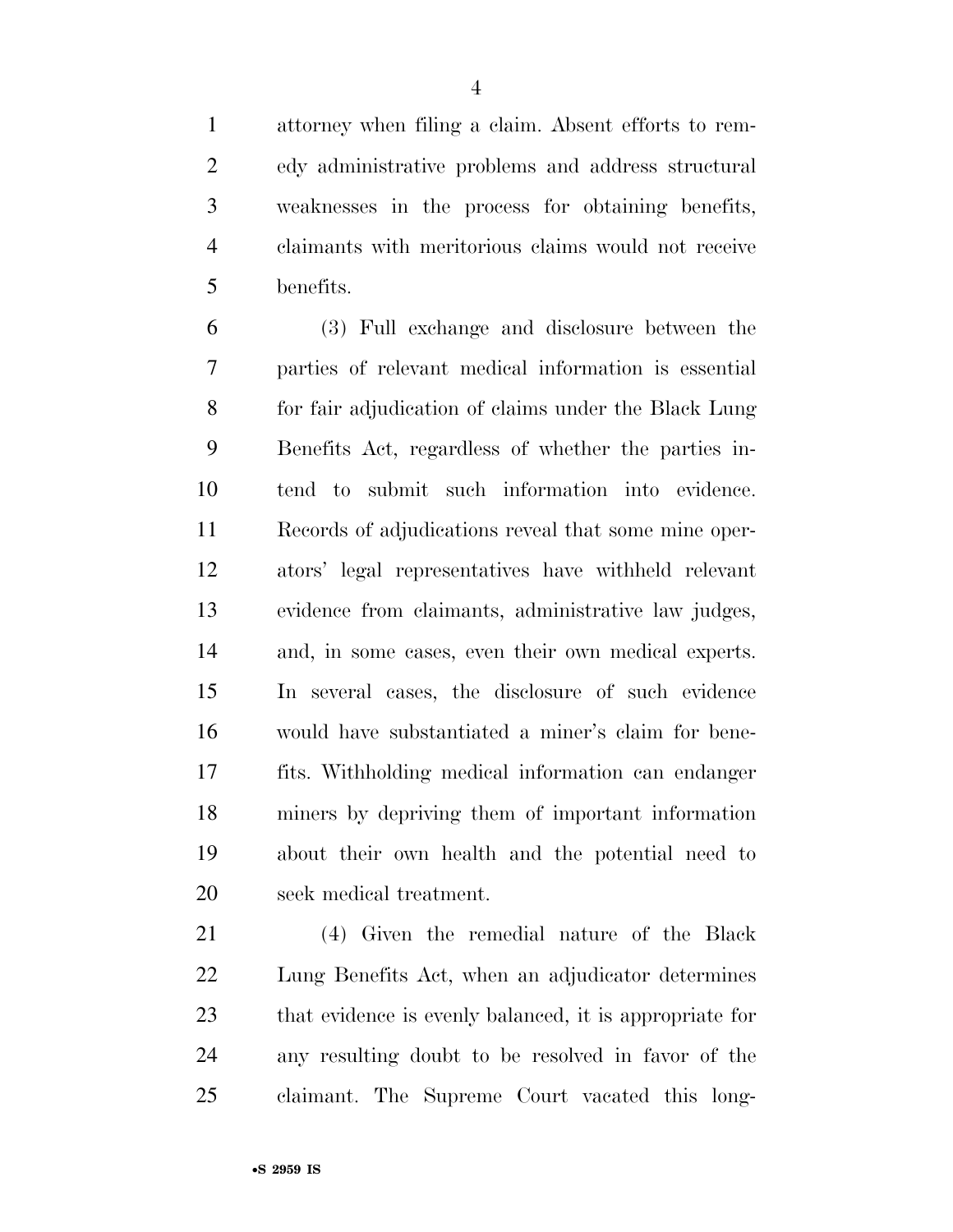standing legal principle, not on substantive grounds, but because its application conflicted with the re- quirements of another statute. Such principle needs to be reinstated in the Black Lung Benefits Act be- cause it provides fairness and improves the adminis-tration of benefits.

 (5) Physicians who read lung x-rays as part of pulmonary assessments used in proceedings for claims under the Black Lung Benefits Act are re- quired to demonstrate competency in classifying chest radiographs by becoming certified as B Read- ers by the National Institute for Occupational Safety and Health (referred to in this section as ''NIOSH''). However, investigations have uncovered that there are NIOSH-certified B Readers who have systematically misclassified chest radiographs while employed by coal operators or their law firms for the purpose of opposing claims under such Act. In re- sponse, the Department of Labor has directed claims examiners not to credit negative chest x-ray readings for pneumoconiosis by one widely used physician em- ployed at a prominent medical center, unless the Secretary of Labor determines that such readings are otherwise credible. Where chest radiographs are needed to establish entitlement to benefits, claimants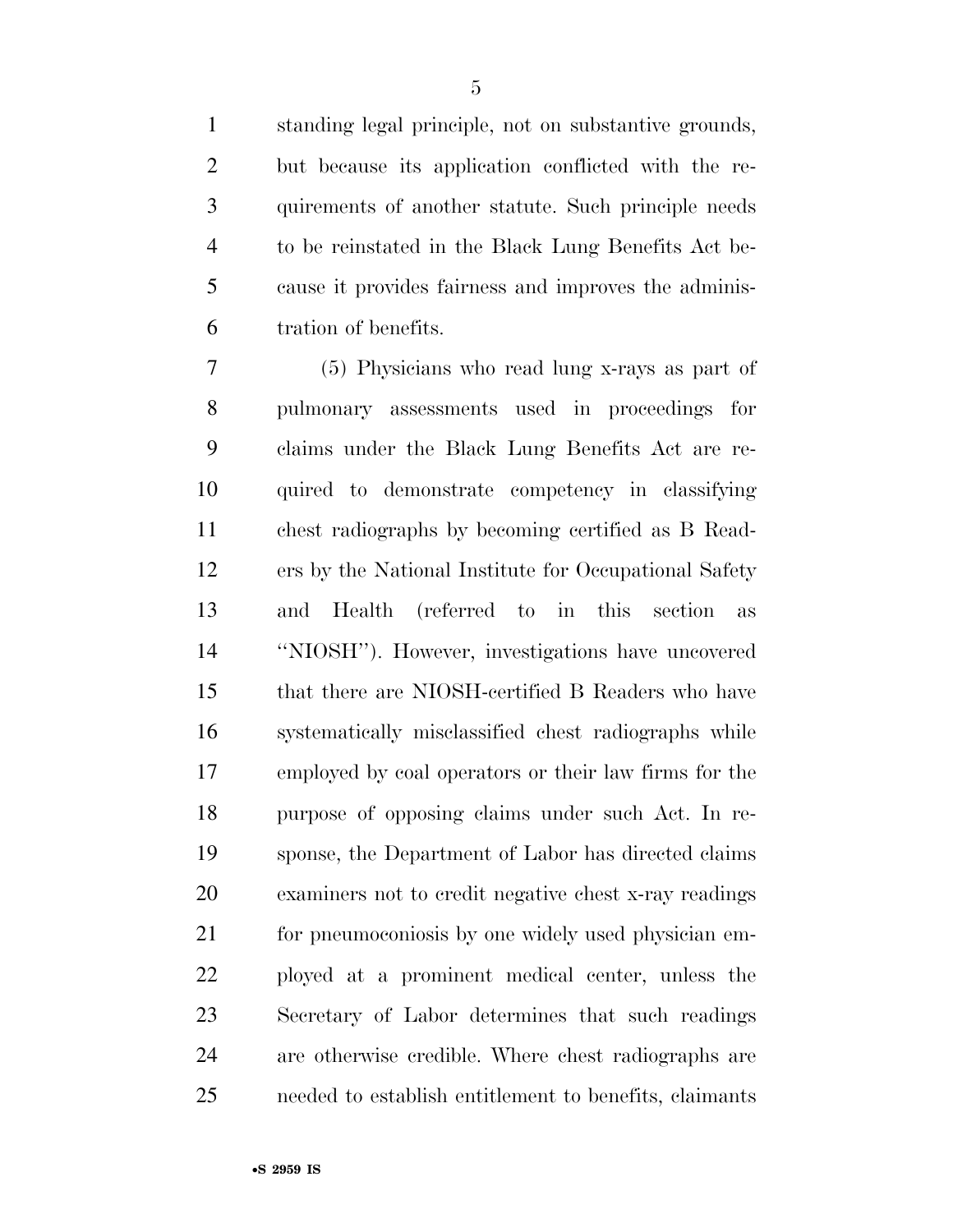should have access to accurate interpretations so as to ensure the fair adjudication of such claims.

 (6) As of the date of enactment of this Act, more than one year has passed since survivors were denied benefits on claims under the Black Lung Benefits Act that involved the consideration of chest radiograph interpretations by a certain physician whose interpretations have since been determined by the Department of Labor to be generally not worthy of credit. Such survivors should be permitted to file a new claim for benefits under such Act. However, a survivor is effectively barred from filing a new claim one year after a decision regarding such bene- fits is final, constituting an injustice that merits a remedy.

 (7) Between the calendar years 2004 and 2014, a reduction in the number of administrative law judges in the Department of Labor, coupled with a large increase in the number of cases filed under the Black Lung Benefits Act, cuts to nondefense discre- tionary spending, furloughs resulting from seques- tration, and the 16-day shutdown of the Federal Government during the calendar year 2013, has cre- ated extensive delays in adjudicating claims under such Act and numerous other labor and employment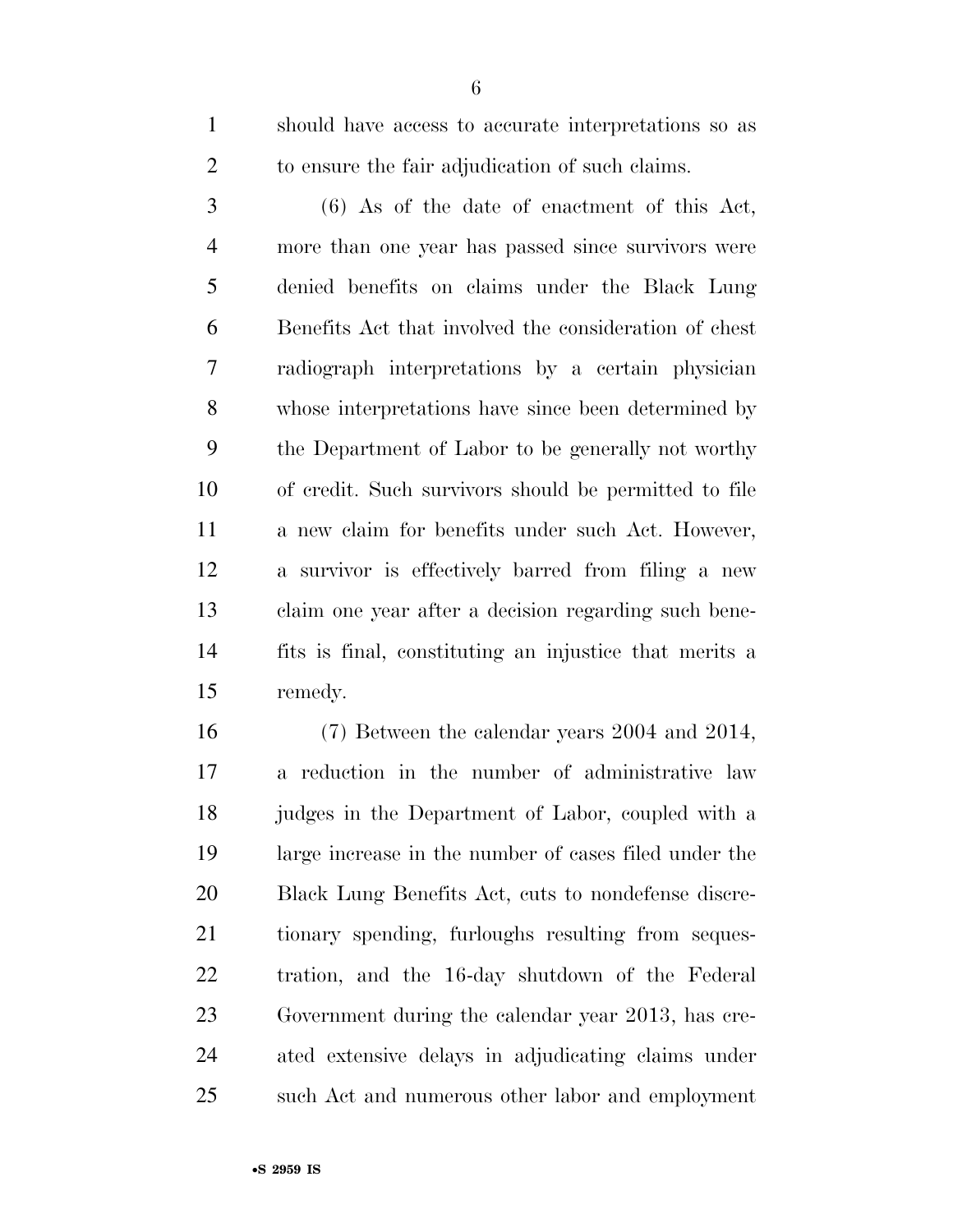| $\mathbf{1}$   | laws. Due to the imbalance between resources and     |
|----------------|------------------------------------------------------|
| 2              | caseloads, it takes 429 days to assign a case to an  |
| 3              | administrative law judge and a typical claim under   |
| $\overline{4}$ | such Act remains unresolved for an average of 42     |
| 5              | months prior to a decision by an administrative law  |
| 6              | judge. These delays directly and severely impact the |
| $\overline{7}$ | lives of workers throughout the United States, plac- |
| 8              | ing an undue financial and emotional burden on the   |
| 9              | affected individuals and their families.             |
|                |                                                      |

 (8) Contrary to the intent of Congress, benefits payments under the Black Lung Benefits Act do not automatically increase with the rising cost of living. Benefit payments are tied to the monthly pay rate for Federal employees in grade GS–2, step 1. In sev- eral of the fiscal years prior to the enactment of this Act, there was a pay freeze for Federal employees, which eliminated cost-of-living adjustments under such Act for such years.

 (9) A competent assessment of medical infor- mation and testimony, which often involves multiple physicians disputing a diagnosis, is necessary in de- termining whether to award benefits under the Black Lung Benefits Act. To ensure that a deter-mination regarding a claim for benefits under such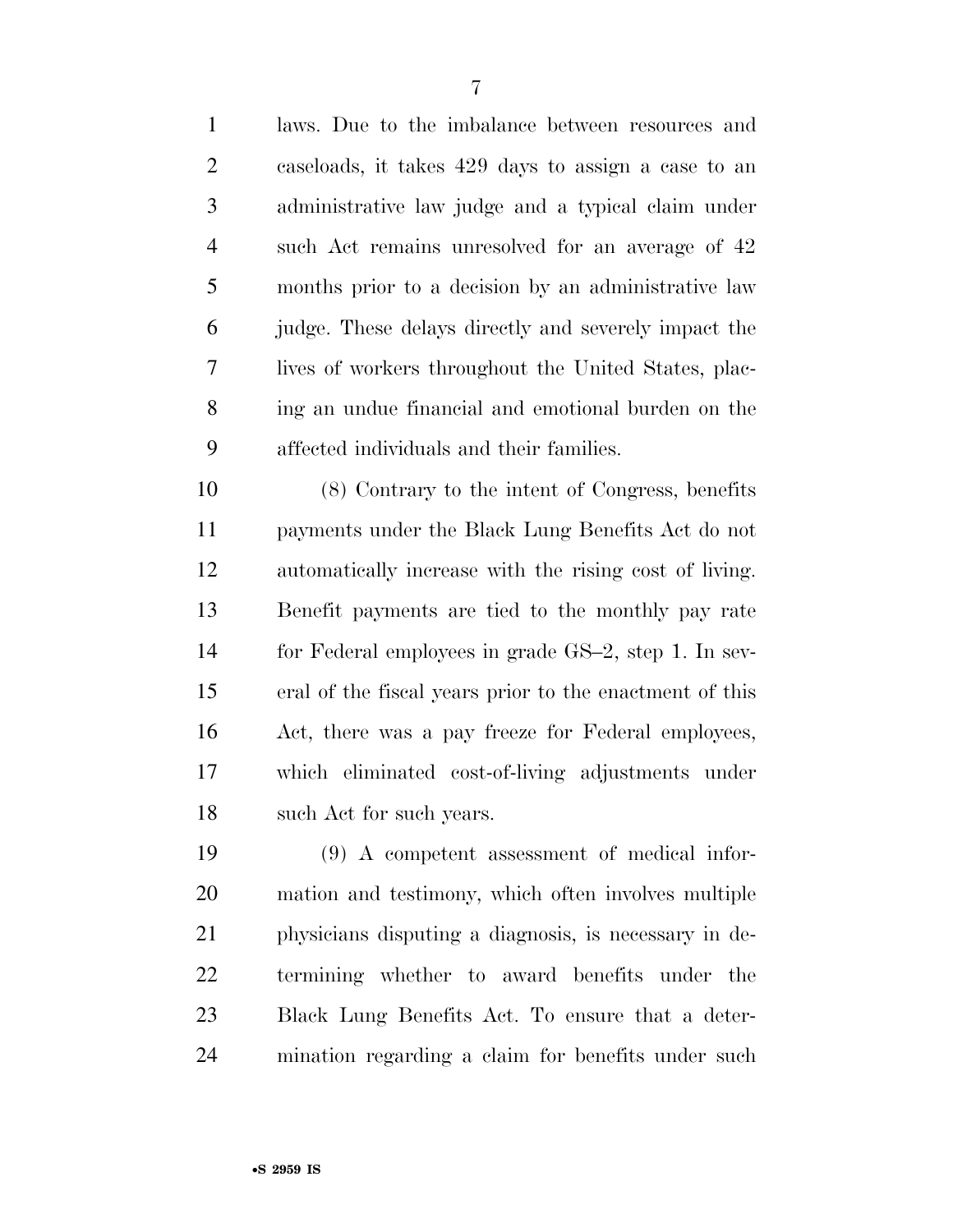| $\mathbf{1}$   | Act is fair and accurate, regular training is needed   |
|----------------|--------------------------------------------------------|
| $\overline{2}$ | regarding—                                             |
| 3              | (A) developments in pulmonary medicine                 |
| $\overline{4}$ | relating to black lung disease;                        |
| 5              | (B) medical evidence necessary to sustain              |
| 6              | claims for such benefits; and                          |
| 7              | (C) the proper weight to be given to con-              |
| 8              | flicting evidence.                                     |
| 9              | (10) Black lung disease has been the underlying        |
| 10             | or contributing cause of death of more than 76,000     |
| 11             | miners since 1968. After decades of decline, the inci- |
| 12             | dence of coal miners with black lung disease is on     |
| 13             | the rise. According to NIOSH, miners are devel-        |
| 14             | oping advanced cases of the disease at younger ages.   |
| 15             | In response, the Department of Labor has taken im-     |
| 16             | portant steps to combat the disease, including pro-    |
| 17             | mulgating a rule that reduces the allowed concentra-   |
| 18             | tion of coal dust and eliminates weaknesses in the     |
| 19             | current dust sampling system. Retrospective studies    |
| 20             | should be continued to determine whether revisions     |
| 21             | to the standards are necessary to eliminate the dis-   |
| 22             | ease.                                                  |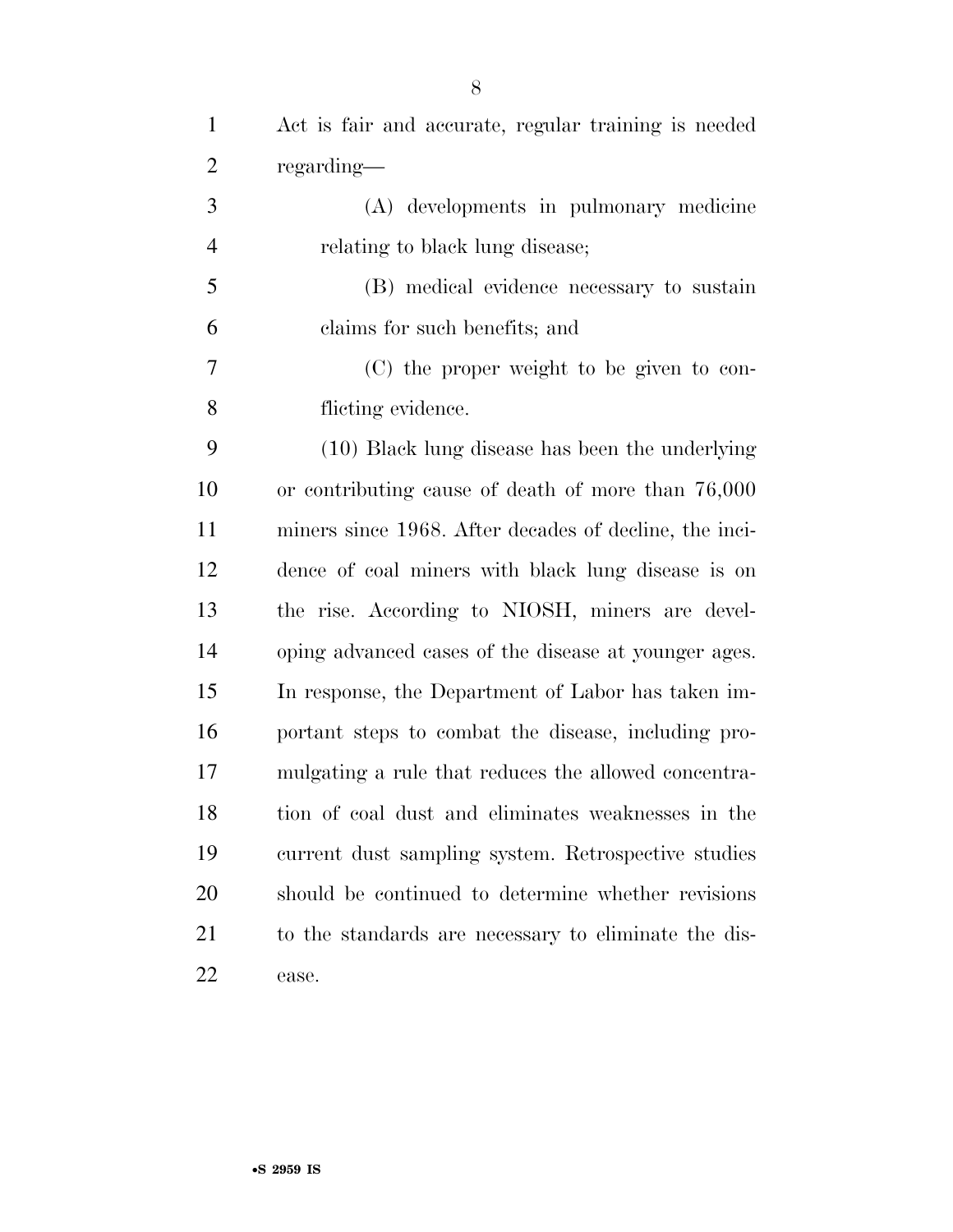# **TITLE I—BLACK LUNG BENEFITS PART A—IMPROVING THE PROCESS FOR FILING AND ADJUDICATING CLAIMS FOR BENEFITS SEC. 101. MANDATORY DISCLOSURE OF MEDICAL INFOR-MATION AND REPORTS.**

 Part A of the Black Lung Benefits Act (30 U.S.C. 901 et seq.) is amended by adding at the end the fol-lowing:

### **''SEC. 403. MANDATORY MEDICAL INFORMATION DISCLO-SURE.**

11 "(a) REPORT.—In any claim for benefits under this title, an operator that requires a miner to submit to a medical examination regarding the miner's respiratory or pulmonary condition shall, not later than 21 days after the miner has been examined, deliver to the claimant a complete copy of the examining physician's report. The ex-amining physician's report shall—

18  $\frac{1}{2}$  (1) be in writing; and

 $\frac{1}{2}$  set out in detail the findings of such physi- cian, including any diagnoses and conclusions, the results of any diagnostic imaging tests, and any other tests performed on the miner.

23 "(b) DISCLOSURE.—

24 "(1) IN GENERAL.—In any claim for benefits under this title, each party shall provide all other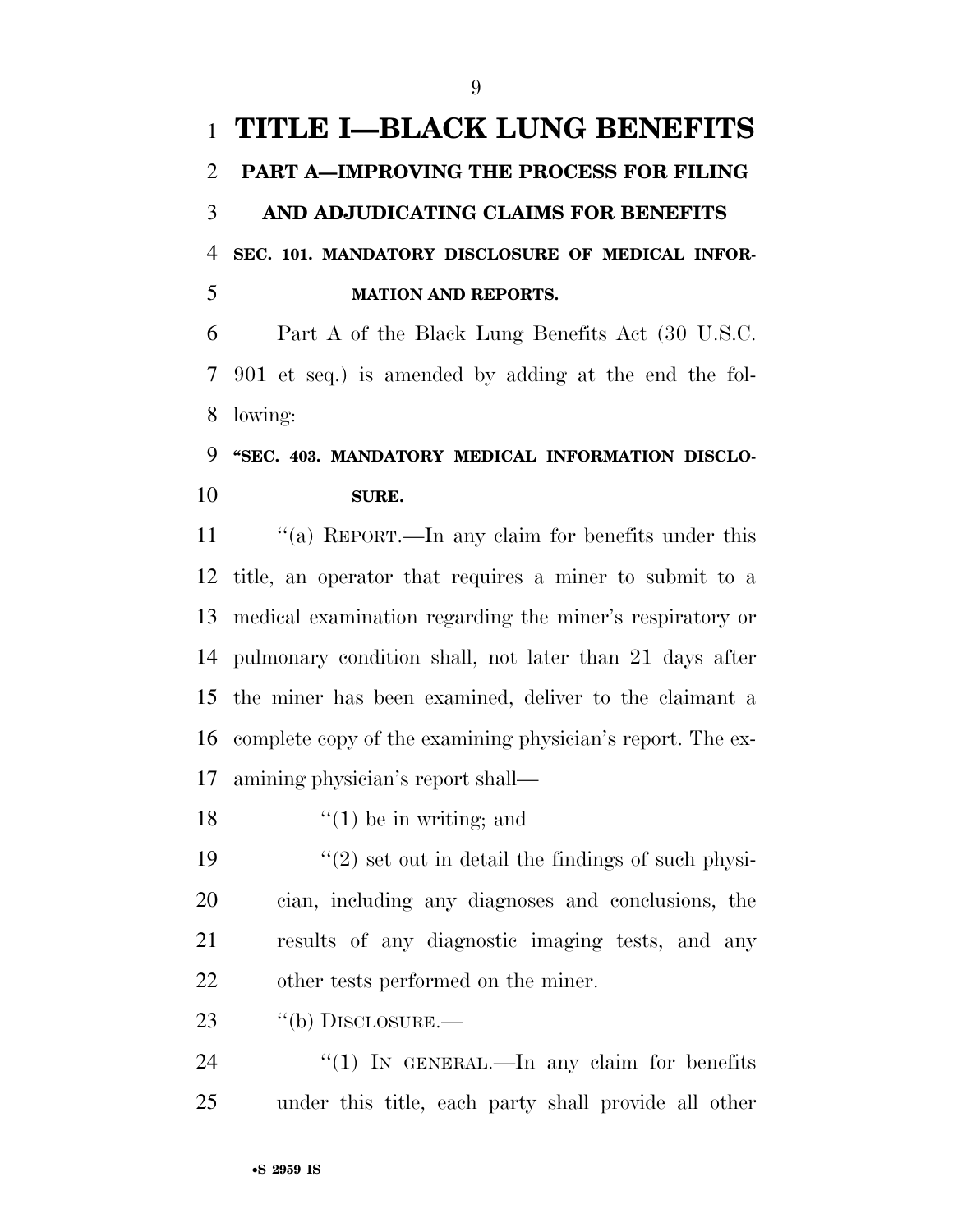| $\mathbf{1}$   | parties in the proceeding with a copy of all medical        |
|----------------|-------------------------------------------------------------|
| $\overline{2}$ | information developed regarding the miner's physical        |
| 3              | condition relating to such claim, even if the party         |
| $\overline{4}$ | does not intend to submit the information as evi-           |
| 5              | dence.                                                      |
| 6              | "(2) MEDICAL INFORMATION.—The medical in-                   |
| 7              | formation described in paragraph (1) shall include—         |
| 8              | "(A) the opinion of any examining physi-                    |
| 9              | cian; and                                                   |
| 10             | "(B) any examining or nonexamining phy-                     |
| 11             | sician's interpretation of radiographs or pathol-           |
| 12             | ogy samples, and reports of such radiographs or             |
| 13             | samples.                                                    |
| 14             | "(c) REGULATIONS.—The Secretary shall promulgate            |
| 15             | regulations regarding the disclosure of medical informa-    |
| 16             | tion under this section, and such regulations may establish |
| 17             | sanctions for noncompliance with this section.".            |
|                | 18 SEC. 102. LEGAL FEES.                                    |
| 19             | Part A of the Black Lung Benefits Act (30 U.S.C.            |
| 20             | 901 et seq.), as amended by section 101, is further amend-  |
| 21             | ed by adding at the end the following:                      |
| 22             | "SEC. 404. ATTORNEYS' FEE PAYMENT PROGRAM.                  |
| 23             | "(a) PROGRAM ESTABLISHED.-                                  |
| 24             | "(1) IN GENERAL.—Not later than 180 days                    |
| 25             | after the date of enactment of the Black Lung Bene-         |
|                |                                                             |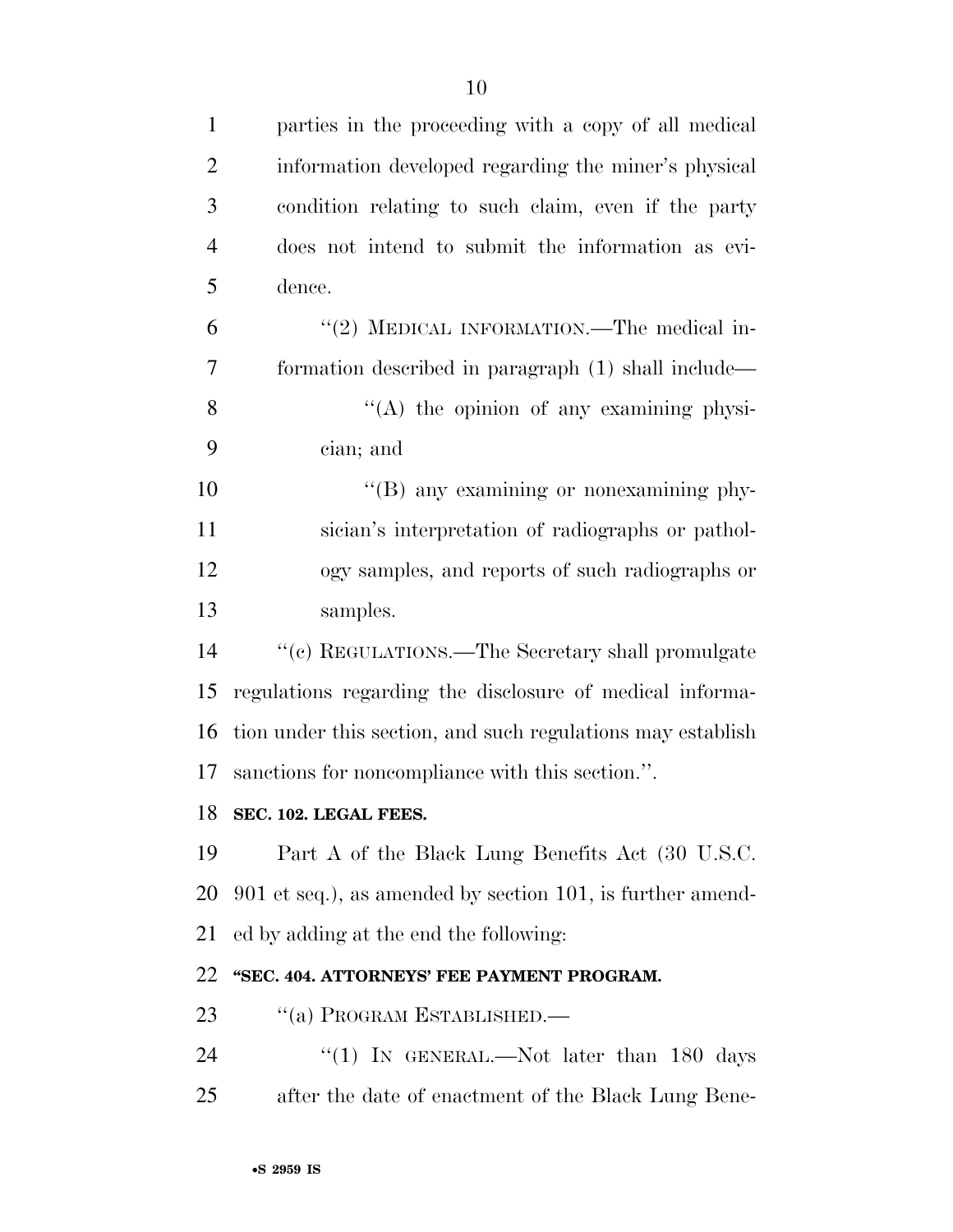fits Improvement Act of 2014, the Secretary shall establish an attorneys' fee payment program to pay attorneys' fees, using amounts from the fund, to the attorneys of claimants in qualifying claims. ''(2) QUALIFYING CLAIM.—A qualifying claim for purposes of this section is a contested claim for benefits under this title for which a final order has not been entered within one year of the filing of the claim. 10 "(3) USE OF PAYMENTS FROM THE FUND.— Notwithstanding any other provision of law, amounts in the fund shall be available for payments authorized by the Secretary under this section. 14 "(b) PAYMENTS AUTHORIZED.— 15 "(1) IN GENERAL.—If a claimant for benefits under this title obtains an effective award for a qualifying claim before an administrative law judge, the Benefits Review Board established under section 21(b) of the Longshore and Harbor Workers' Com-

 pensation Act (33 U.S.C. 921(b)), or a Federal court, and the judge, Board, or court approves attor- neys' fees for work done before it, the Secretary shall, through the program under this section, pay an amount of attorneys' fees not to exceed \$1,500 at each stage of the administrative and legal process.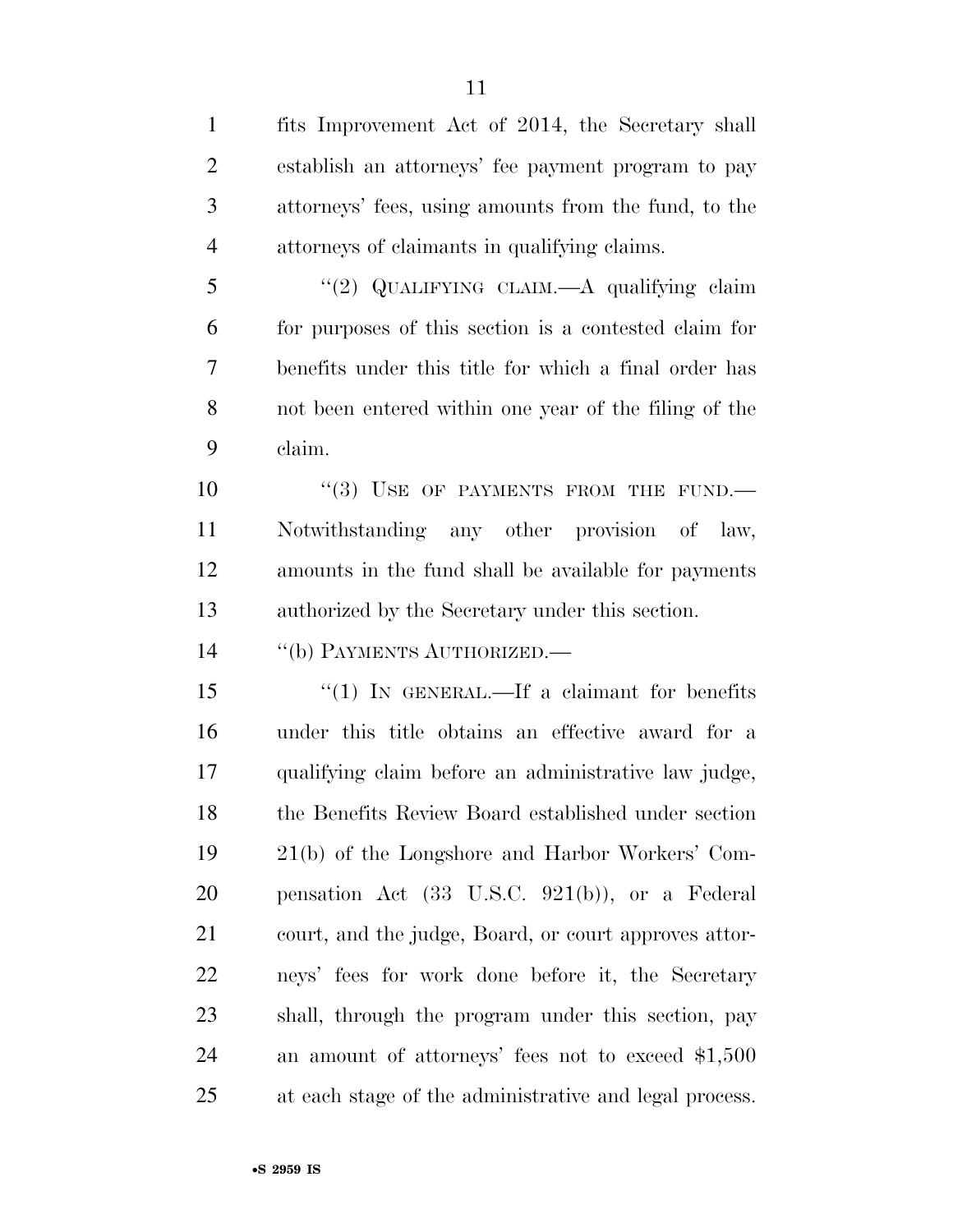1 ''(2) MAXIMUM.—The program established under this section shall not pay more than a total of \$4,500 in attorneys' fees for any single qualifying claim.

 ''(c) REIMBURSEMENT OF FUNDS.—In any case in which a qualifying claim results in a final order awarding compensation, the liable operator shall reimburse the fund for any fees paid under this section, subject to enforce- ment by the Secretary under section 424 and in the same manner as compensation orders are enforced under section 21(d) of the Longshore and Harbor Workers' Compensa-tion Act (33 U.S.C. 921(d)).

 ''(d) ADDITIONAL PROGRAM RULES.—Nothing in this section shall limit or otherwise affect an operator's liability for any attorneys' fees awarded by an administra- tive law judge, the Benefits Review Board, or a Federal court, that were not paid by the program under this sec- tion. Nothing in this section shall limit or otherwise affect the Secretary's authority to use amounts in the fund to pay approved attorneys' fees in claims for benefits under this title for which a final order awarding compensation has been entered and the operator is unable to pay.

23 " (e) NO RECOUPMENT OF ATTORNEYS' FEES.—Any payment for attorneys' fees made by the Secretary under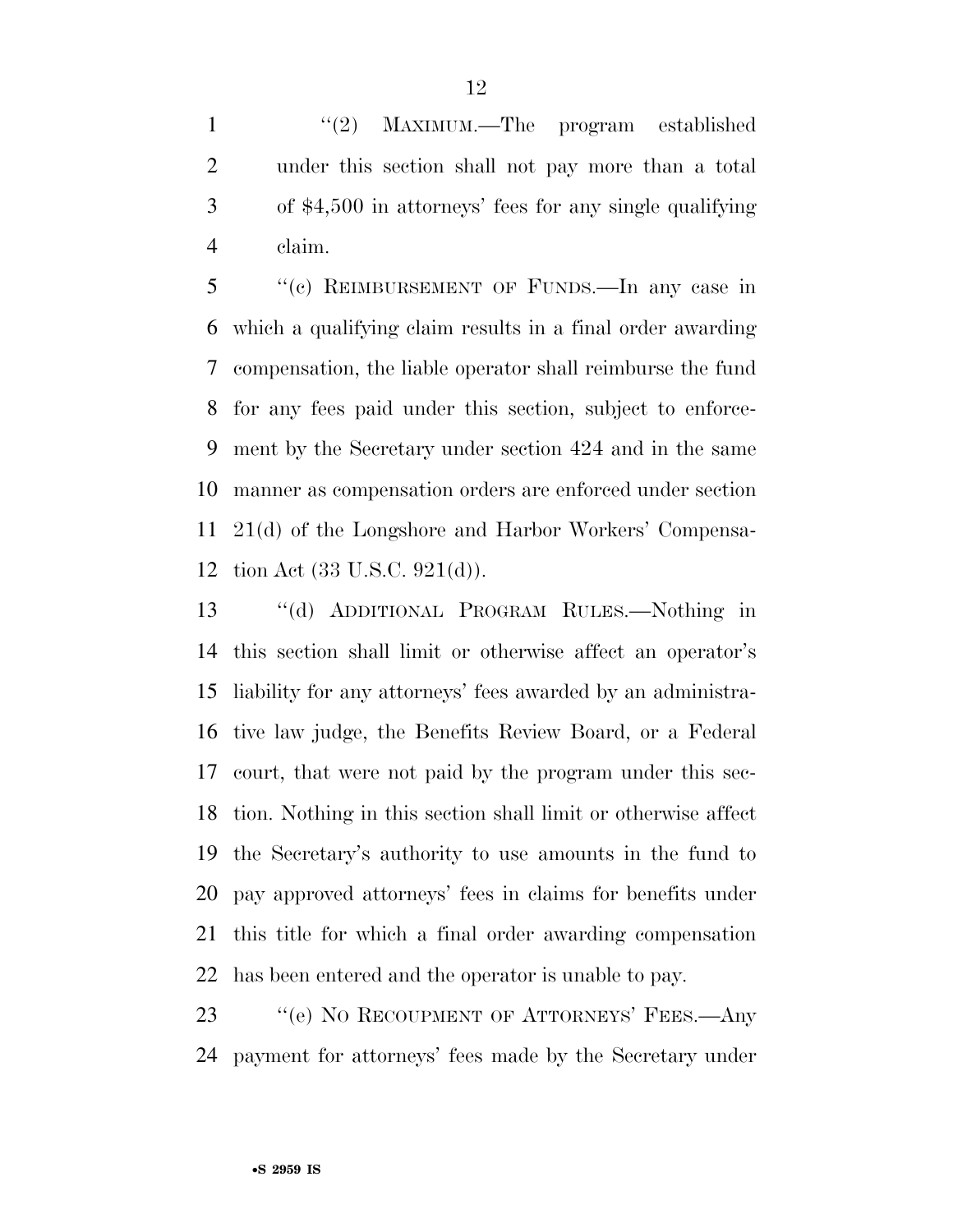this section shall not be recouped from the claimant or the claimant's attorney.''.

### **SEC. 103. CLARIFYING ELIGIBILITY FOR BLACK LUNG BEN-EFITS CLAIMS.**

 Section 411(c) of the Black Lung Benefits Act (30 6 U.S.C.  $921(e)$  is amended by striking paragraphs (3) and (4) and inserting the following:

 $\langle (3)(A)$  If x-ray, biopsy, autopsy, or other medically accepted and relevant test or procedure es- tablishes that a miner is suffering or has suffered from a chronic dust disease of the lung, diagnosed as complicated pneumoconiosis or progressive mas- sive fibrosis, then there shall be an irrebuttable pre- sumption that such miner is totally disabled due to pneumoconiosis, that such miner's death was due to pneumoconiosis, or that, at the time of death, such miner was totally disabled by pneumoconiosis, as the case may be. A chest radiograph that yields one or more large opacities (greater than one centimeter in diameter) and would be classified in category A, B, or C in the International Classification of Radiographs of Pneumoconioses by the International Labor Organization shall be sufficient to invoke such presumption, unless there is more probative evidence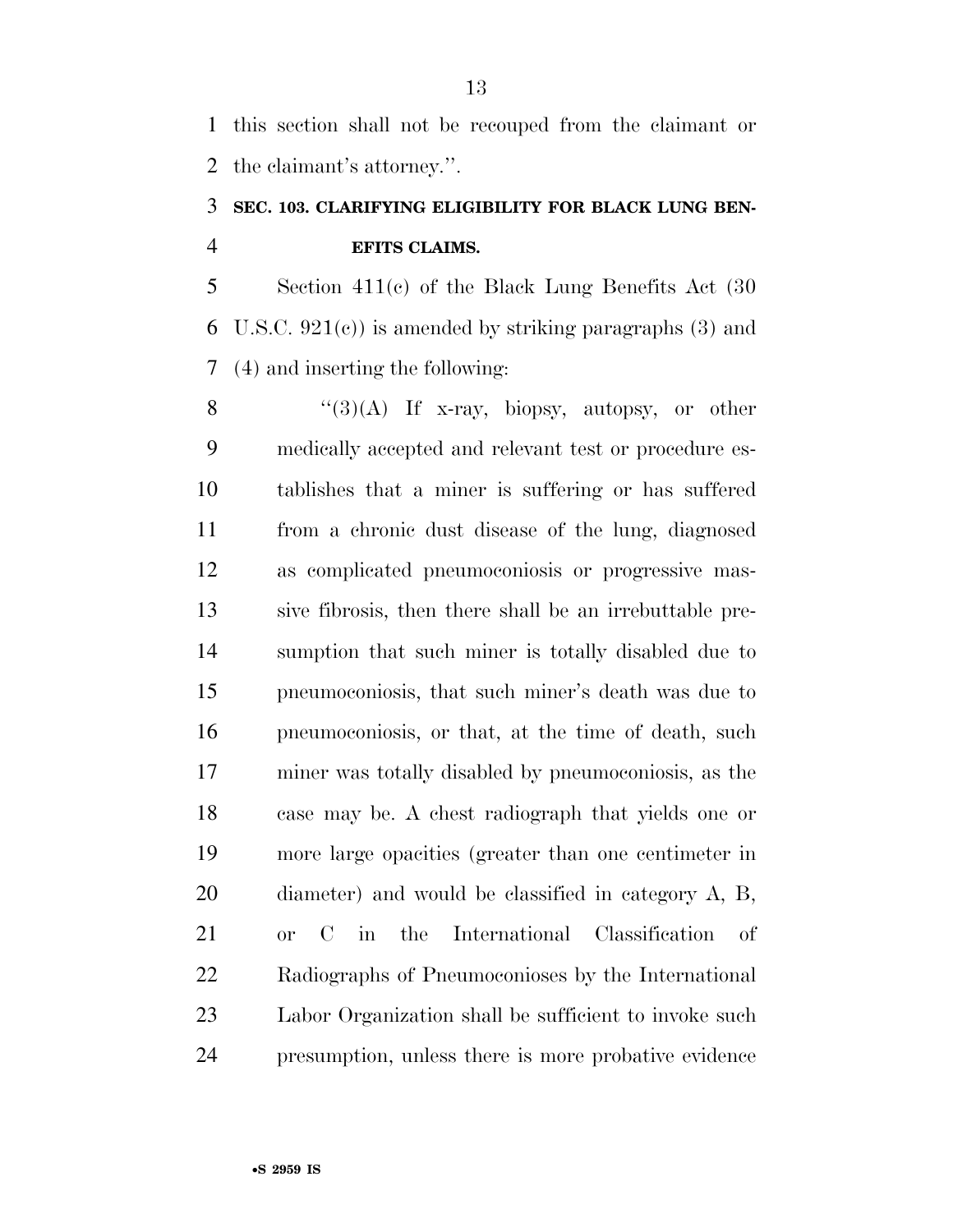establishing that the etiology of a large opacity is not pneumoconiosis.

 ''(B) In this paragraph, the term 'complicated pneumoconiosis or progressive massive fibrosis' means pneumoconiosis that has formed an opacity, mass, or lesion greater than one centimeter in di-ameter.

8 "(4) If a miner was employed for 15 years or more in one or more coal mines, and if there is a chest radiograph submitted in connection with the claim under this title of such miner or such miner's surviving spouse, child, parent, brother, sister, or de- pendent and it is interpreted as negative with re- spect to the requirements of paragraph (3), and if other evidence demonstrates the existence of a to- tally disabling respiratory or pulmonary impairment, then there shall be a rebuttable presumption that such miner is totally disabled due to pneumoconiosis, that the miner's death was due to pneumoconiosis, or that, at the time of death, the miner was totally disabled by pneumoconiosis. In the case of a living miner, a spouse's affidavit may not be used by itself to establish the presumption under this paragraph. The presumption under this paragraph may be re-butted only by establishing that such miner does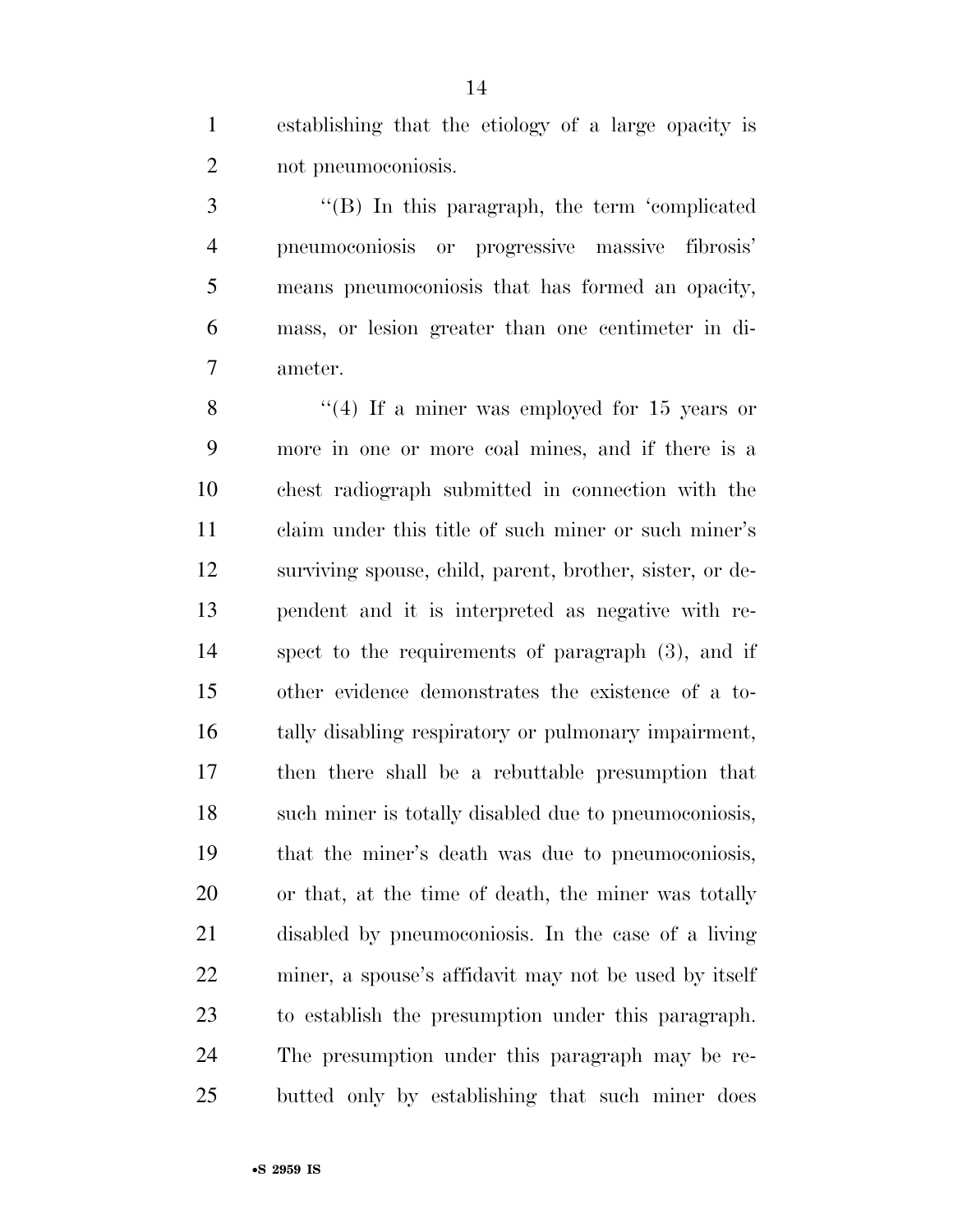| $\mathbf{1}$   | not, or did not, have pneumoconiosis, or that no part     |
|----------------|-----------------------------------------------------------|
| $\overline{2}$ | of such miner's respiratory or pulmonary impair-          |
| 3              | ment was caused by pneumoconiosis.".                      |
| $\overline{4}$ | SEC. 104. RESTORING ADEQUATE BENEFIT ADJUSTMENTS          |
| 5              | FOR MINERS SUFFERING FROM BLACK LUNG                      |
| 6              | DISEASE AND FOR THEIR DEPENDENT FAM-                      |
| 7              | <b>ILY MEMBERS.</b>                                       |
| 8              | Section $412(a)$ of the Black Lung Benefits Act $(30)$    |
| 9              | U.S.C. $922(a)$ is amended by striking paragraph (1) and  |
| 10             | inserting the following:                                  |
| 11             | $\lq(1)$ In the case of total disability of a miner       |
| 12             | due to pneumoconiosis, the disabled miner shall be        |
| 13             | paid benefits during the disability—                      |
| 14             | "(A) for any calendar year preceding Jan-                 |
| 15             | uary 1, 2015, at a rate equal to $37\frac{1}{2}$ per cen- |
| 16             | tum of the monthly pay rate for Federal em-               |
| 17             | ployees in grade $GS-2$ , step 1;                         |
| 18             | "(B) for the calendar year beginning on                   |
| 19             | January 1, 2015, at a rate of $$7,980$ per year,          |
| 20             | payable in 12 equal monthly payments; and                 |
| 21             | "(C) for each calendar year thereafter, at                |
| 22             | a rate equal to the amount under subparagraph             |
| 23             | (B) increased by an amount equal to any in-               |
| 24             | crease in the annual rate of the Consumer Price           |
| 25             | Index for Urban Wage Earners and Clerical                 |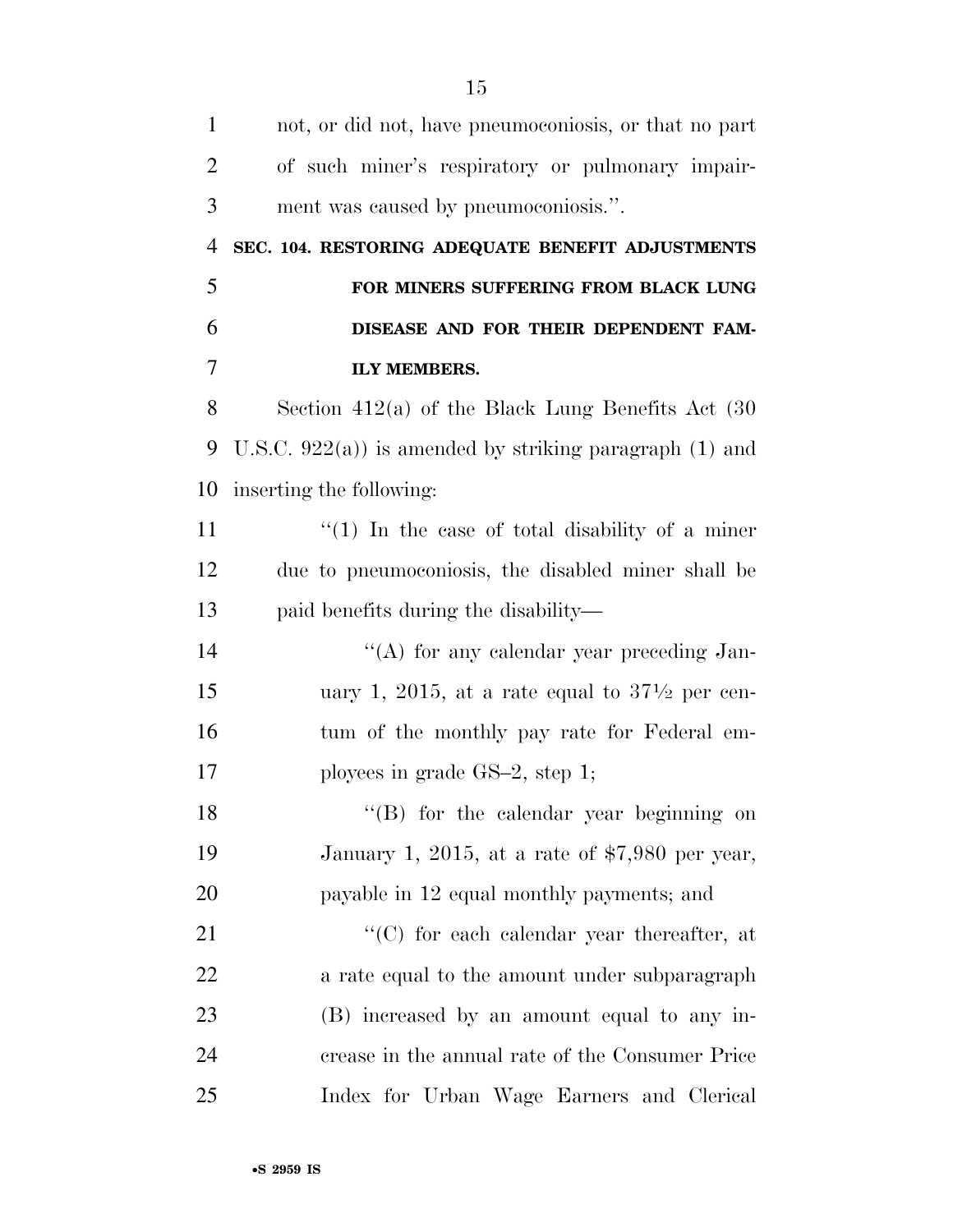Workers, as published by the Bureau of Labor Statistics.''.

### **SEC. 105. TREATMENT OF EVIDENCE IN EQUIPOISE.**

 Section 422 of the Black Lung Benefits Act (30 U.S.C. 932) is amended by adding at the end the fol-lowing:

 ''(m) In determining the validity of a claim under this title, an adjudicator who finds that the evidence is evenly balanced on an issue shall resolve any resulting doubt in the claimant's favor and find that the claimant has met the burden of persuasion on such issue.''.

### **SEC. 106. PROVIDING ASSISTANCE WITH CLAIMS FOR MIN-ERS AND THEIR DEPENDENT FAMILY MEM-**

### **BERS.**

 Section 427(a) of the Black Lung Benefits Act (30 U.S.C. 937(a)) is amended by striking ''the analysis, ex- amination, and treatment'' and all that follows through ''coal miners.'' and inserting ''the analysis, examination, and treatment of respiratory and pulmonary impairments in active and inactive coal miners and for assistance on behalf of miners, surviving spouses, dependents, and other family members with claims arising under this title.''.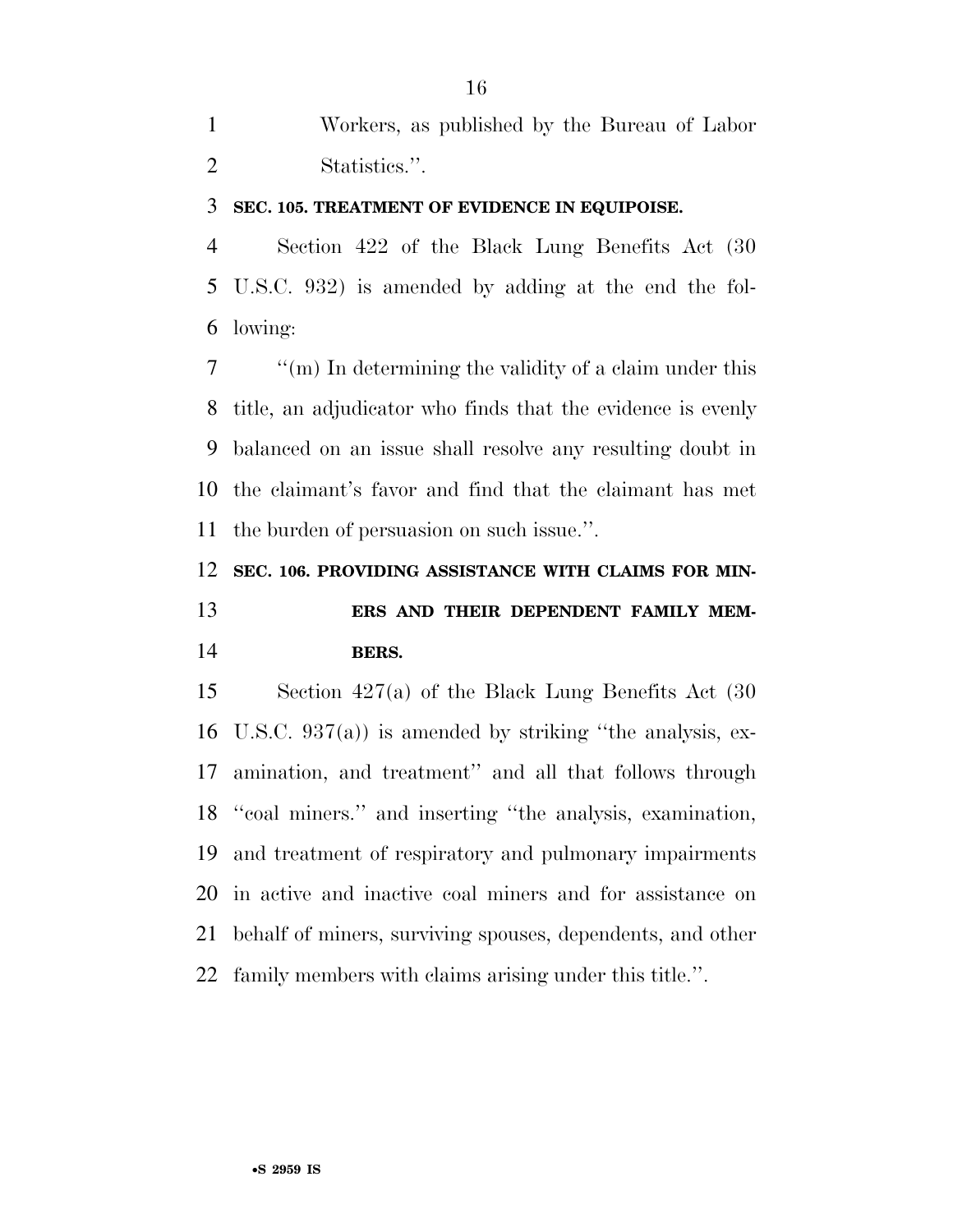**SEC. 107. FALSE STATEMENTS OR MISREPRESENTATIONS, ATTORNEY DISQUALIFICATION, AND DIS- COVERY SANCTIONS.**  Section 431 of the Black Lung Benefits Act (30 U.S.C. 941) is amended to read as follows: **''SEC. 431. FALSE STATEMENTS OR MISREPRESENTATIONS, ATTORNEY DISQUALIFICATION, AND DIS- COVERY SANCTIONS.**  9 "(a) IN GENERAL.—No person, including any claim- ant, physician, operator, duly authorized agent of such op- erator, or employee of an insurance carrier, shall— 12 ''(1) knowingly and willfully make a false state- ment or misrepresentation for the purpose of obtain- ing, increasing, reducing, denying, or terminating benefits under this title; or ''(2) threaten, coerce, intimidate, deceive, or knowingly mislead a party, representative, witness, potential witness, judge, or anyone participating in a proceeding regarding any matter related to a pro- ceeding under this title. ''(b) FINE; IMPRISONMENT.—Any person who en- gages in the conduct described in subsection (a) shall, upon conviction, be subject to a fine in accordance with title 18, United States Code, imprisoned for not more than

5 years, or both.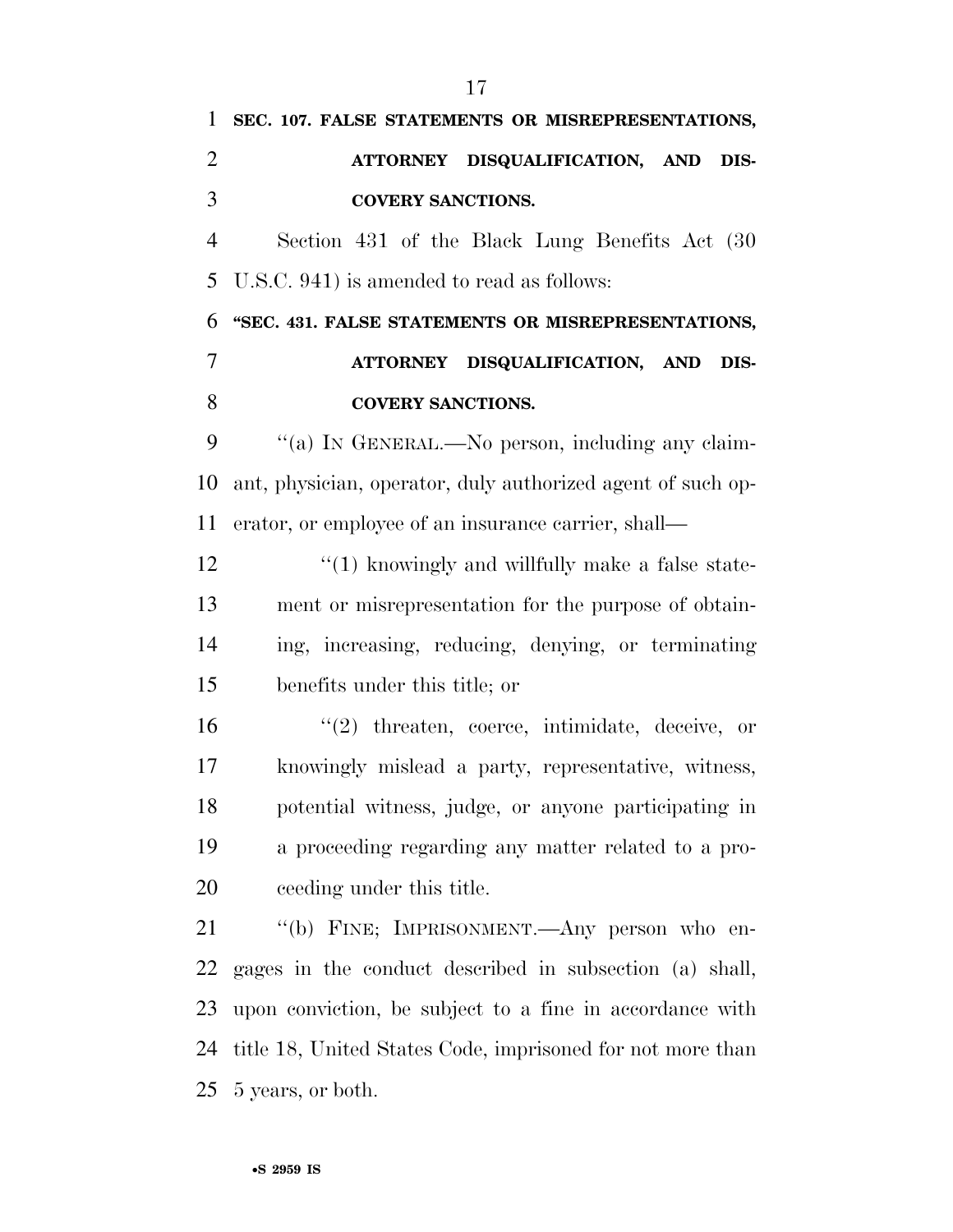''(c) PROMPT INVESTIGATION.—The United States Attorney for the district in which the conduct described in subsection (a) is alleged to have occurred shall make every reasonable effort to promptly investigate each com-plaint of a violation of such subsection.

''(d) DISQUALIFICATION.—

 $\frac{1}{1}$  In GENERAL.—An attorney or expert wit- ness who engages in the conduct described in sub- section (a) shall, in addition to the fine or imprison- ment provided under subsection (b), be permanently disqualified from representing any party, or appear-12 ing in any proceeding, under this title.

 ''(2) ATTORNEY DISQUALIFICATION.—In addi- tion to the disqualification described in paragraph (1), the Secretary may disqualify an attorney from representing any party in a proceeding under this title for either a limited term or permanently, if the attorney—

 ''(A) engages in any action or behavior that is prejudicial to the fair and orderly con-21 duct of such proceeding; or

22 "'(B) is suspended or disbarred by any court of the United States, any State, or any territory, commonwealth, or possession of the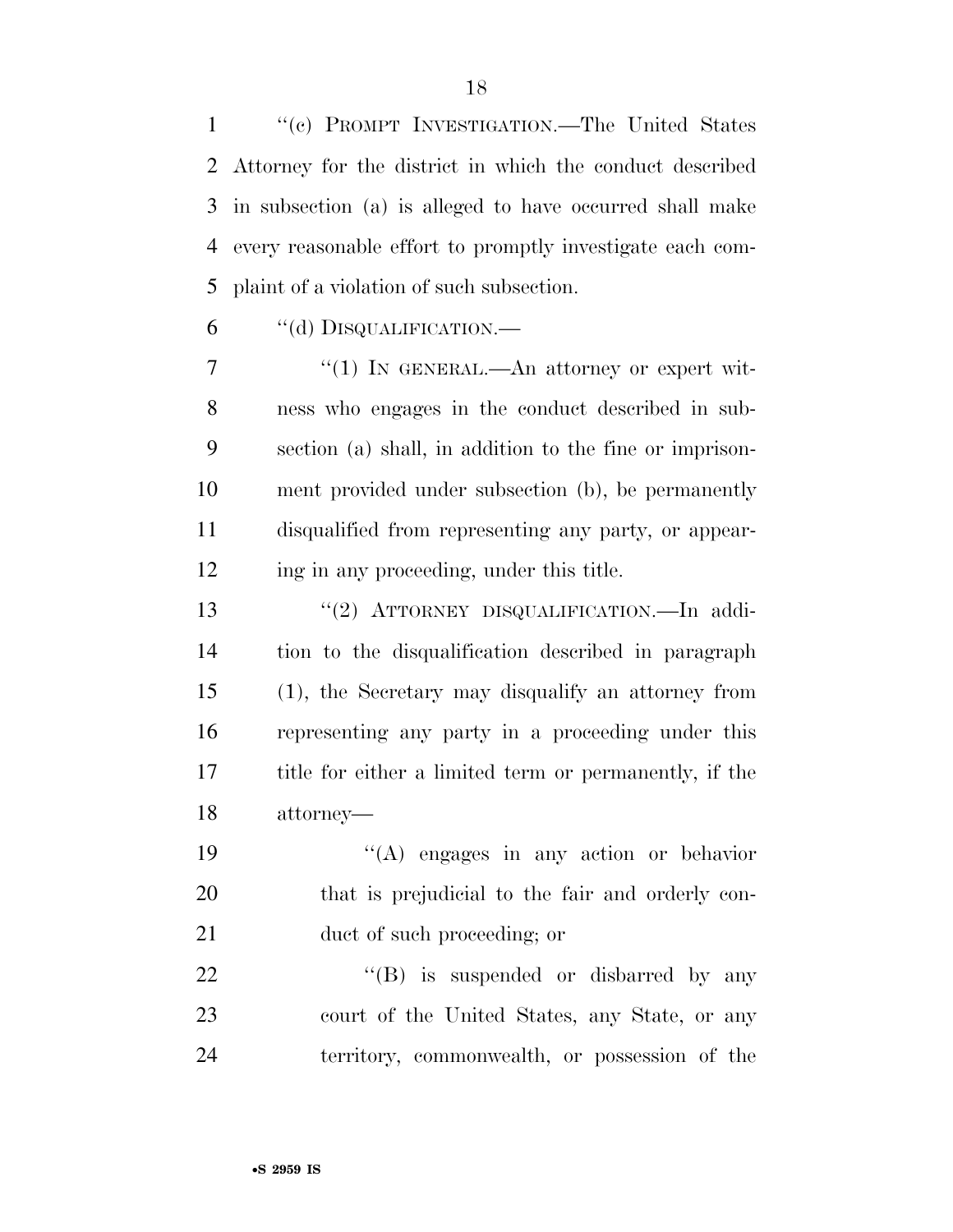| $\mathbf{1}$   | United States with jurisdiction over the pro-              |
|----------------|------------------------------------------------------------|
| $\overline{2}$ | ceeding.                                                   |
| 3              | "(e) DISCOVERY SANCTIONS.—An administrative law            |
| 4              | judge may sanction a party who fails to comply with an     |
| 5              | order to compel discovery or disclosure, or to supplement  |
| 6              | earlier responses, in a proceeding under this title. These |
| 7              | sanctions may include, as appropriate—                     |
| 8              | $\lq(1)$ drawing an adverse inference against the          |
| 9              | noncomplying party on the facts relevant to the dis-       |
| 10             | covery or disclosure order;                                |
| 11             | $\lq(2)$ limiting the noncomplying party's claims,         |
| 12             | defenses, or right to introduce evidence; and              |
| 13             | $(3)$ rendering a default decision against the             |
| 14             | noncomplying party.                                        |
| 15             | "(f) REGULATIONS.—The Secretary shall promulgate           |
| 16             | regulations that—                                          |
| 17             | $\lq(1)$ provide procedures for the disqualifications      |
| 18             | and sanctions under this section and are appropriate       |
| 19             | for all parties; and                                       |
| 20             | $\lq(2)$ distinguish between parties that are rep-         |
| 21             | resented by an attorney and parties that are not           |
| 22             | represented by an attorney.".                              |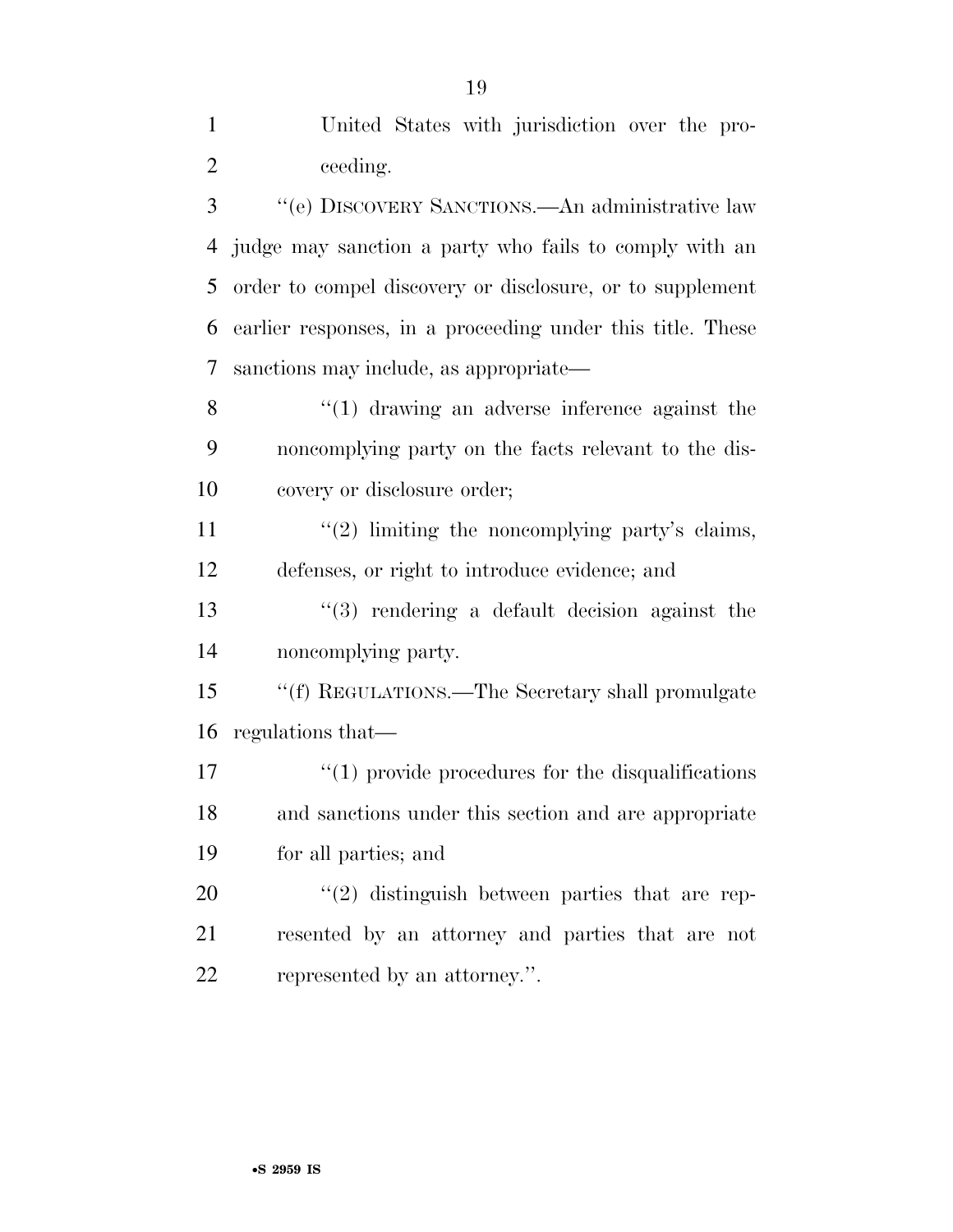Part C of the Black Lung Benefits Act (30 U.S.C. 931 et seq.) is amended by adding at the end the fol-lowing:

### **''SEC. 435. DEVELOPMENT OF MEDICAL EVIDENCE BY THE SECRETARY.**

8 "(a) COMPLETE PULMONARY EVALUATION.—Upon request by a claimant for benefits under this title, the Sec- retary shall provide the claimant an opportunity to sub- stantiate the claim through a complete pulmonary evalua-tion of the miner that shall include—

13 ''(1) an initial report, conducted by a qualified physician on the list provided under subsection (d), and in accordance with subsection (d)(5) and sec-16 tions  $402(f)(1)(D)$  and  $413(b)$ ; and

17  $(2)$  if the conditions under subsection (b) are met, any supplemental medical evidence described in subsection (c).

20 "(b) CONDITIONS FOR SUPPLEMENTAL MEDICAL EVIDENCE.—The Secretary shall develop supplemental medical evidence, in accordance with subsection (c)—

•**S 2959 IS** 23 "(1) for any claim in which the Secretary rec- ommends an award of benefits based on the results of the initial report under subsection  $(a)(1)$  and a party opposing such award submits evidence that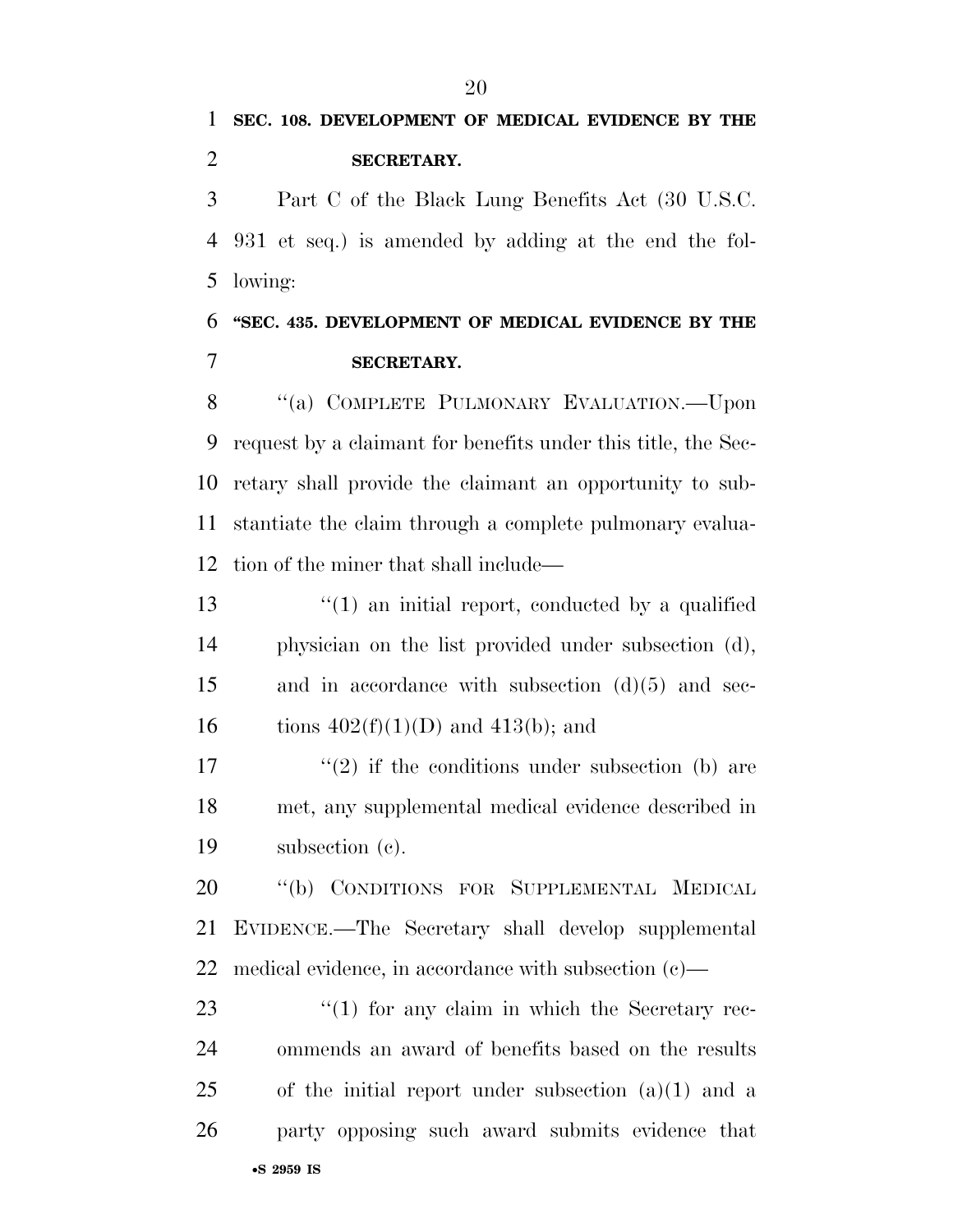| $\mathbf{1}$   | could be considered contrary to the findings of the |
|----------------|-----------------------------------------------------|
| $\overline{2}$ | Secretary; and                                      |
| 3              | $\lq(2)$ for any compensation case under this title |
| $\overline{4}$ | heard by an administrative law judge, in which—     |
| 5              | "(A) the Secretary has awarded benefits to          |
| 6              | the claimant;                                       |
| $\overline{7}$ | "(B) the party opposing such award has              |
| 8              | submitted evidence not previously reviewed that     |
| 9              | could be considered contrary to the award           |
| 10             | under subparagraph $(A)$ ; and                      |
| 11             | $\lq\lq$ (C) the claimant or, if the claimant is    |
| 12             | represented by an attorney, the claimant's at-      |
| 13             | torney consents to the Secretary developing         |
| 14             | supplemental medical evidence.                      |
| 15             | "(c) PROCESS FOR SUPPLEMENTAL MEDICAL EVI-          |
| 16             | DENCE.                                              |
| 17             | " $(1)$ In GENERAL.—Except as provided under        |
| 18             | paragraph (2), to develop supplemental medical evi- |
| 19             | dence under conditions described in subsection (b), |
| 20             | the Secretary shall request the physician who con-  |
| 21             | ducted the initial report under subsection $(a)(1)$ |
| 22             | $to-$                                               |
| 23             | "(A) review any medical evidence sub-               |
| 24             | mitted after such report or the most recent sup-    |
| 25             | plemental report, as appropriate; and               |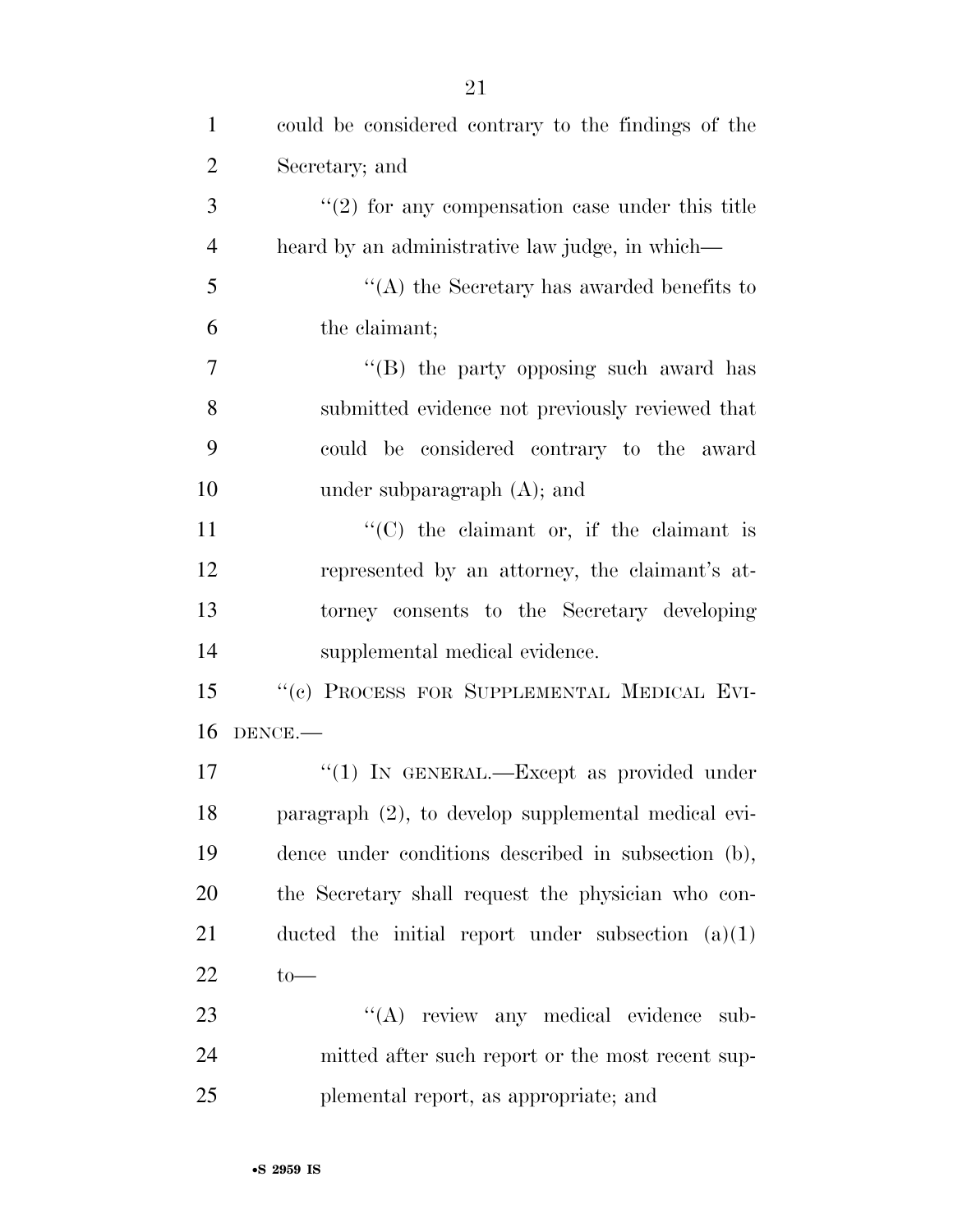1 ''(B) update his or her opinion in a supple- mental report. 3 "(2) ALTERNATIVE PHYSICIAN.—If such physi- cian is no longer available or is unwilling to provide supplemental medical evidence under paragraph (1), the Secretary shall select another qualified physician to provide such evidence. 8 "(d) QUALIFIED PHYSICIANS FOR COMPLETE PUL- MONARY EVALUATION AND PROTECTIONS FOR SUIT- ABILITY AND POTENTIAL CONFLICTS OF INTEREST.— 11 "(1) QUALIFIED PHYSICIANS LIST.—The Sec- retary shall create and maintain a list of qualified physicians to be selected by a claimant to perform the complete pulmonary evaluation described in sub- section (a). ''(2) PUBLIC AVAILABILITY.—The Secretary shall make the list under this subsection available to the public. ''(3) ANNUAL EVALUATION.—Each year, the Secretary shall update such list by reviewing the suitability of the listed qualified physicians and as- sessing any potential conflicts of interest. 23 "(4) CRITERIA FOR SUITABILITY.—In deter- mining whether a physician is suitable to be on the 25 list under this subsection, the Secretary shall consult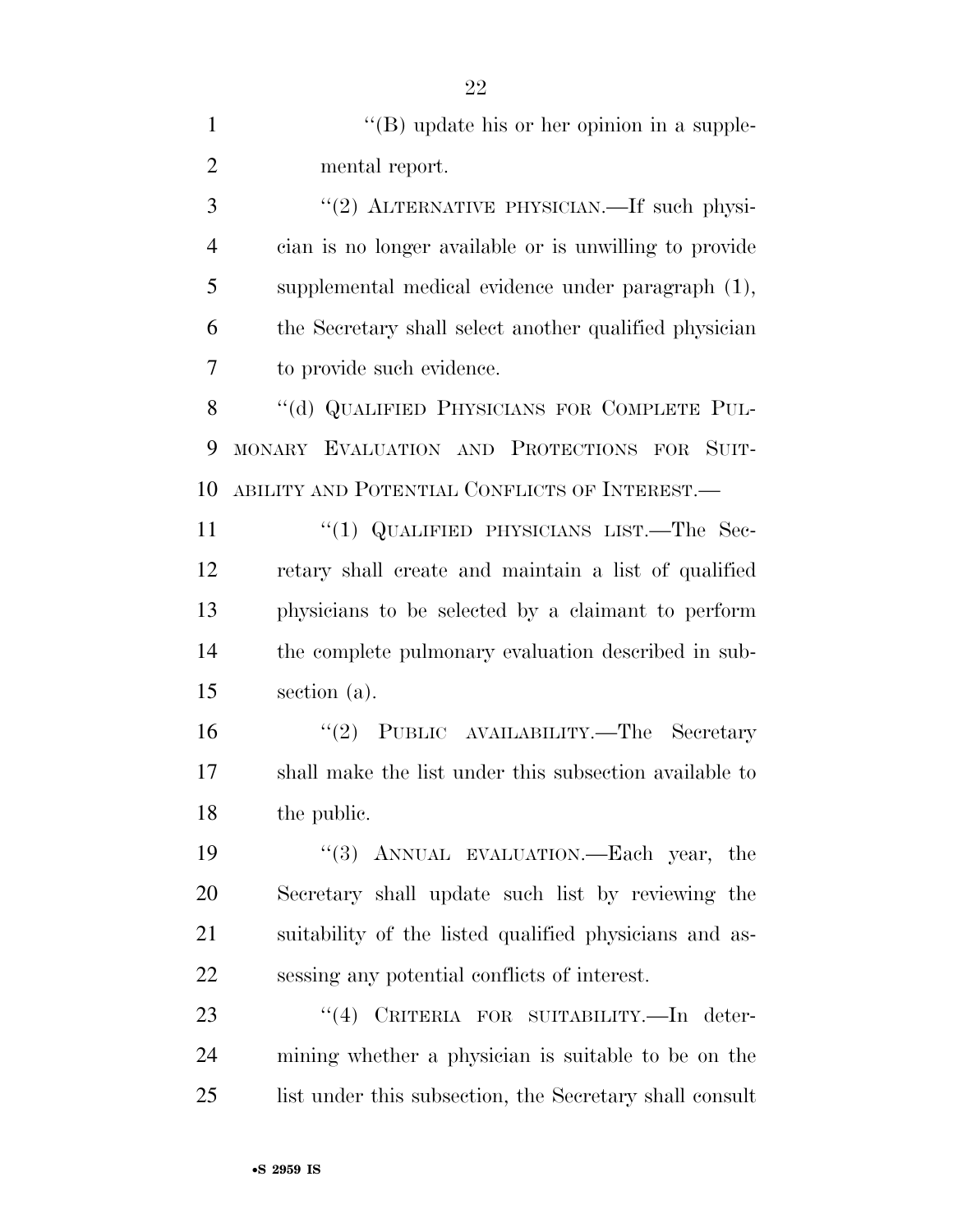| $\mathbf{1}$   | the National Practitioner Data Bank of the Depart-      |
|----------------|---------------------------------------------------------|
| $\overline{2}$ | ment of Health and Human Services and assess re-        |
| 3              | ports of adverse licensure, certifications, hospital    |
| $\overline{4}$ | privilege, and professional society actions involving   |
| 5              | the physician. In no case shall such list include any   |
| 6              | physician—                                              |
| 7              | $\lq\lq$ who is not licensed to practice medi-          |
| 8              | cine in any State or any territory, common-             |
| 9              | wealth, or possession of the United States;             |
| 10             | "(B) whose license is revoked by a medical              |
| 11             | licensing board of any State, territory, common-        |
| 12             | wealth, or possession of the United States; or          |
| 13             | "(C) whose license is suspended by a med-               |
| 14             | ical licensing board of any State, territory, com-      |
| 15             | monwealth, or possession of the United States.          |
| 16             | "(5) CONFLICTS OF INTEREST.—The Secretary               |
| 17             | shall develop and implement policies and procedures     |
| 18             | to ensure that any actual or potential conflict of in-  |
| 19             | terest of qualified physicians on the list under this   |
| <b>20</b>      | subsection, including both individual and organiza-     |
| 21             | tional conflicts of interest, are disclosed to the De-  |
| <u>22</u>      | partment, and to provide such disclosure to claim-      |
| 23             | ants. Such policies and procedures shall provide        |
| 24             | that, unless the claimant knowingly and with the        |
| 25             | benefit of full disclosure waives the following limita- |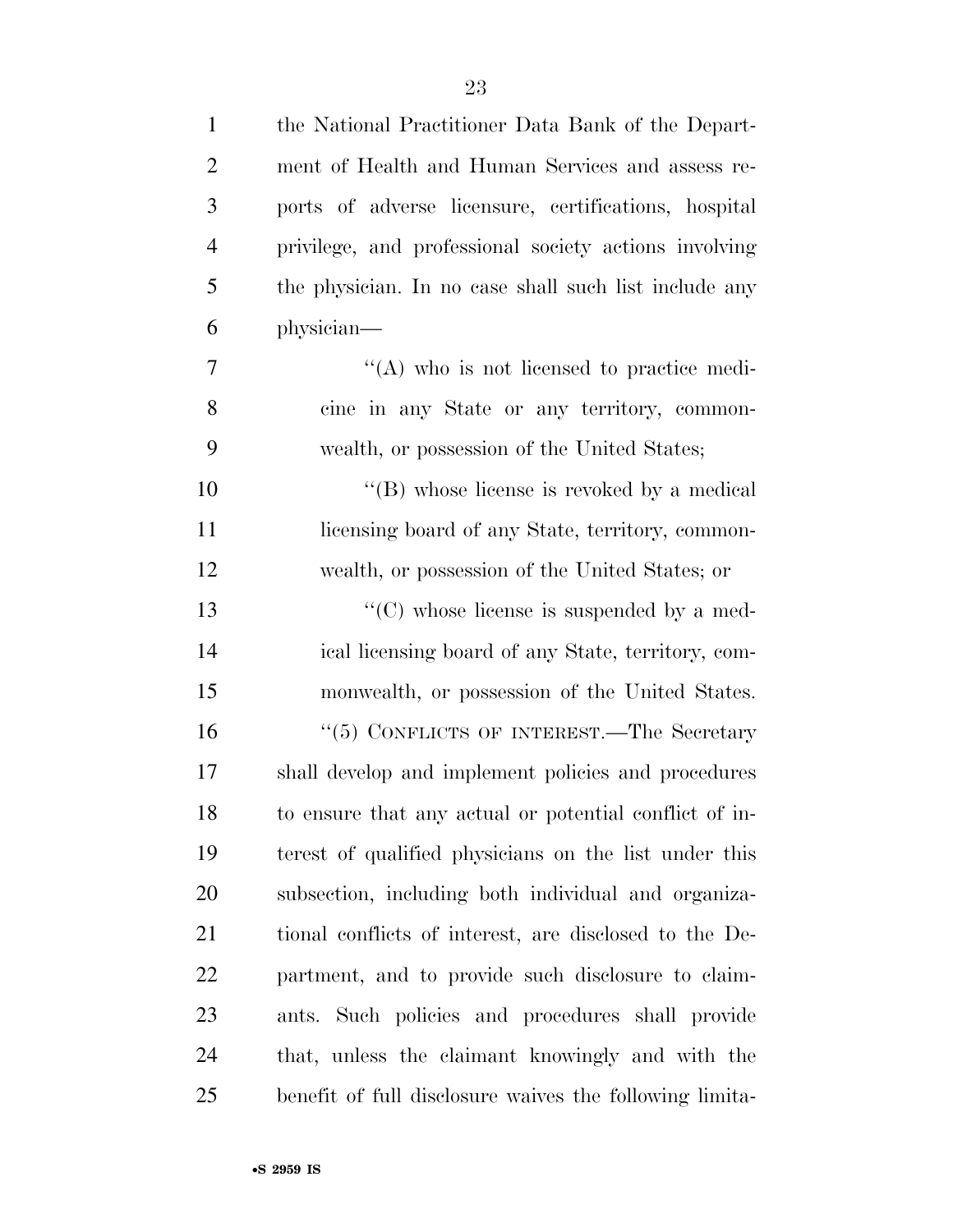tions, a physician shall not be used to perform a complete pulmonary medical evaluation under sub- section (a) that is reimbursed pursuant to subsection (f), if—

 ''(A) such physician is employed by, under contract to, or otherwise providing services to a private party opposing the claim, a law firm or lawyer representing such opposing party, or an interested insurer or other interested third party; or

11 ''(B) such physician has been retained by a private party opposing the claim, a law firm or lawyer representing such opposing party, or an interested insurer or other interested third **party in the previous 24 months.** 

 ''(e) RECORD.—Upon receipt of any initial report or supplemental report under this section, the Secretary shall enter the report in the record and provide a copy of such report to all parties to the proceeding.

 ''(f) EXPENSES.—All expenses related to obtaining the medical evidence under this section shall be paid for by the fund. If a claimant receives a final award of bene- fits, the operator liable for payment of benefits, if any, shall reimburse the fund for such expenses, which shall include interest.''.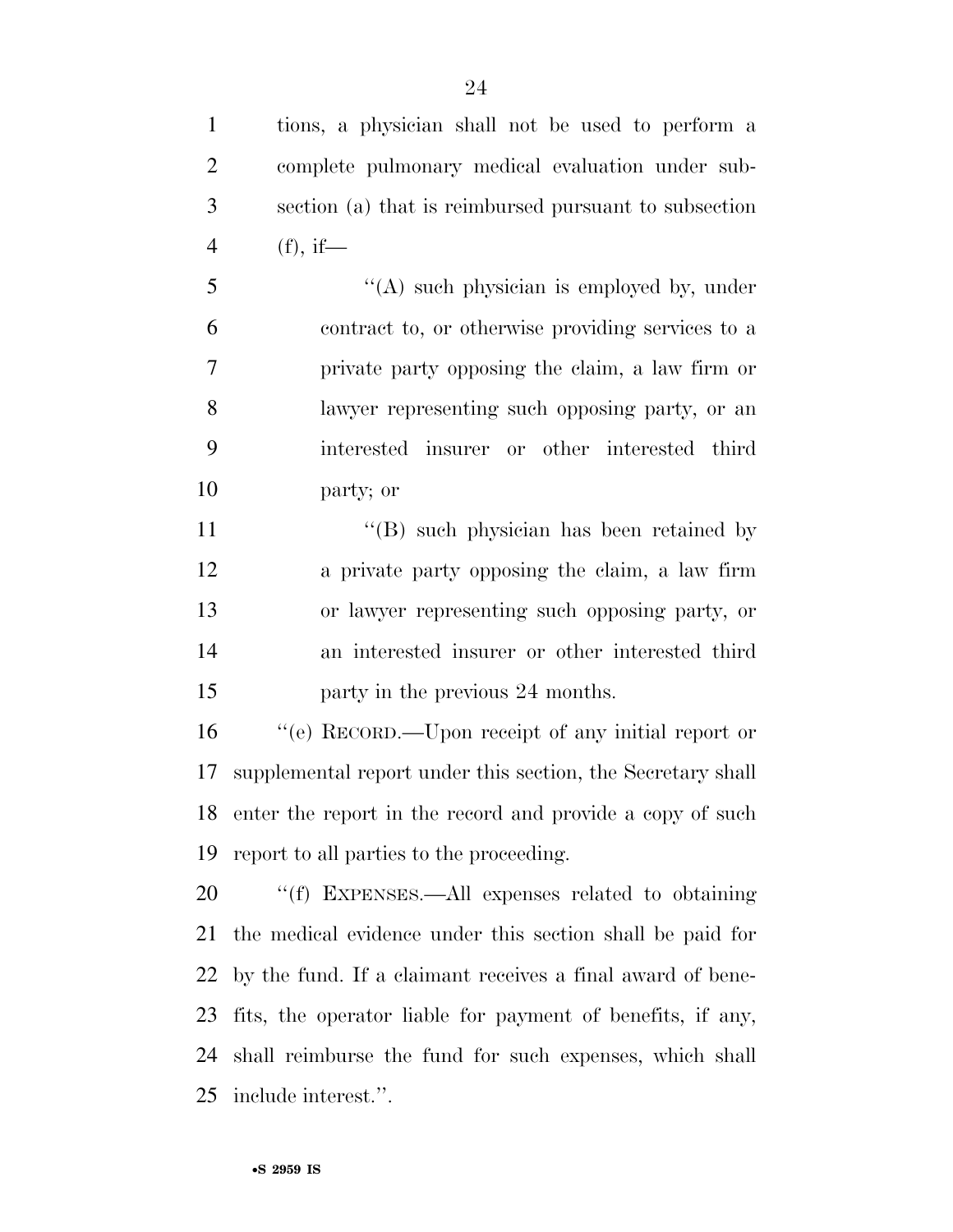| 1              | SEC. 109. ESTABLISHMENT OF PILOT PROGRAM TO PRO-           |
|----------------|------------------------------------------------------------|
| $\overline{2}$ | IMPARTIAL CLASSIFICATIONS<br><b>VIDE</b><br>OF             |
| 3              | <b>CHEST RADIOGRAPHS.</b>                                  |
| $\overline{4}$ | Part C of the Black Lung Benefits Act (30 U.S.C.           |
| 5              | 931 et seq.), as amended by section 108, is further amend- |
| 6              | ed by adding at the end the following:                     |
| 7              | "SEC. 436. ESTABLISHMENT OF PILOT PROGRAM TO PRO-          |
| 8              | IMPARTIAL CLASSIFICATIONS<br><b>VIDE</b><br>OF             |
| 9              | <b>CHEST RADIOGRAPHS.</b>                                  |
| 10             | "(a) DEFINITIONS.—In this section:                         |
| 11             | "(1) B READER.—The term $B$ Reader' means                  |
| 12             | an individual who-                                         |
| 13             | $\lq\lq$ has a valid license to practice medi-             |
| 14             | cine in not less than one State, territory, com-           |
| 15             | monwealth, or possession of the United States;             |
| 16             | and                                                        |
| 17             | $\lq\lq (B)$<br>has demonstrated a proficiency,            |
| 18             | through an examination administered by the                 |
| 19             | National Institute for Occupational Safety and             |
| 20             | Health, in classifying chest radiographs for               |
| 21             | findings consistent with pneumoconiosis using              |
| 22             | the International Classification of Radiographs            |
| 23             | of Pneumoconioses by the International Labor               |
| 24             | Organization (referred to in this section as the           |
| 25             | $'_{\text{L}(\cdot)}$ .                                    |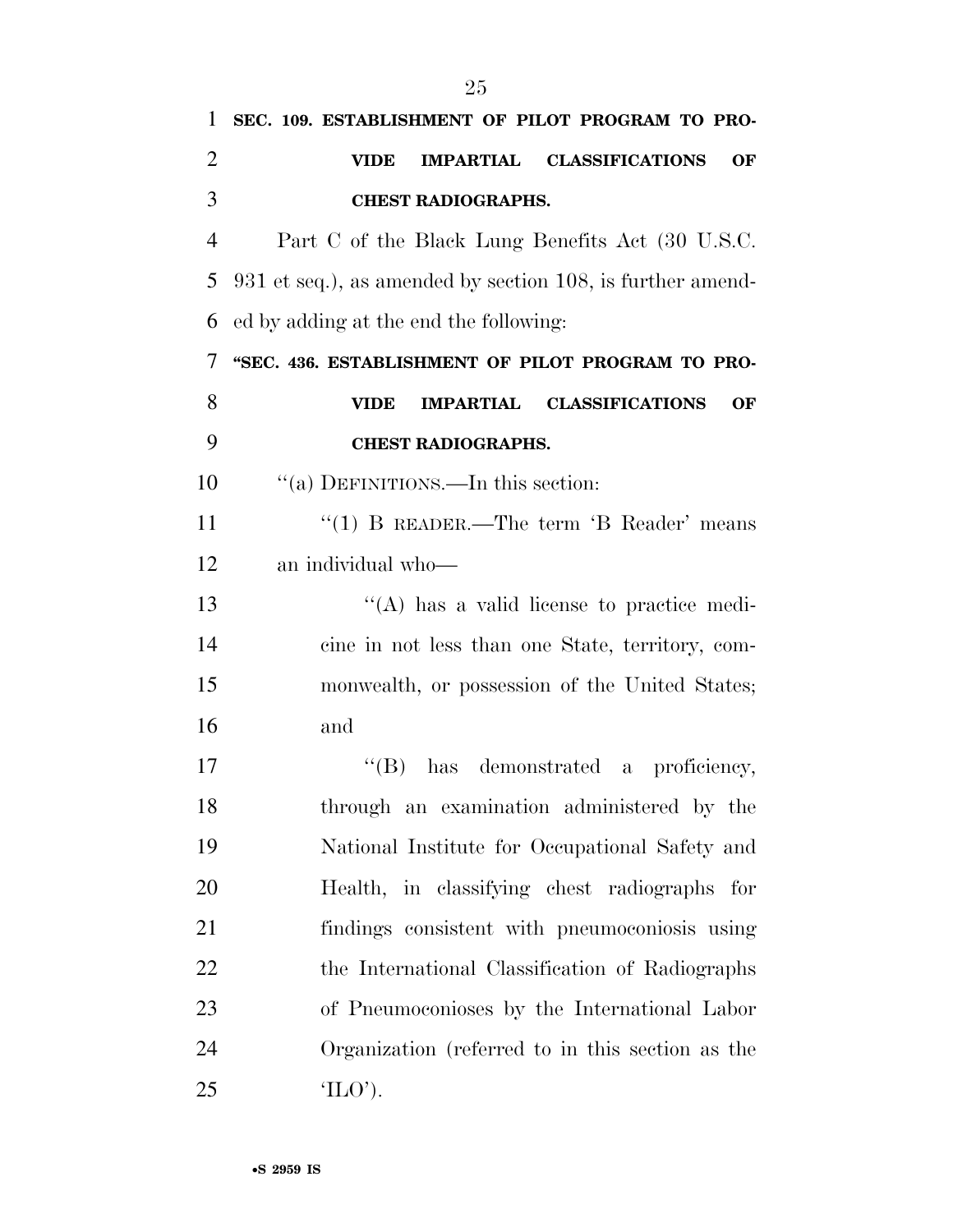1 "(2) B READER PANEL.—The term 'B Reader Panel' means a panel of not less than 3 B Readers selected by the Director exclusively from the B Reader Panel Pool. 5 "(3) B READER PANEL POOL.—The term 'B

 Reader Panel Pool' means the group of physicians included in the pool described in subsection (c).

8 "(4) COMPLICATED PNEUMOCONIOSIS OR PRO- GRESSIVE MASSIVE FIBROSIS.—The term 'com- plicated pneumoconiosis or progressive massive fi- brosis' means pneumoconiosis with the formation of large opacities greater than or equal to category A of the ILO classification.

 ''(5) DIRECTOR.—The term 'Director' means the Director of the National Institute for Occupa-tional Safety and Health.

17 "(6) ILO CLASSIFICATION.—The term 'ILO classification' means the standardized categorization of chest radiographs for findings consistent with pneumoconiosis using the International Classifica- tion of Radiographs of Pneumoconioses by the ILO. 22 "(7) ILO STANDARD RADIOGRAPHS.—The term 'ILO Standard Radiographs' means the set of stand-ard radiographs used in the ILO International Clas-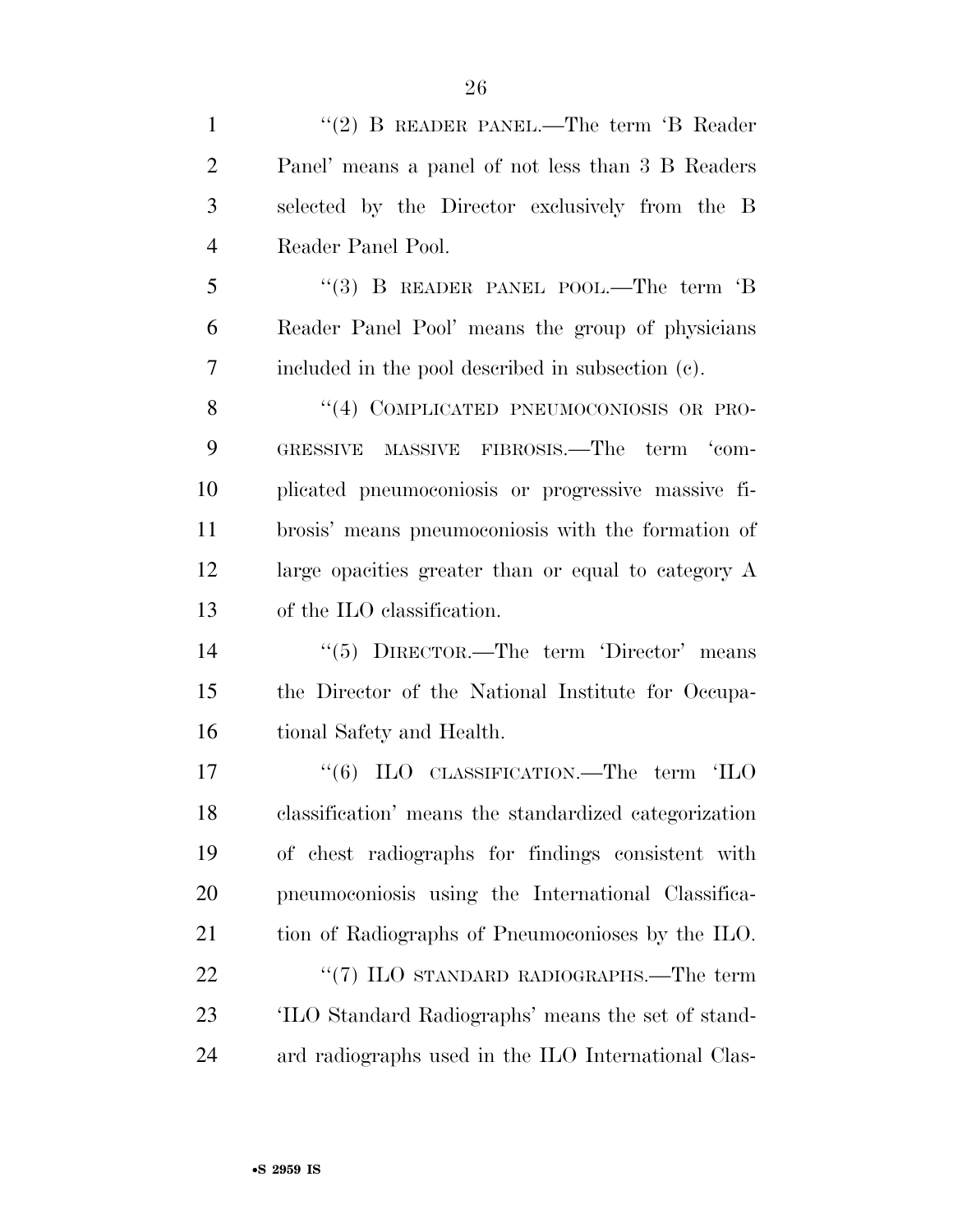| $\mathbf{1}$   | sification of Radiographs of Pneumoconioses by the |
|----------------|----------------------------------------------------|
| 2              | ILO.                                               |
| 3              | "(b) B READER PANEL PROGRAM.—                      |
| $\overline{4}$ | "(1) ESTABLISHMENT OF PILOT PROGRAM.-              |
| 5              | "(A) IN GENERAL.—The Director shall es-            |
| 6              | tablish, in the National Institute for Occupa-     |
| 7              | tional Safety and Health, a pilot program to be    |
| 8              | known as the 'B Reader Panel Program'. The         |
| 9              | B Reader Panel Program shall establish B           |
| 10             | Reader Panels that—                                |
| 11             | "(i) are operated in a manner to as-               |
| 12             | sure accurate ILO classifications, which           |
| 13             | may be used for claims for benefits de-            |
| 14             | scribed in subparagraph $(C)$ ;                    |
| 15             | "(ii) only classify chest radiographs;             |
| 16             | and                                                |
| 17             | "(iii) classify all appearances—                   |
| 18             | $f'(I)$ described in the Inter-                    |
| 19             | national Classification of Radiographs             |
| 20             | of Pneumoconiosis by the ILO; or                   |
| 21             | "(II) illustrated by the $\text{ILO}$              |
| 22             | Standard Radiographs.                              |
| 23             | "(B) DURATION.—The B Reader Panel                  |
| 24             | Program established under this section shall be    |
| 25             | conducted for a duration of one year, beginning    |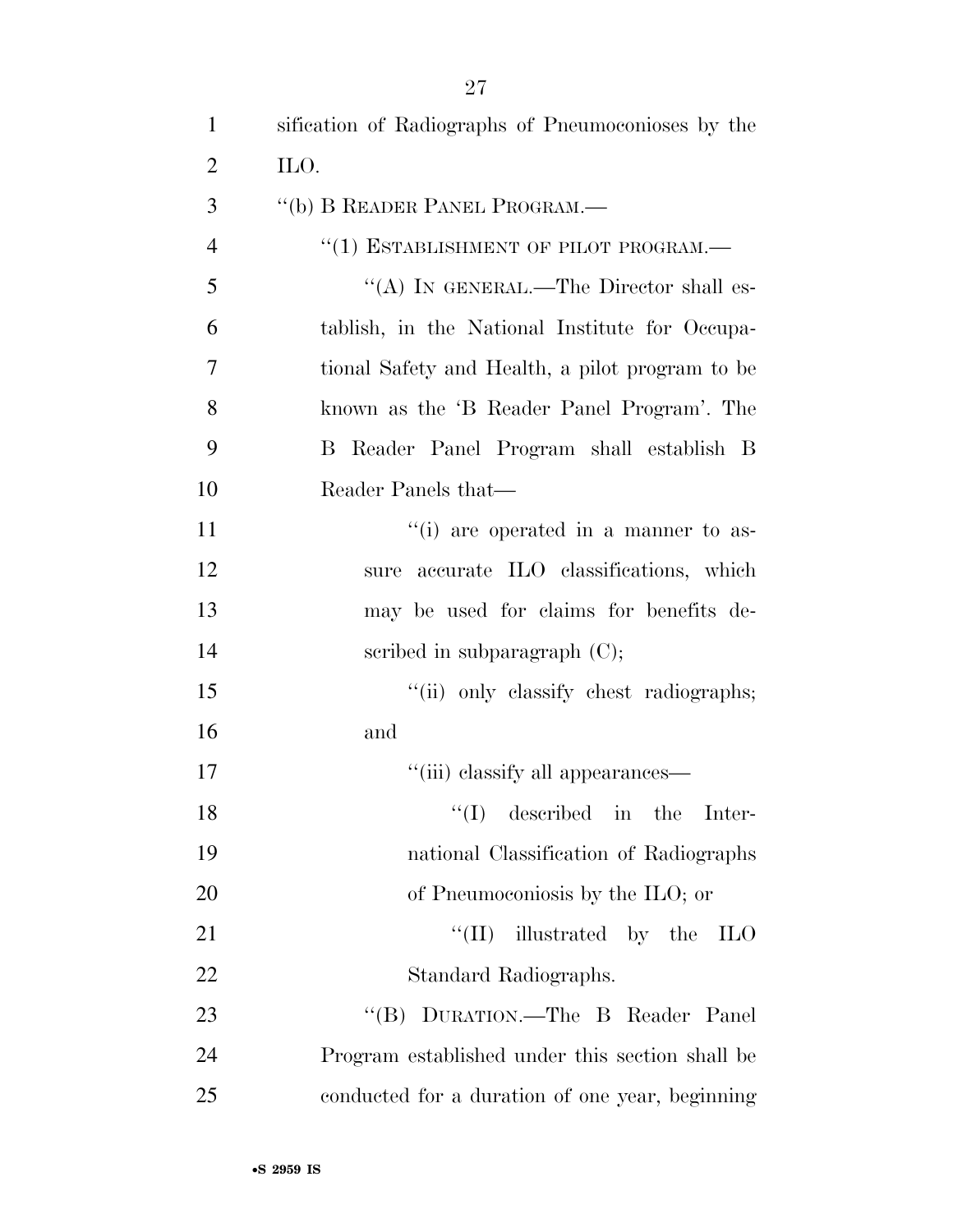| $\mathbf{1}$   | after the issuance of necessary protocols and in- |
|----------------|---------------------------------------------------|
| $\overline{2}$ | terim final rules under subsection (h).           |
| 3              | "(C) APPLICABILITY.—A chest radiograph            |
| $\overline{4}$ | classification may only be requested under this   |
| 5              | section for a claim for benefits under this title |
| 6              | where the presence or absence of complicated      |
| $\overline{7}$ | pneumoconiosis or progressive massive fibrosis    |
| 8              | is in fact at issue.                              |
| 9              | "(2) PROGRAM PERSONNEL MATTERS.-                  |
| 10             | "(A) IN GENERAL.—The Director may hire            |
| 11             | such personnel as are necessary to establish,     |
| 12             | manage, and evaluate the B Reader Panel Pro-      |
| 13             | gram, including a B Reader Program Director       |
| 14             | described in subparagraph $(B)$ .                 |
| 15             | "(B) B READER PROGRAM DIRECTOR.—                  |
| 16             | The B Reader Program Director shall be a phy-     |
| 17             | sician who is a B Reader and has documented       |
| 18             | expertise in ILO classifications.                 |
| 19             | $``(C)$ STAFF.—                                   |
| 20             | "(i) IN GENERAL.—In procuring the                 |
| 21             | services of B Readers for this section, the       |
| 22             | Director may hire Federal personnel, con-         |
| 23             | tract for services, or both.                      |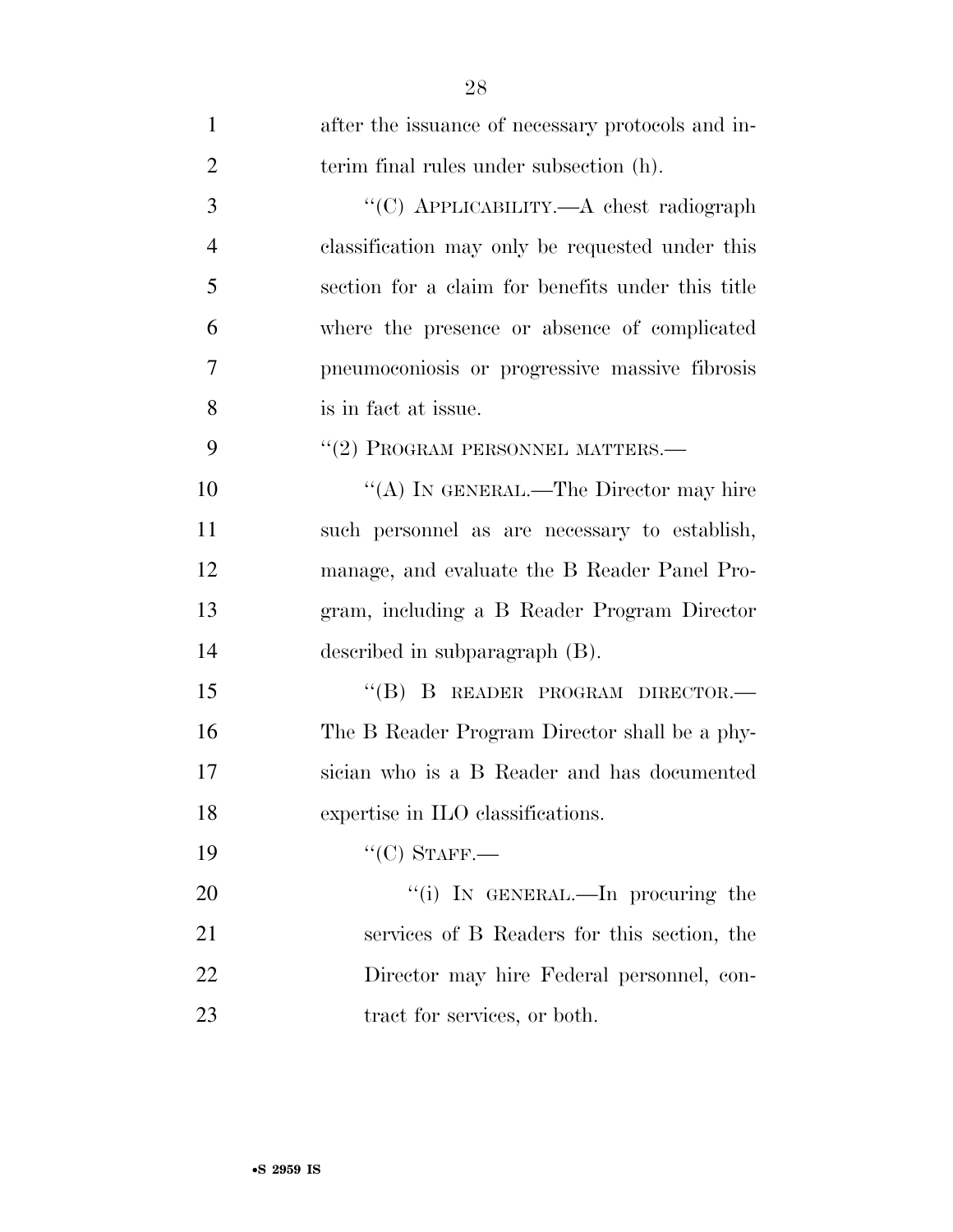| $\mathbf{1}$   | "(ii) COMPENSATION.—The Director              |
|----------------|-----------------------------------------------|
| $\overline{2}$ | shall establish compensation rates for B      |
| 3              | Readers who are hired under contract.         |
| $\overline{4}$ | $``(3)$ ETHICS POLICY.—                       |
| 5              | "(A) CODE OF ETHICS.—                         |
| 6              | "(i) IN GENERAL.—In order to maxi-            |
| 7              | mize the quality, objectivity, and con-       |
| 8              | fidence in ILO classifications under this     |
| 9              | section, the Director shall establish a bind- |
| 10             | ing code of ethics to which all B Readers     |
| 11             | in the B Reader Panel Pool shall agree to     |
| 12             | in writing and adhere.                        |
| 13             | "(ii) CONTENTS.—The code of ethics            |
| 14             | shall include—                                |
| 15             | $\lq\lq$ definitions and stipulations         |
| 16             | of procedures dealing with actual and         |
| 17             | apparent conflicts of interest and the        |
| 18             | appearance of bias or lack of suffi-          |
| 19             | cient impartiality;                           |
| 20             | $\lq\lq$ (II) a requirement that each         |
| 21             | such B Reader submits a conflict of           |
| 22             | interest disclosure statement to the          |
| 23             | Director and annually updates such            |
| 24             | statement; and                                |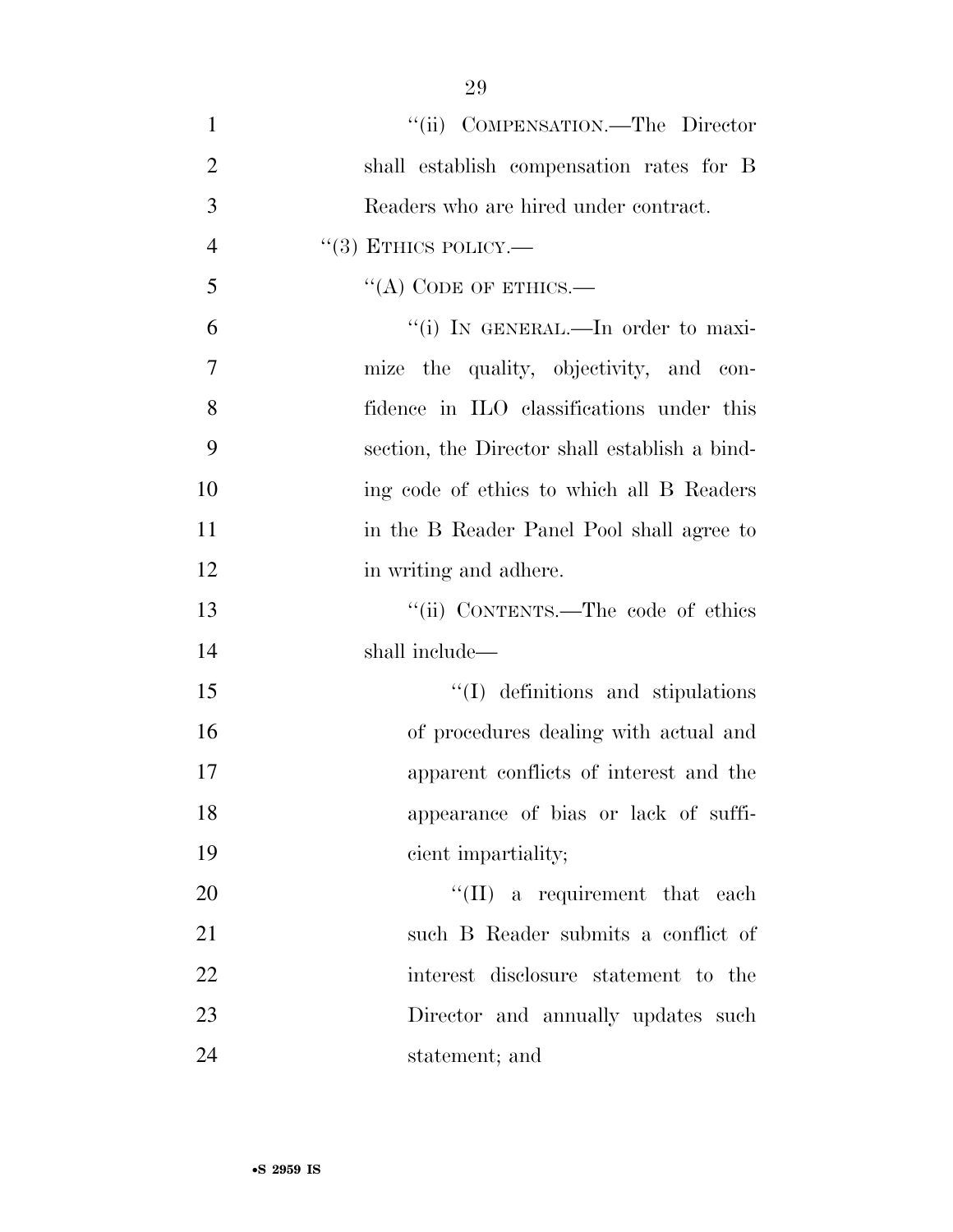| $\mathbf{1}$   | "(III) requirements for the con-                |
|----------------|-------------------------------------------------|
| $\overline{2}$ | tent of the conflict of interest disclo-        |
| 3              | sure statements required under sub-             |
| $\overline{4}$ | clause $(II)$ .                                 |
| 5              | $``$ (B) B READER ETHICS OFFICER.—The           |
| 6              | Director shall designate an employee of the Na- |
| 7              | tional Institute for Occupational Safety and    |
| 8              | Health as the B Reader Ethics Officer whose     |
| 9              | responsibilities shall include—                 |
| 10             | "(i) reviewing all conflict of interest         |
| 11             | disclosures of B Readers on the B Reader        |
| 12             | Panel Pool;                                     |
| 13             | "(ii) investigating the validity of such        |
| 14             | disclosures;                                    |
| 15             | "(iii) maintaining a list of such B             |
| 16             | Readers who fail to disclose a conflict of      |
| 17             | interest;                                       |
| 18             | "(iv) addressing complaints about in-           |
| 19             | complete or inaccurate conflict of interest     |
| 20             | disclosures;                                    |
| 21             | $f'(v)$ assessing whether any such B            |
| 22             | Reader has been improperly assigned to a        |
| 23             | panel due to a conflict of interest; and        |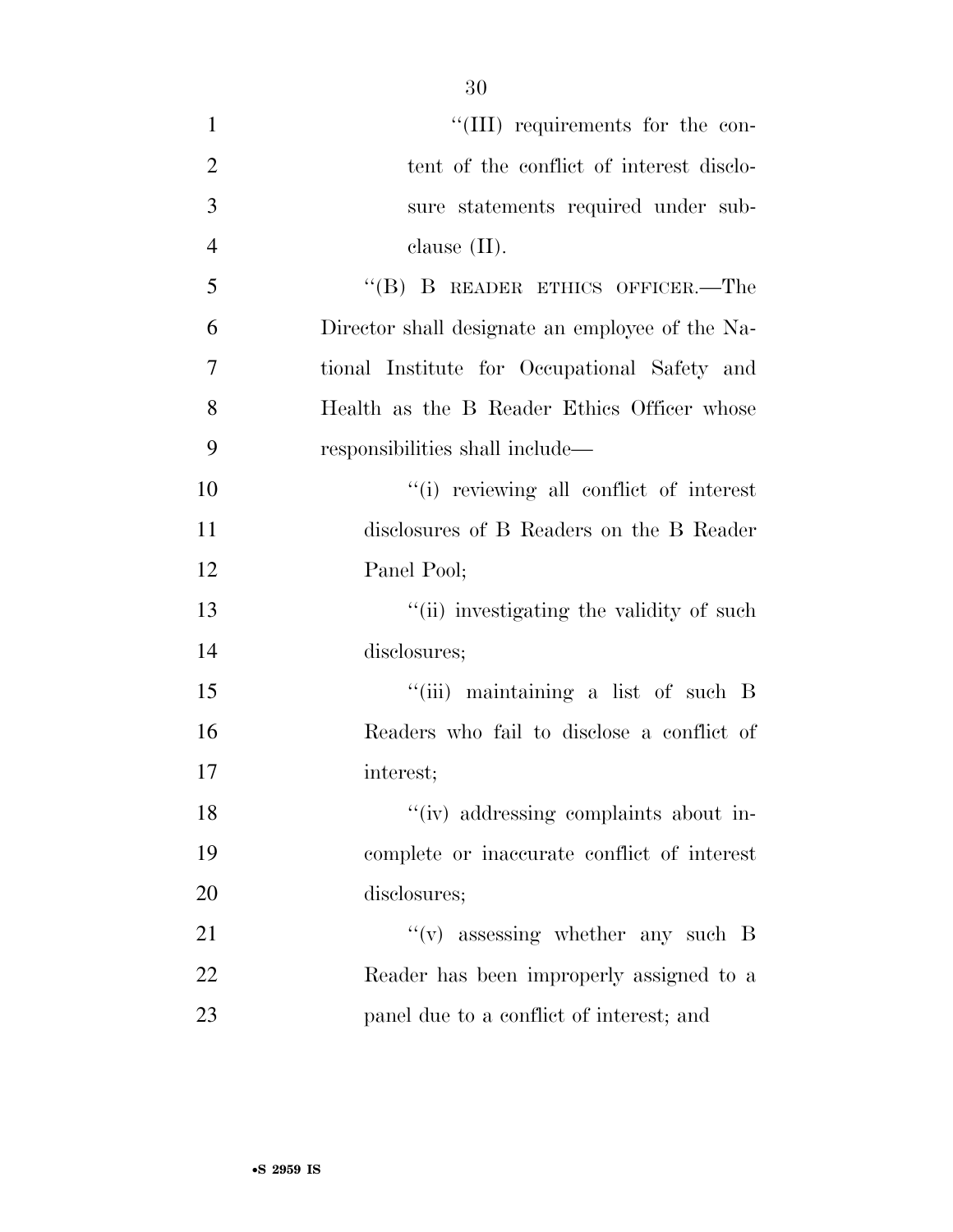| $\mathbf{1}$   | "(vi) assuring full transparency of          |
|----------------|----------------------------------------------|
| $\overline{2}$ | conflict of interest disclosures to the pub- |
| 3              | lic.                                         |
| $\overline{4}$ | "(4) QUALITY ASSURANCE PROGRAM.—             |
| 5              | $\lq\lq$ Protocols.—                         |
| 6              | "(i) ESTABLISHMENT.—The Director             |
| $\overline{7}$ | shall establish a quality assurance program  |
| 8              | consisting of protocols to ensure that the   |
| 9              | results produced by B Reader Panels meet     |
| 10             | or exceed standards of performance re-       |
| 11             | quired for accuracy and consistency.         |
| 12             | PROTOCOLS.—The protocols<br>``(ii)           |
| 13             | under this subparagraph shall include pro-   |
| 14             | tocols-                                      |
| 15             | "(I) for each B Reader to pre-               |
| 16             | pare an individual ILO classification        |
| 17             | report for each chest radiograph; and        |
| 18             | $\lq\lq$ (II) for the preparation of a       |
| 19             | final ILO classification report for the      |
| 20             | chest radiograph.                            |
| 21             | "(iii) ADDITIONAL REVIEWERS.—If              |
| 22             | individual ILO classifications reported by   |
| 23             | each B Reader of a B Reader Panel di-        |
| 24             | verge from each other by more than an ac-    |
| 25             | ceptable variance, as determined by proto-   |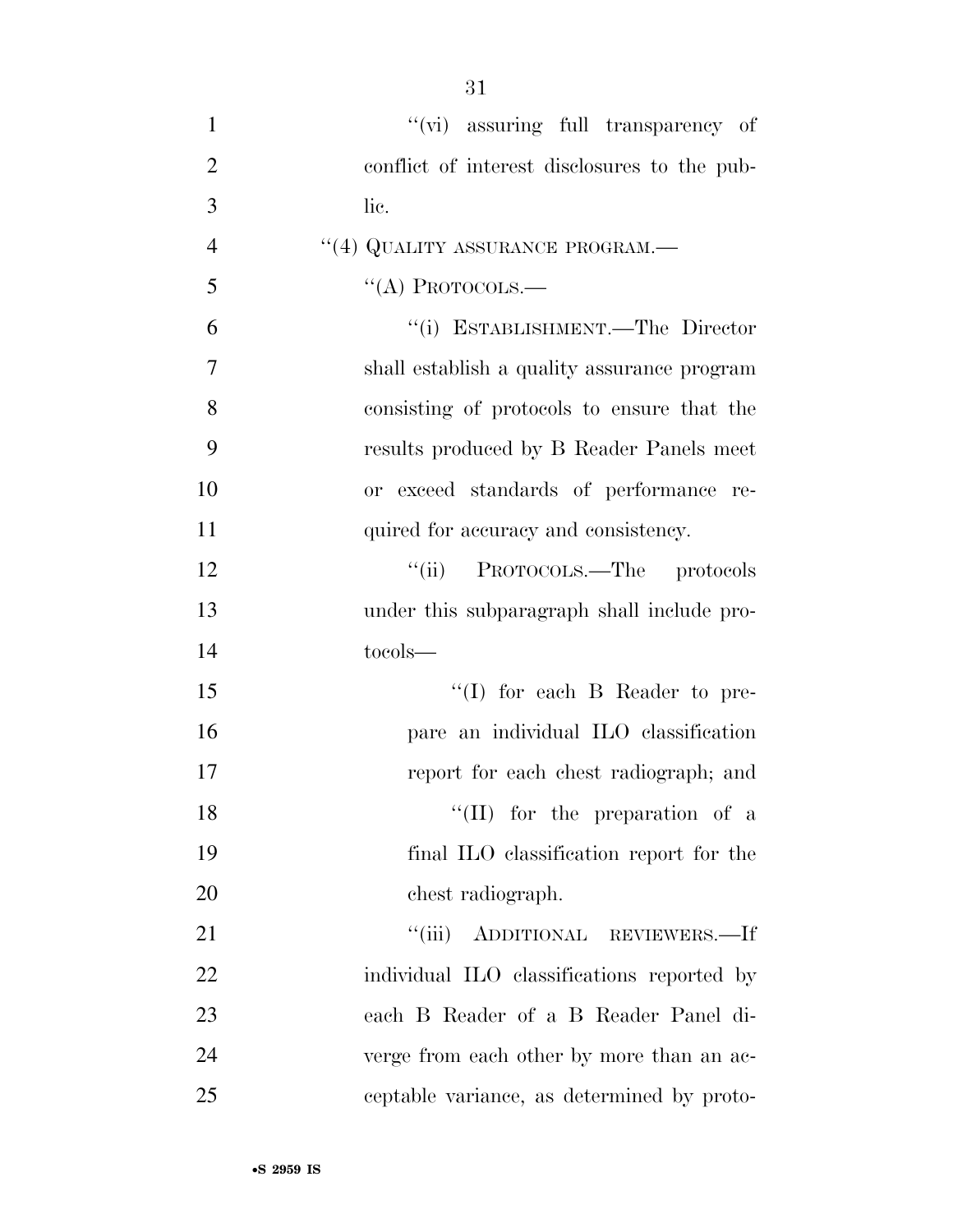| $\mathbf{1}$   | cols established under subsection (h), the   |
|----------------|----------------------------------------------|
| $\overline{2}$ | Director shall assign additional B Readers   |
| 3              | to the applicable B Reader Panel or con-     |
| $\overline{4}$ | vene an additional B Reader Panel, as the    |
| 5              | Director determines necessary, to assure     |
| 6              | that the ILO classification report of the    |
| 7              | initial B Reader Panel is accurate and sci-  |
| 8              | entifically valid.                           |
| 9              | "(iv) USE OF KNOWN POSITIVE AND              |
| 10             | NEGATIVE X-RAYS AS A QUALITY CONTROL         |
| 11             | TOOL.—The quality assurance program          |
| 12             | under this paragraph shall use pre-read      |
| 13             | radiographs, for which ILO classifications   |
| 14             | have been previously established as exter-   |
| 15             | nal standards, with sufficient frequency in  |
| 16             | order to assure that B Readers on B Read-    |
| 17             | er Panels read radiographs that are bor-     |
| 18             | derline positive or negative for complicated |
| 19             | pneumoconiosis or progressive massive fi-    |
| 20             | brosis with accuracy and consistency.        |
| 21             | "(v) BLIND READINGS.—In reading a            |
| 22             | radiograph to make an ILO classification,    |
| 23             | a B Reader shall be blinded from the ori-    |
| 24             | gin of the radiograph.                       |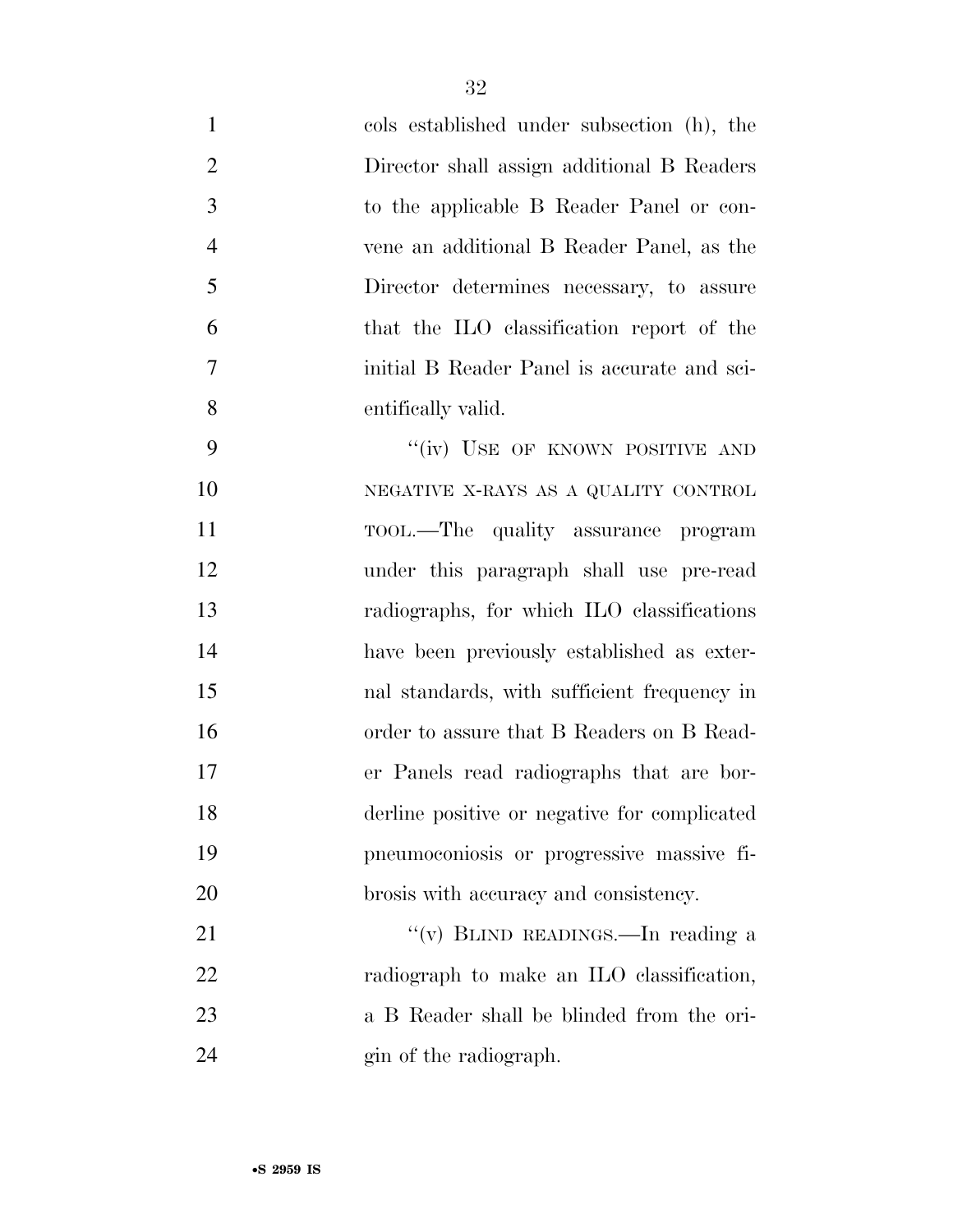1 ''(B) CONTINUOUS IMPROVEMENT.—The Director shall establish a process for providing feedback to B Readers in the B Reader Pool with respect to their performance in providing ILO classifications and provide suggestions for improvement. ''(c) CREATION AND MAINTENANCE OF B READER PANEL POOL.— 9 "(1) ESTABLISHMENT.—The Director shall es- tablish a B Reader Panel Pool to be used for the B Reader Panel Program under this section. The Di- rector shall solicit and select physicians who are B Readers for inclusion in the B Reader Panel Pool. 14 "(2) SELECTION AND RETENTION FOR B READ-15 ERS ON B READER PANEL POOL.— 16 "(A) IN GENERAL.—The Director shall es- tablish and disclose criteria by which B Readers are selected and retained within the B Reader Panel Pool, including minimum standards of performance described in subparagraph (B). 21 "(B) MINIMUM STANDARDS OF PERFORM- ANCE.—The minimum standards of perform- ance for inclusion in the B Reader Panel Pool shall include requiring the B Reader to make radiograph classifications consistent with ILO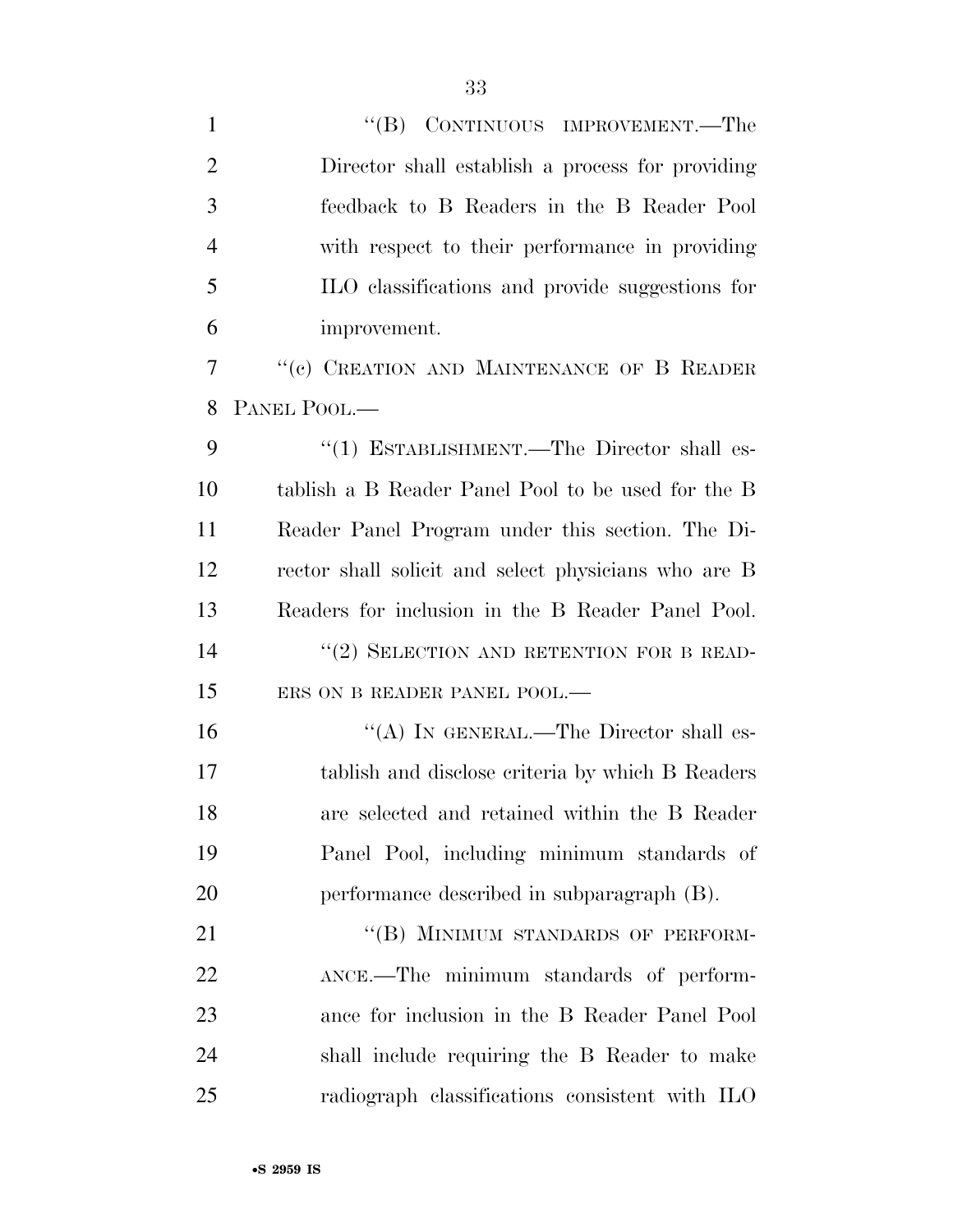| $\mathbf{1}$   | classification criteria that are consistently with- |
|----------------|-----------------------------------------------------|
| $\overline{2}$ | in acceptable norms, as established by the Di-      |
| 3              | rector.                                             |
| $\overline{4}$ | "(C) CONSIDERATIONS FOR SELECTION.-                 |
| 5              | In selecting a B Reader to be included in the       |
| 6              | B Reader Panel Pool, the Director shall—            |
| 7              | "(i) assess, to the maximum extent                  |
| 8              | practicable, the prior performance of the B         |
| 9              | Reader in making ILO classifications;               |
| 10             | "(ii) consult the National Practitioner             |
| 11             | Data Bank of the Department of Health               |
| 12             | and Human Services for information on               |
| 13             | physician suitability; and                          |
| 14             | "(iii) assess reports of adverse licen-             |
| 15             | sure, certifications, hospital privilege, and       |
| 16             | professional society actions involving the B        |
| 17             | Reader.                                             |
| 18             | "(D) MONITORING.—The Director shall                 |
| 19             | monitor ILO classifications conducted under         |
| 20             | this section to determine if any B Reader in-       |
| 21             | cluded in the B Reader Panel Pool dem-              |
| 22             | onstrates a pattern of providing ILO classifica-    |
| 23             | tions that are erroneous or not consistently        |
| 24             | within the acceptable norms, as established by      |
| 25             | the Director.                                       |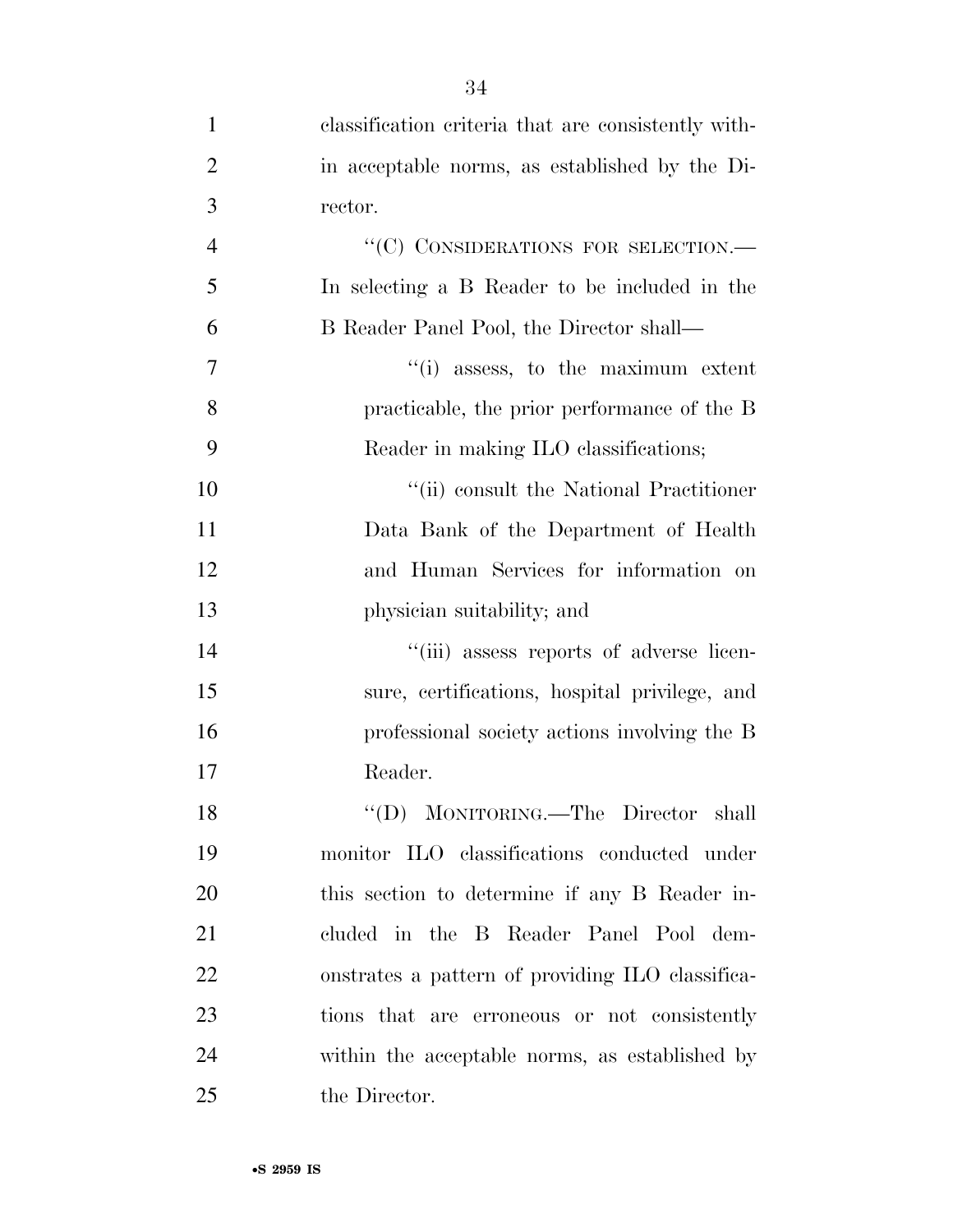| $\mathbf{1}$   | $``(3)$ PROCESS FOR REMOVAL.—                 |
|----------------|-----------------------------------------------|
| $\overline{2}$ | "(A) IN GENERAL.—The Director shall be        |
| 3              | authorized to suspend or remove any B Reader  |
| $\overline{4}$ | from the B Reader Panel Pool for-             |
| 5              | "(i) consistently failing to meet the         |
| 6              | minimum standards of performance under        |
| 7              | paragraph $(2)(B)$ ;                          |
| 8              | "(ii) breaching the code of ethics            |
| 9              | under subsection $(b)(3)(A)$ ; or             |
| 10             | "(iii) other disqualifying conduct, as        |
| 11             | established by rule or policy.                |
| 12             | "(B) REVIEW.—The Director shall provide       |
| 13             | a process for a B Reader who is aggrieved by  |
| 14             | a decision of the Director under subparagraph |
| 15             | (A) to seek review by the Secretary of Health |
| 16             | and Human Services. The review by such Sec-   |
| 17             | retary shall not stay the suspension of the B |
| 18             | Reader during the pendency of the review.     |
| 19             | "(4) DISCLOSURE.—The Director shall make      |
| 20             | publicly accessible—                          |
| 21             | "(A) the names and qualifications of the B    |
| 22             | Readers included in the B Reader Panel Pool;  |
| 23             | $\lq\lq$ (B) the names of B Readers who have  |
| 24             | been suspended or removed from the B Reader   |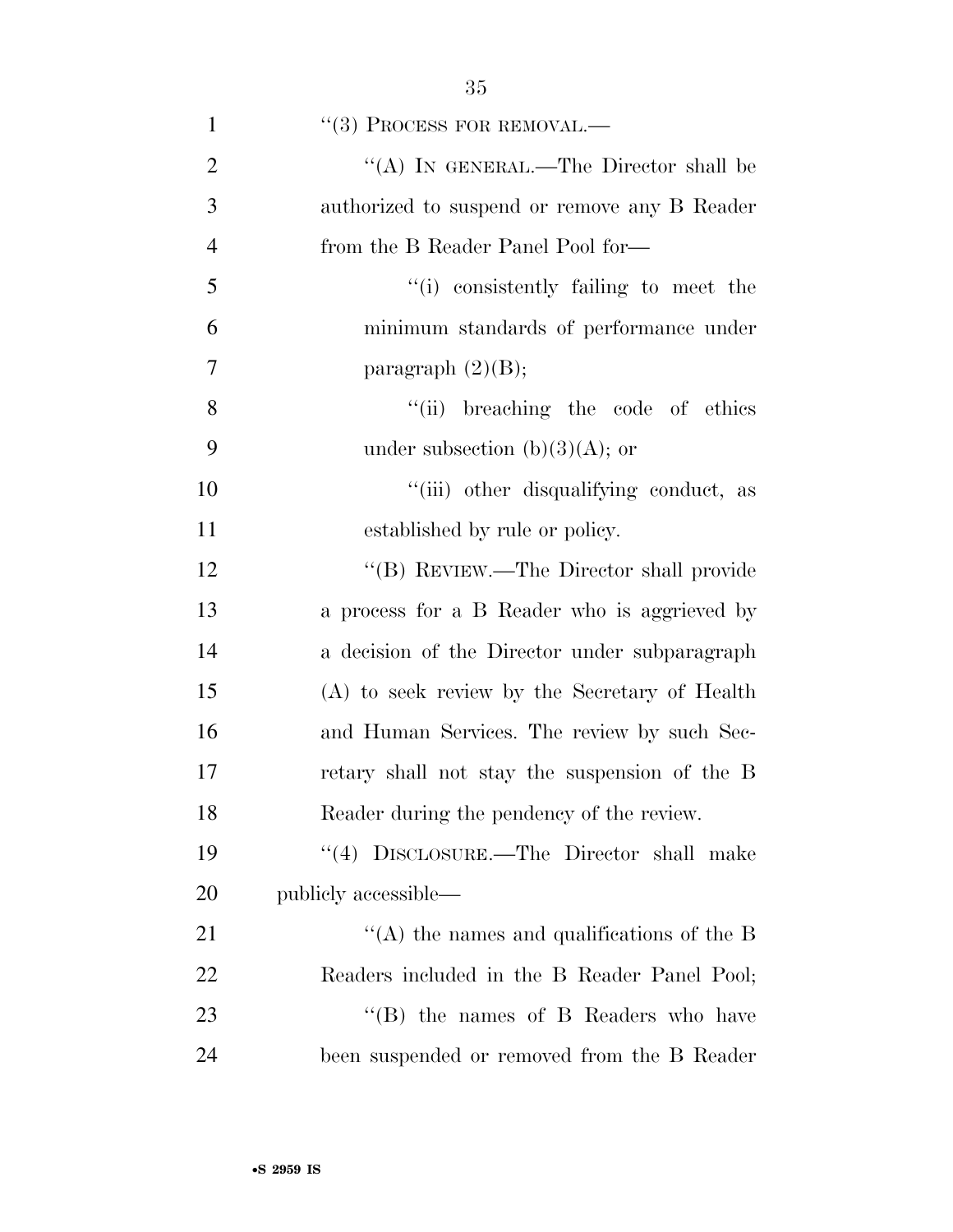| $\mathbf{1}$   | Panel Pool and the reasons for such suspension            |
|----------------|-----------------------------------------------------------|
| $\overline{2}$ | or removal;                                               |
| 3              | $\lq\lq$ the conflict of interest disclosure              |
| $\overline{4}$ | statements required under subsection                      |
| 5              | $(b)(3)(A)(ii)(II);$ and                                  |
| 6              | $\lq\lq$ (D) any pertinent information which the          |
| 7              | Director determines necessary to assure trans-            |
| 8              | parency and program integrity.                            |
| 9              | "(d) ELIGIBILITY TO REQUEST ILO CLASSIFICA-               |
| 10             | TIONS.—Each of the following individuals may request an   |
| 11             | ILO classification under this section:                    |
| 12             | $\cdot$ (1) Claimants or operators, or their authorized   |
| 13             | representatives, in a claim for benefits that meets       |
| 14             | the requirements of subsection $(b)(1)(C)$ .              |
| 15             | $"(2)$ Individuals defined as adjudication officers       |
| 16             | by regulations of the Secretary.                          |
| 17             | "(e) TIMING OF REPORTS.—Following the receipt of          |
|                | 18 a written request for the classification of a chest    |
| 19             | radiograph, the Director shall provide a report conducted |
| 20             | by a B Reader Panel—                                      |
| 21             | $"(1)$ for digital chest radiographic images, with-       |
| 22             | in 45 days; and                                           |
| 23             | $\lq(2)$ for film-based chest radiographs, within 90      |
| 24             | days.                                                     |
| 25             | $``(f)$ TESTIMONY.—                                       |
|                |                                                           |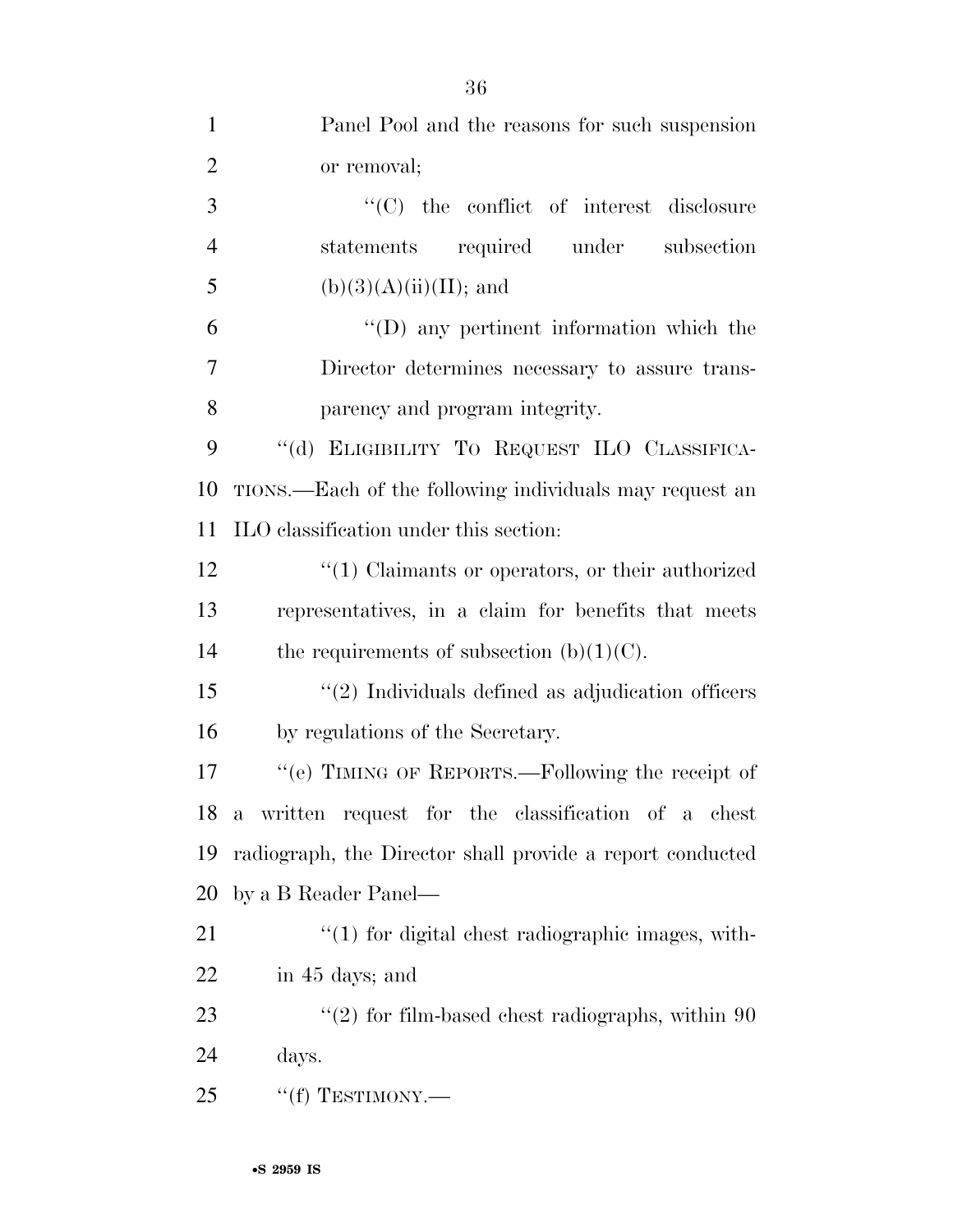| $\mathbf{1}$   | "(1) AVAILABILITY OF DIRECTOR OR<br>DES-                |
|----------------|---------------------------------------------------------|
| $\overline{2}$ | IGNEE.—The Director, or a designee of the Director,     |
| 3              | shall be available to respond to interrogatories or ap- |
| $\overline{4}$ | pear and testify about a B Reader Panel's conclu-       |
| 5              | sions or the process by which B Reader Panels clas-     |
| 6              | sify radiographs in a case under<br>subsection          |
| 7              | $(b)(1)(C)$ , upon the request of a party to such case. |
| 8              | "(2) INTERROGATORIES AND SUBPOENAS FOR B                |
| 9              | READERS.—To the extent that additional informa-         |
| 10             | tion is reasonably necessary for the full development   |
| 11             | of evidence pertaining to a B Reader Panel Report       |
| 12             | in a case under subsection (b) $(1)(C)$ , a B Reader of |
| 13             | a B Reader Panel—                                       |
| 14             | $\lq\lq$ (A) may be required to respond to inter-       |
| 15             | rogatories with respect to the ILO classification       |
| 16             | provided by the B Reader in the case, only if           |
| 17             | so ordered by an administrative law judge; and          |
| 18             | "(B) may not be required to appear and                  |
| 19             | testify under subpoena, unless the party making         |
| 20             | such request demonstrates to an administrative          |
| 21             | law judge that—                                         |
| 22             | "(i)(I) the B Reader Panel Report is                    |
| 23             | incomplete or lacks information that is rea-            |
| 24             | sonably necessary for such full develop-                |
| 25             | ment; and                                               |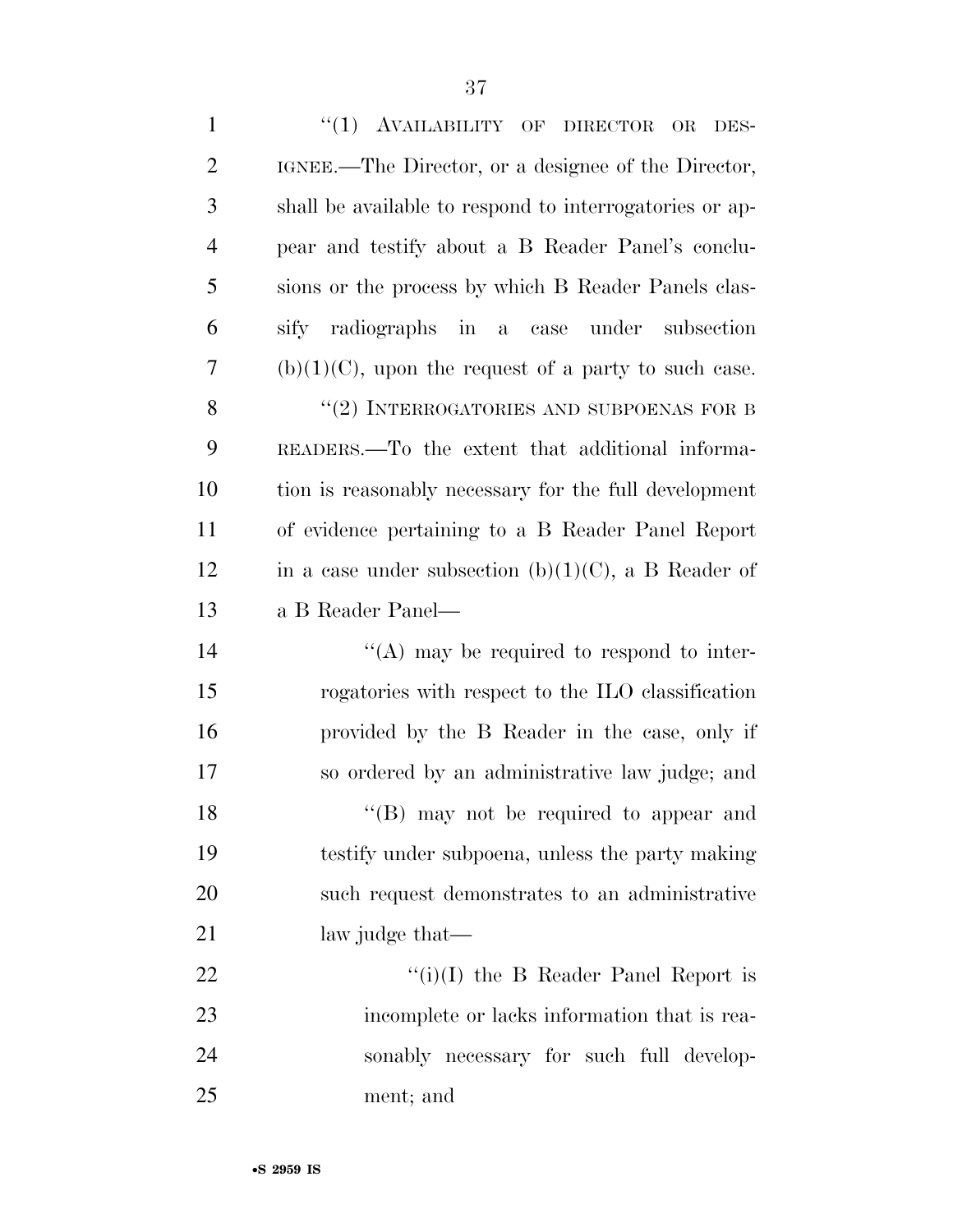| $\mathbf{1}$   | "(II) if responses to interrogatories                 |
|----------------|-------------------------------------------------------|
| $\overline{2}$ | were ordered, the responses are unclear or            |
| 3              | incomplete; or                                        |
| $\overline{4}$ | "(ii) there is an extraordinary cir-                  |
| 5              | cumstance in which additional information             |
| 6              | that is reasonably necessary for such full            |
| 7              | development is otherwise unavailable from             |
| 8              | the Director and can only be provided by              |
| 9              | such B Reader.                                        |
| 10             | "(g) ADMINISTRATIVE COSTS.—                           |
| 11             | $\cdot\cdot(1)$ ESTABLISHMENT.—Funds necessary to es- |
| 12             | tablish and operate the B Reader Panel Program        |
| 13             | under this section shall be paid as an administrative |
| 14             | cost from the fund. The Director shall consult with   |
| 15             | the Secretary on allocations of funds in establishing |
| 16             | such program.                                         |
| 17             | $(2)$ COSTS OF REPORTS FOR B READER PAN-              |
| 18             | ELS.                                                  |
| 19             | $\lq\lq$ (A) FEES.—                                   |
| 20             | "(i) IN GENERAL.—The Director shall                   |
| 21             | establish a fee for a B Reader Panel Re-              |
| 22             | port in accordance with clause (ii). Such             |
| 23             | fee shall be payable by the party request-            |
| 24             | ing such report. No fee shall be charged if           |
| 25             | the request for such ILO classification is            |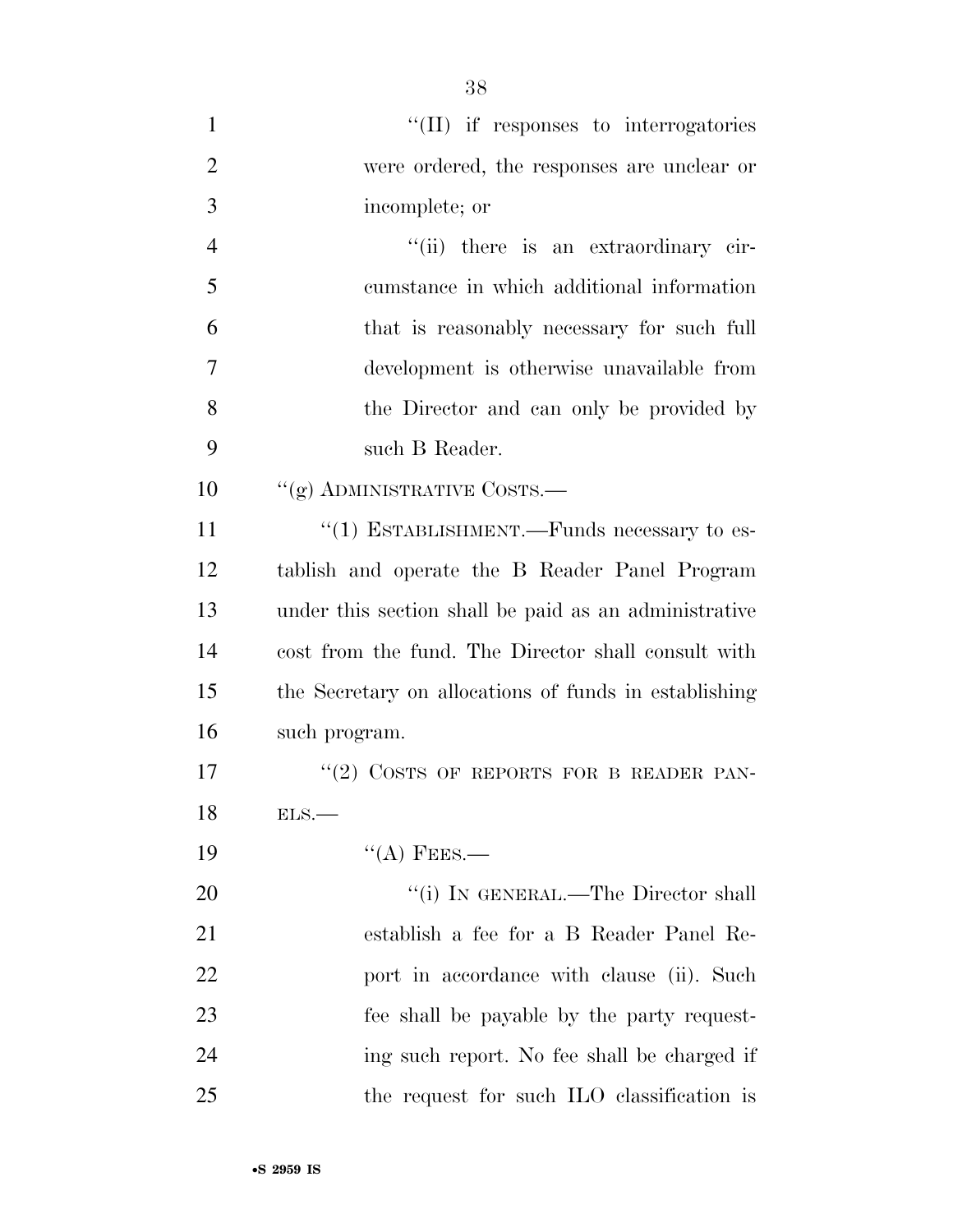| $\mathbf{1}$   | made by an individual defined as an adju-      |
|----------------|------------------------------------------------|
| $\overline{2}$ | dication officer by regulations of the Sec-    |
| 3              | retary.                                        |
| $\overline{4}$ | "(ii) LIMITATION.—The amount of a              |
| 5              | fee under clause (i) shall not exceed the di-  |
| 6              | rect cost of hiring the B Readers of the B     |
| 7              | Reader Panel that made the ILO classi-         |
| 8              | fication.                                      |
| 9              | "(B) LEGAL COSTS.—                             |
| 10             | "(i) IN GENERAL.—The National In-              |
| 11             | stitute for Occupational Safety and Health     |
| 12             | shall use amounts in the fund to pay for       |
| 13             | all costs related to the appearance and re-    |
| 14             | sponses to interrogatories of the Director     |
| 15             | or a designee of the Director, or a B Read-    |
| 16             | er of a B Reader Panel, in a proceeding        |
| 17             | under this section.                            |
| 18             | "(ii) REPRESENTATION OF THE NA-                |
| 19             | INSTITUTE FOR OCCUPATIONAL<br>TIONAL           |
| 20             | HEALTH.—The<br>General<br><b>SAFETY</b><br>AND |
| 21             | Counsel of the Department of Health and        |
| 22             | Human Services shall, in consultation with     |
| 23             | the Solicitor of Labor, represent the Na-      |
| 24             | tional Institute for Occupational Safety       |
| 25             | and Health in any proceeding under this        |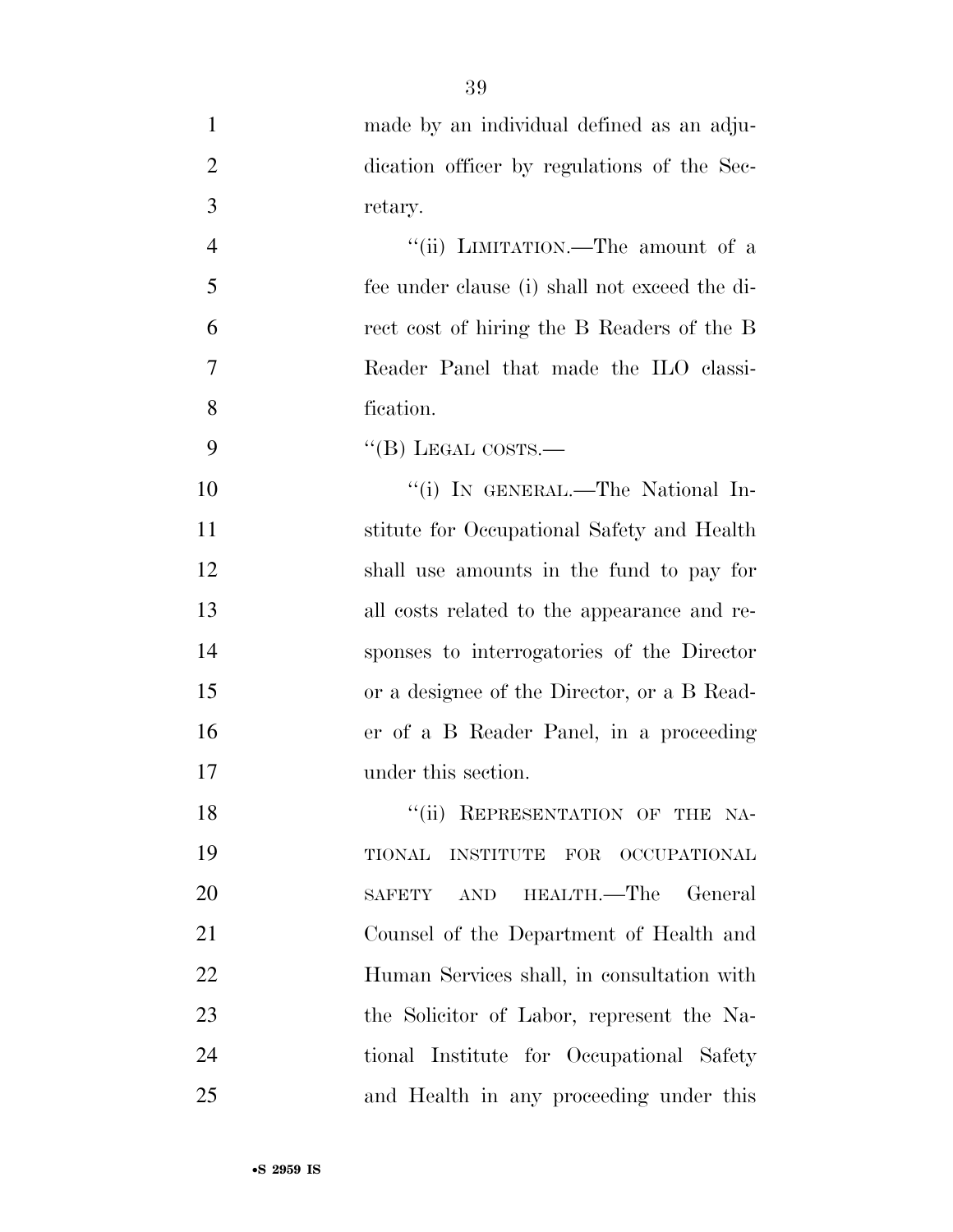section, which costs shall be payable from 2 the fund.

 ''(h) PROTOCOLS AND INTERIM FINAL RULES.—Not later than 180 days after the date of enactment of the Black Lung Benefits Improvement Act of 2014, the Sec- retary of Health and Human Services shall issue protocols and promulgate interim final rules, as necessary, to com-mence the implementation of this section.

9 "(i) REPORT TO CONGRESS.

 $\frac{1}{1}$  IN GENERAL.—Not later than 30 days after the completion of the pilot program under this section, the Director shall, in consultation with the Secretary of Labor, prepare and submit a report to the Committee on Health, Education, Labor, and Pensions of the Senate and the Committee on Edu- cation and the Workforce of the House of Rep- resentatives that includes the information in para-graph (2).

19 "(2) CONTENTS.—The report under this sub-section shall include—

21 ''(A) the number of B Reader Panels es-22 tablished under this section;

23 "(B) the number of B Readers partici-pating in the pilot program under this section;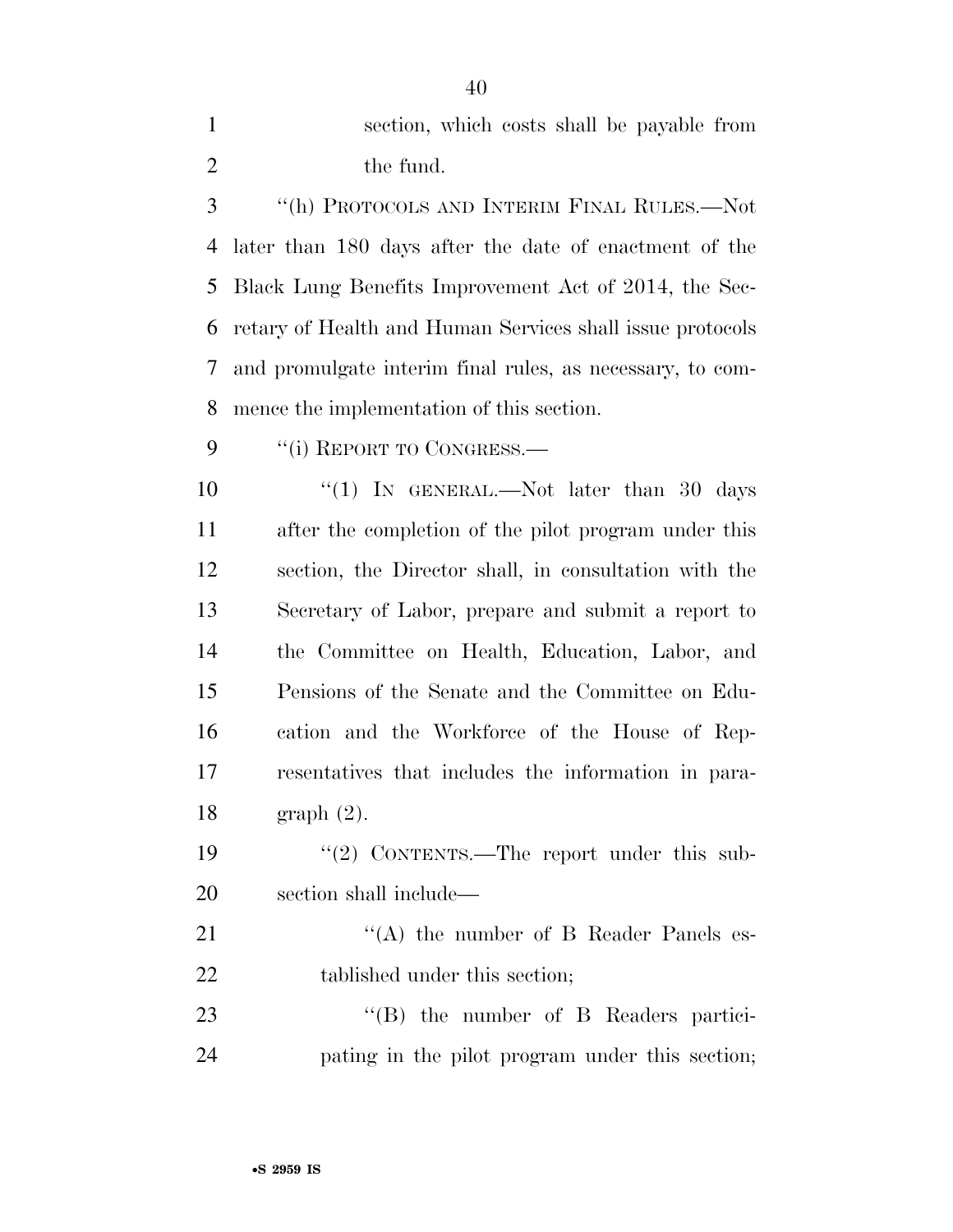| $\mathbf{1}$   | $\lq\lq$ (C) the effectiveness of the quality assur-        |
|----------------|-------------------------------------------------------------|
| $\overline{2}$ | ance program under subsection $(b)(4)$ ;                    |
| 3              | "(D) the accuracy of the ILO classifica-                    |
| $\overline{4}$ | tions conducted by B Readers under this sec-                |
| 5              | tion;                                                       |
| 6              | $\lq\lq$ (E) challenges in the administration and           |
| $\overline{7}$ | implementation of such pilot program;                       |
| 8              | $``(F)$ the costs and revenues of such pilot                |
| 9              | program;                                                    |
| 10             | $\lq\lq(G)$ the impact of the pilot program on              |
| 11             | the claims adjudication process;                            |
| 12             | $\lq\lq(H)$ a recommendation on whether the                 |
| 13             | pilot program under this section should extend              |
| 14             | beyond the one-year duration under subsection               |
| 15             | $(b)(1)(B)$ ; and                                           |
| 16             | "(I) recommendations for any necessary                      |
| 17             | modifications to such pilot program, if the Di-             |
| 18             | rector recommends such an extension.".                      |
| 19             | SEC. 110. MEDICAL EVIDENCE TRAINING PROGRAM.                |
| 20             | Part C of the Black Lung Benefits Act (30 U.S.C.            |
| 21             | $931$ et seq.), as amended by sections 108 and 109, is fur- |
| 22             | ther amended by adding at the end the following:            |
| 23             | "SEC. 437. MEDICAL EVIDENCE TRAINING PROGRAM.               |
| 24             | "(a) IN GENERAL.—Not later than 60 days after the           |
| 25             | date of enactment of the Black Lung Benefits Improve-       |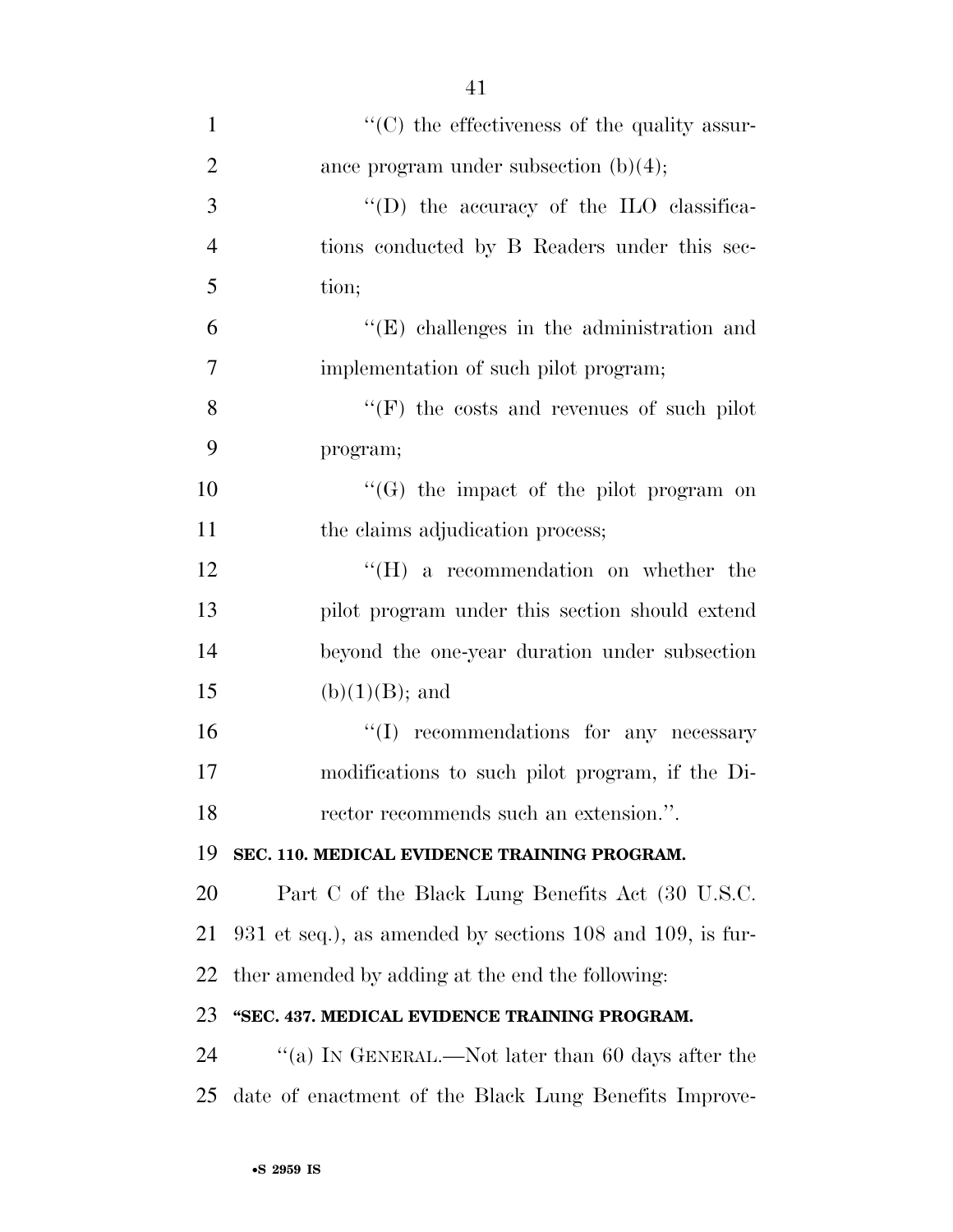ment Act of 2014, the Secretary, in coordination with the National Institute for Occupational Safety and Health, shall establish and implement a training program, to pro- vide education on issues relating to medical evidence rel- evant to claims for benefits under this title, to each of the following individuals who engage in work under this title:

8  $\qquad(1)$  District directors.

9 ''(2) Claims examiners working under such di-rectors.

11 ''(3) Administrative law judges and attorney advisors supporting such judges.

13 ''(4) Members of the Benefits Review Board es- tablished under section 21(b) of the Longshore and Harbor Workers' Compensation Act (33 U.S.C. 16  $921(b)$ ).

 ''(b) TRAINING PROGRAM TOPICS.—The training program under this section shall provide an overview of topics that include—

20  $\frac{1}{20}$  The v developments in pulmonary medicine 21 relating to pneumoconiosis;

22  $\frac{1}{2}$  medical evidence, and other relevant evi- dence, sufficient to support a claim for benefits under this title; and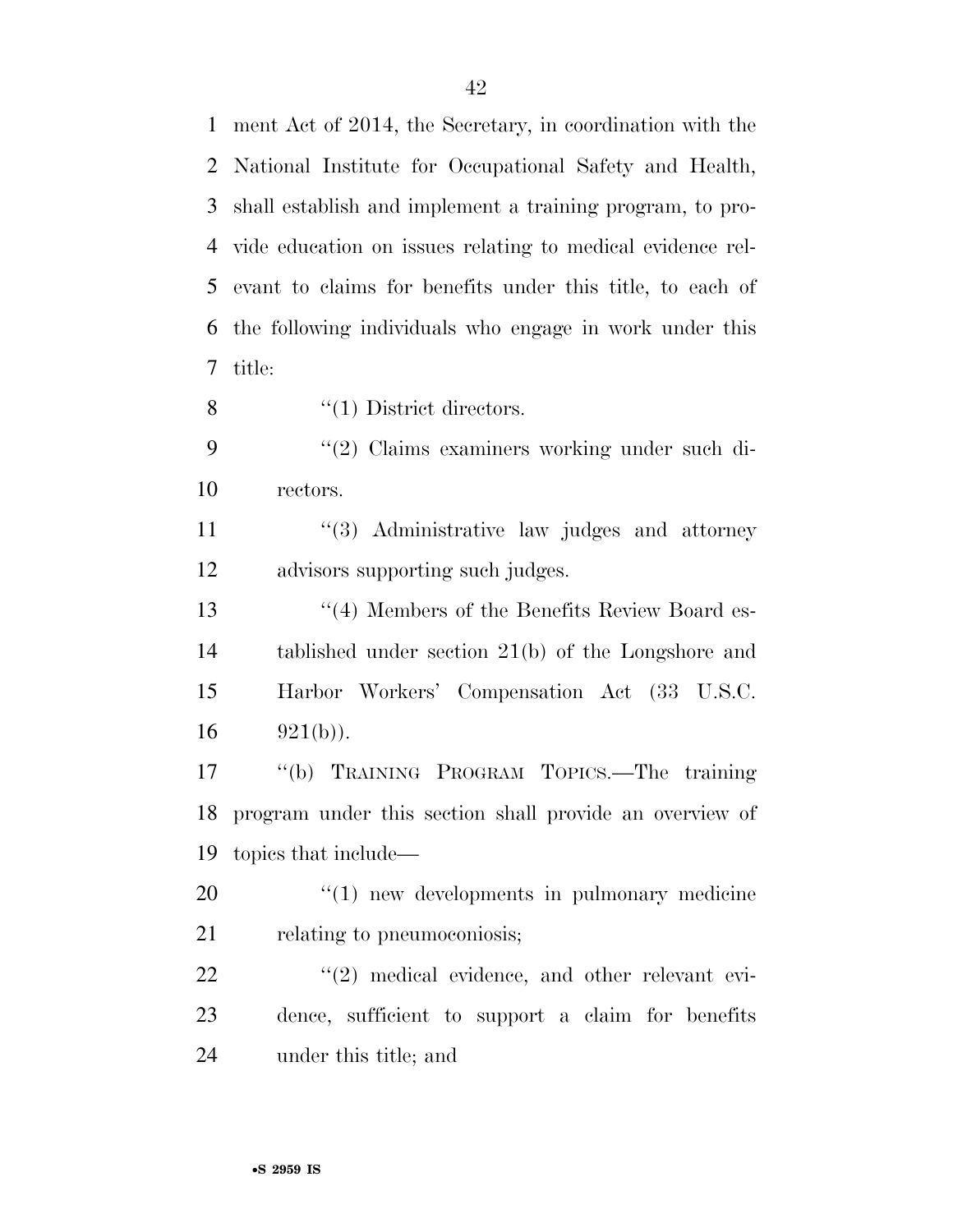| $\mathbf{1}$   | "(3) weighing conflicting medical evidence and          |
|----------------|---------------------------------------------------------|
| $\overline{2}$ | testimony concerning eligibility for such benefits.     |
| 3              | "(c) TIMING OF TRAINING.—                               |
| $\overline{4}$ | "(1) INDIVIDUALS HIRED OR APPOINTED PRIOR               |
| 5              | TO THE BLACK LUNG BENEFITS IMPROVEMENT ACT              |
| 6              | OF 2014.—Any district director, claims examiner, ad-    |
| 7              | ministrative law judge, attorney advisor supporting     |
| 8              | such judge, or member of the Benefits Review Board      |
| 9              | described in subsection $(a)(4)$ , who was hired or ap- |
| 10             | pointed prior to the date of enactment of the Black     |
| 11             | Lung Benefits Improvement Act of 2014 shall com-        |
| 12             | plete the training program under this section not       |
| 13             | later than 60 days after the establishment of such      |
| 14             | program under subsection (a) and not less than an-      |
| 15             | nually thereafter.                                      |
| 16             | $\cdot$ (2) INDIVIDUALS HIRED OR APPOINTED AFTER        |

 ''(2) INDIVIDUALS HIRED OR APPOINTED AFTER 17 THE BLACK LUNG BENEFITS IMPROVEMENT ACT OF 2014.—Any district director, claims examiner, admin- istrative law judge, attorney advisor supporting such judge, or member of the Benefits Review Board de-21 scribed in subsection  $(a)(4)$ , who is not described in paragraph (1) shall complete the training program under this section prior to engaging in any work under this title and not less than annually there-after.''.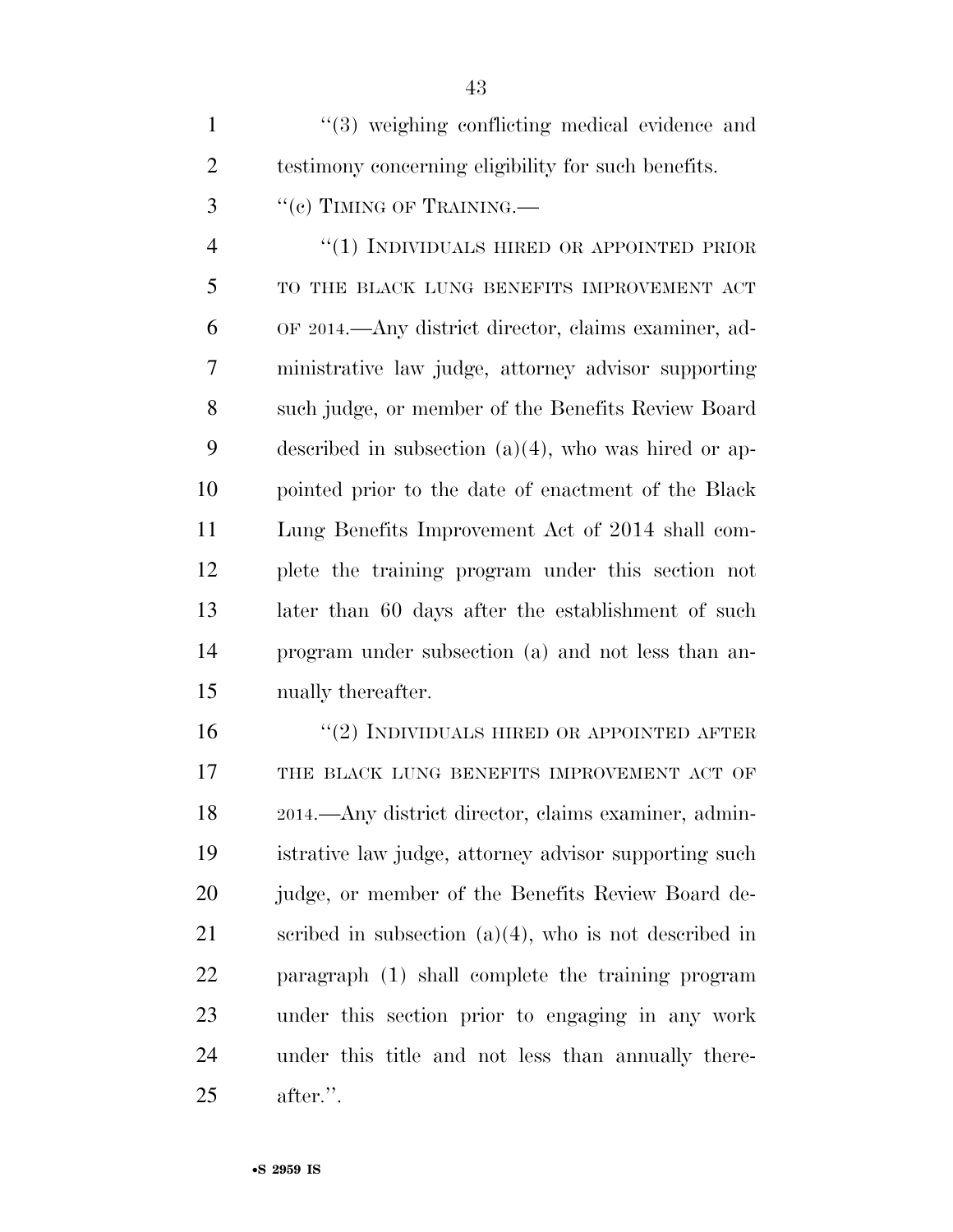| 1              | SEC. 111. TECHNICAL AND CONFORMING AMENDMENTS.             |
|----------------|------------------------------------------------------------|
| $\overline{2}$ | (a) BLACK LUNG BENEFITS ACT.—The Black Lung                |
| 3              | Benefits Act (30 U.S.C. 901 et seq.) is amended—           |
| 4              | (1) in section 401(a) (30 U.S.C. 901(a)), by in-           |
| 5              | serting "or who were found to be totally disabled by       |
| 6              | such disease" after "such disease";                        |
| 7              | $(2)$ in section 402 (30 U.S.C. 902)—                      |
| 8              | $(A)$ in subsection $(a)$ , by striking para-              |
| 9              | $graph (2)$ and inserting the following:                   |
| 10             | "(2) a spouse who is a member of the same                  |
| 11             | household as the miner, or is receiving regular con-       |
| 12             | tributions from the miner for support, or whose            |
| 13             | spouse is a miner who has been ordered by a court          |
| 14             | to contribute to support, or who meets the require-        |
| 15             | ments of paragraph $(1)$ or $(2)$ of section $216(b)$ of   |
| 16             | the Social Security Act or paragraph $(1)$ or $(2)$ of     |
| 17             | section $216(f)$ of such Act. An individual is the         |
| 18             | 'spouse' of a miner when such individual is legally        |
| 19             | married to the miner under the laws of the State           |
| <b>20</b>      | where the marriage was celebrated.<br>The<br>term          |
| 21             | 'spouse' also includes a 'divorced wife' or 'divorced      |
| 22             | husband', as such terms are defined in paragraph           |
| 23             | $(1)$ or $(4)$ of section $216(d)$ of such Act, who is re- |
| 24             | ceiving at least one-half of his or her support, as de-    |
| 25             | termined in accordance with regulations prescribed         |
| 26             | by the Secretary, from the miner, or is receiving          |
|                | •S 2959 IS                                                 |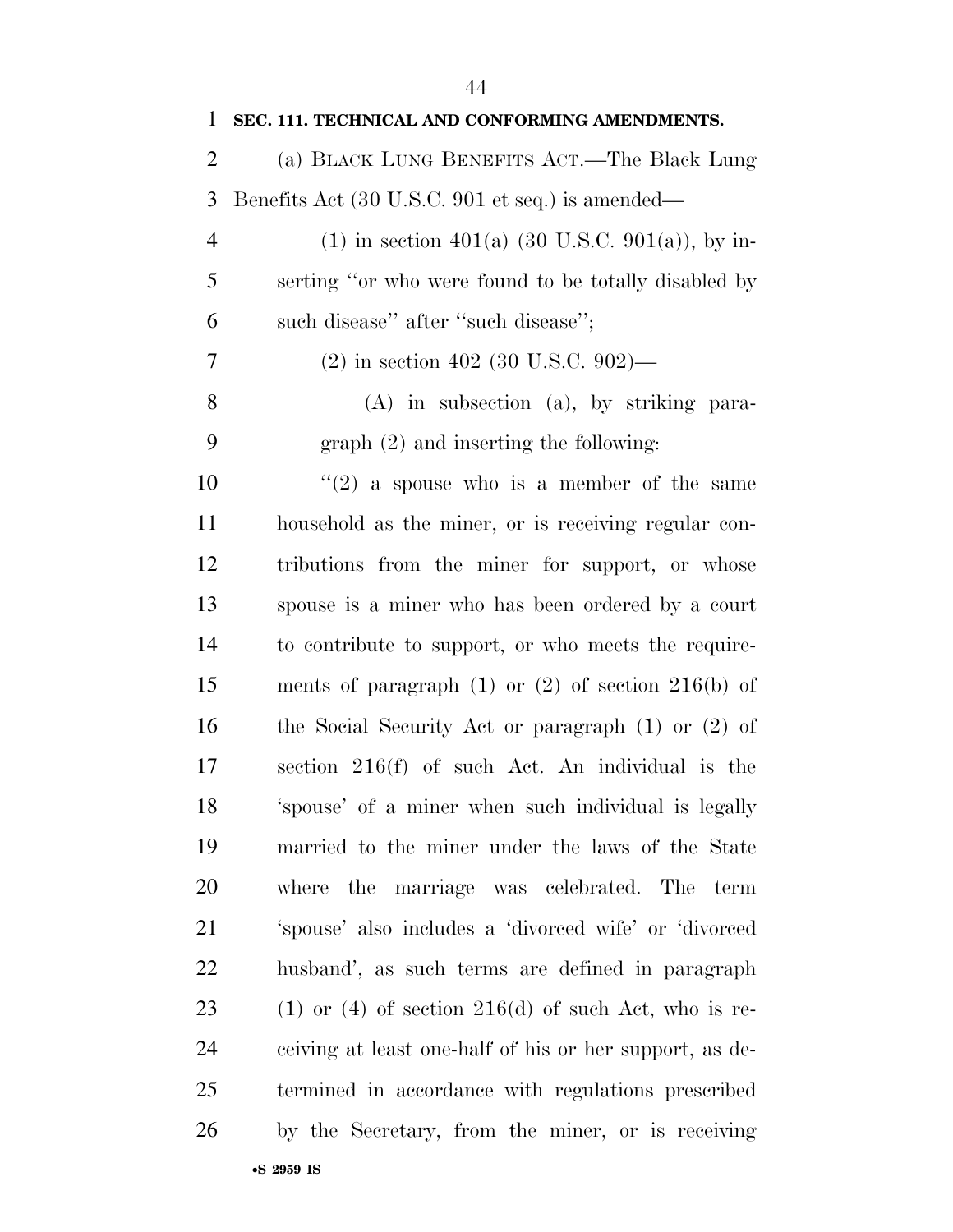substantial contributions from the miner (pursuant to a written agreement), or there is in effect a court order for substantial contributions to the spouse's 4 support from such miner.";

 (B) by striking subsection (e) and insert-ing the following:

 ''(e) The term 'surviving spouse' includes the spouse living with or dependent for support on the miner at the time of the miner's death, or living apart for reasonable cause or because of the miner's desertion, or who meets 11 the requirements of subparagraph  $(A)$ ,  $(B)$ ,  $(C)$ ,  $(D)$ , or 12 (E) of section  $216(c)(1)$  of the Social Security Act, sub-13 paragraph (A), (B), (C), (D), or (E) of section  $216(g)(1)$  of such Act, or section 216(k) of such Act, who is not married. An individual is the 'surviving spouse' of a miner when validly married at the time of the miner's death under the laws of the State where the marriage was cele- brated. Such term also includes a 'surviving divorced wife' or 'surviving divorced husband', as such terms are defined 20 in paragraph  $(2)$  or  $(5)$  of section  $216(d)$  of such Act who for the month preceding the month in which the miner died, was receiving at least one-half of his or her support, as determined in accordance with regulations prescribed by the Secretary, from the miner, or was receiving sub-stantial contributions from the miner (pursuant to a writ-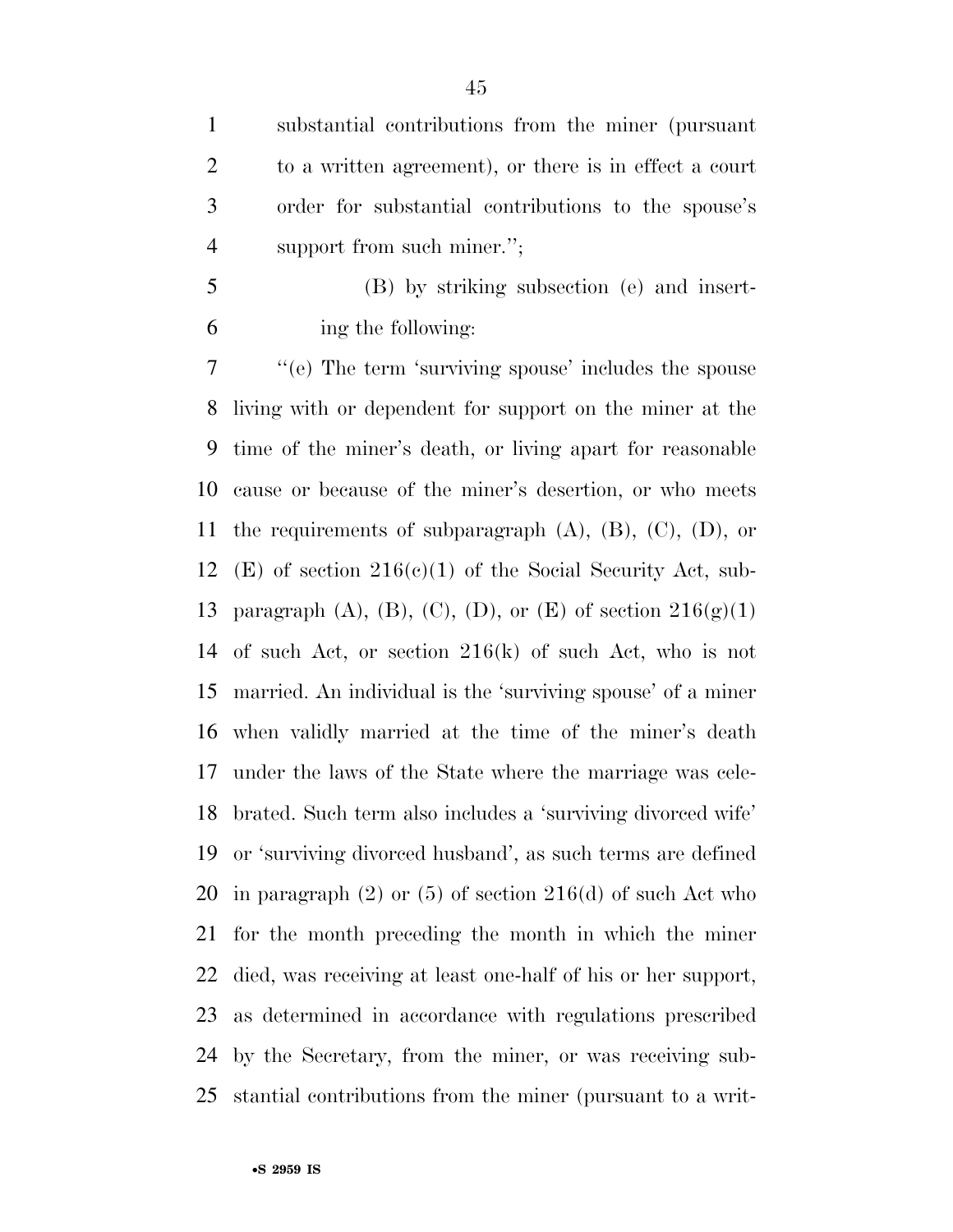| $\mathbf{1}$   | ten agreement) or there was in effect a court order for    |
|----------------|------------------------------------------------------------|
| $\overline{2}$ | substantial contributions to the spouse's support from the |
| 3              | miner at the time of the miner's death.";                  |
| $\overline{4}$ | $(C)$ in subsection $(g)$ —                                |
| 5              | (i) in paragraph $(2)(B)(ii)$ , by striking                |
| 6              | "he ceased" and inserting "the individual"                 |
| 7              | ceased"; and                                               |
| 8              | (ii) in the matter following paragraph                     |
| 9              | $(2)(C)$ , by striking "widow" each place the              |
| 10             | term appears and inserting "surviving"                     |
| 11             | spouse";                                                   |
| 12             | (D) in subsection (h), by striking "Internal"              |
| 13             | Revenue Code of 1954" and inserting "Internal              |
| 14             | Revenue Code of 1986"; and                                 |
| 15             | (E) in subsection (i), by striking "Internal               |
| 16             | Revenue Code of 1954" and inserting "Internal"             |
| 17             | Revenue Code of 1986";                                     |
| 18             | $(3)$ in section 411 (30 U.S.C. 921)—                      |
| 19             | (A) by striking subsection (a) and insert-                 |
| 20             | ing the following: "(a) The Secretary shall, in            |
| 21             | accordance with the provisions of this title, and          |
| 22             | the regulations promulgated by the Secretary               |
| 23             | under this title, make payments of benefits in             |
| 24             | respect of-                                                |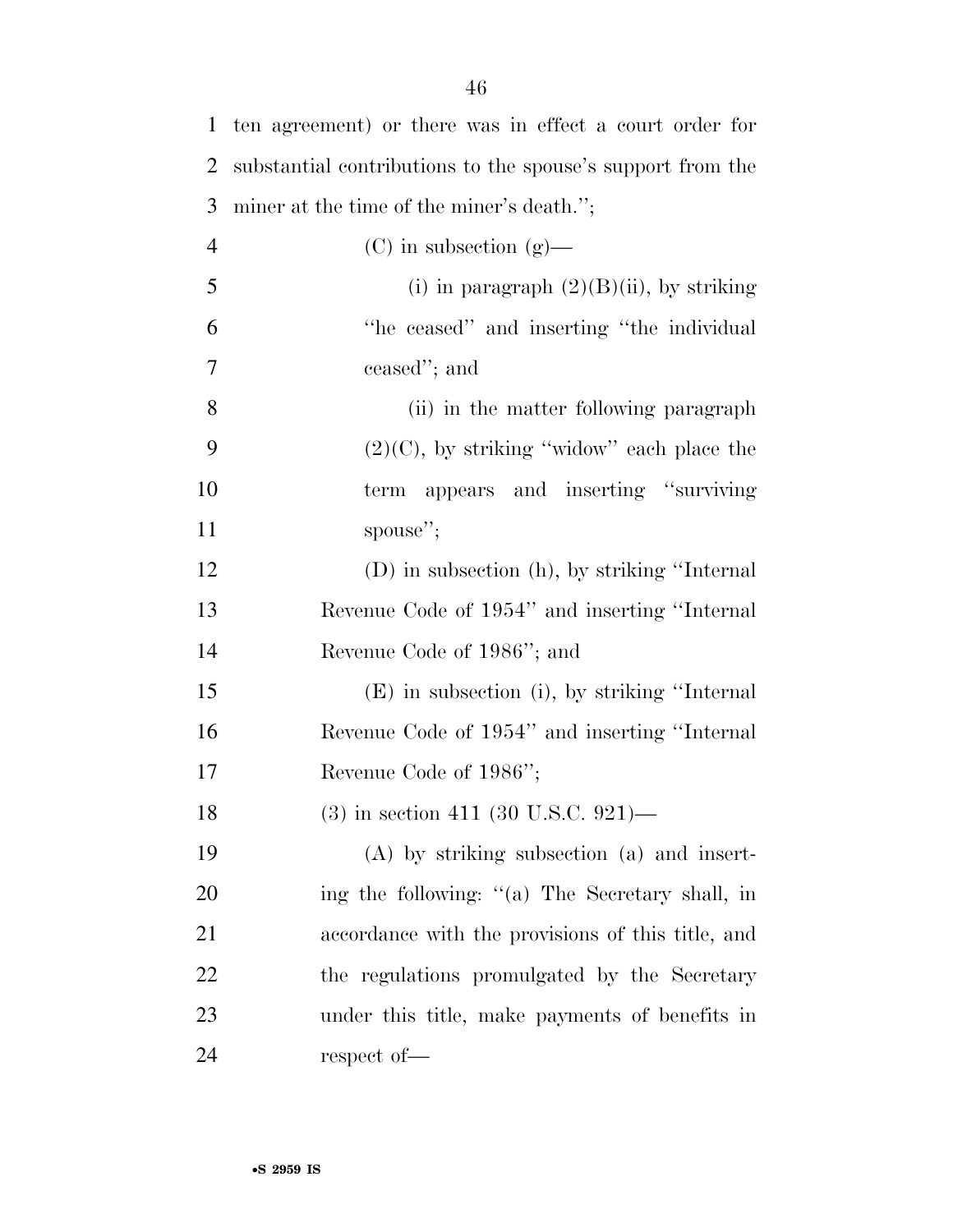| $\mathbf{1}$   | $\lq(1)$ total disability of any miner due to pneu-    |
|----------------|--------------------------------------------------------|
| $\overline{2}$ | moconiosis;                                            |
| 3              | $\lq(2)$ the death of any miner whose death was        |
| $\overline{4}$ | due to pneumoconiosis;                                 |
| 5              | $(3)$ total disability of any miner at the time of     |
| 6              | the miner's death with respect to a claim filed under  |
| 7              | part C prior to January 1, 1982;                       |
| 8              | $\lq(4)$ survivors' benefits for any claim filed after |
| 9              | January 1, 2005, that is pending on or after March     |
| 10             | 23, 2010, where the miner is found entitled to re-     |
| 11             | ceive benefits at the time of the miner's death as a   |
| 12             | result of the miner's claim filed under part C; and    |
| 13             | $(5)$ survivors' benefits where the miner is           |
| 14             | found entitled to receive benefits at the time of the  |
| 15             | miner's death resulting from the miner's claim filed   |
| 16             | under part C before January 1, 1982."; and             |
| 17             | $(B)$ in subsection $(c)$ —                            |
| 18             | (i) in paragraph $(1)$ , by striking "his              |
| 19             | pneumoconiosis" and inserting "the min-                |
| 20             | er's pneumoconiosis"; and                              |
| 21             | (ii) in paragraph $(2)$ , by striking "his             |
| 22             | death" and inserting "the miner's death";              |
| 23             | $(4)$ in section 412 (30 U.S.C. 922)—                  |
| 24             | $(A)$ in subsection $(a)$ —                            |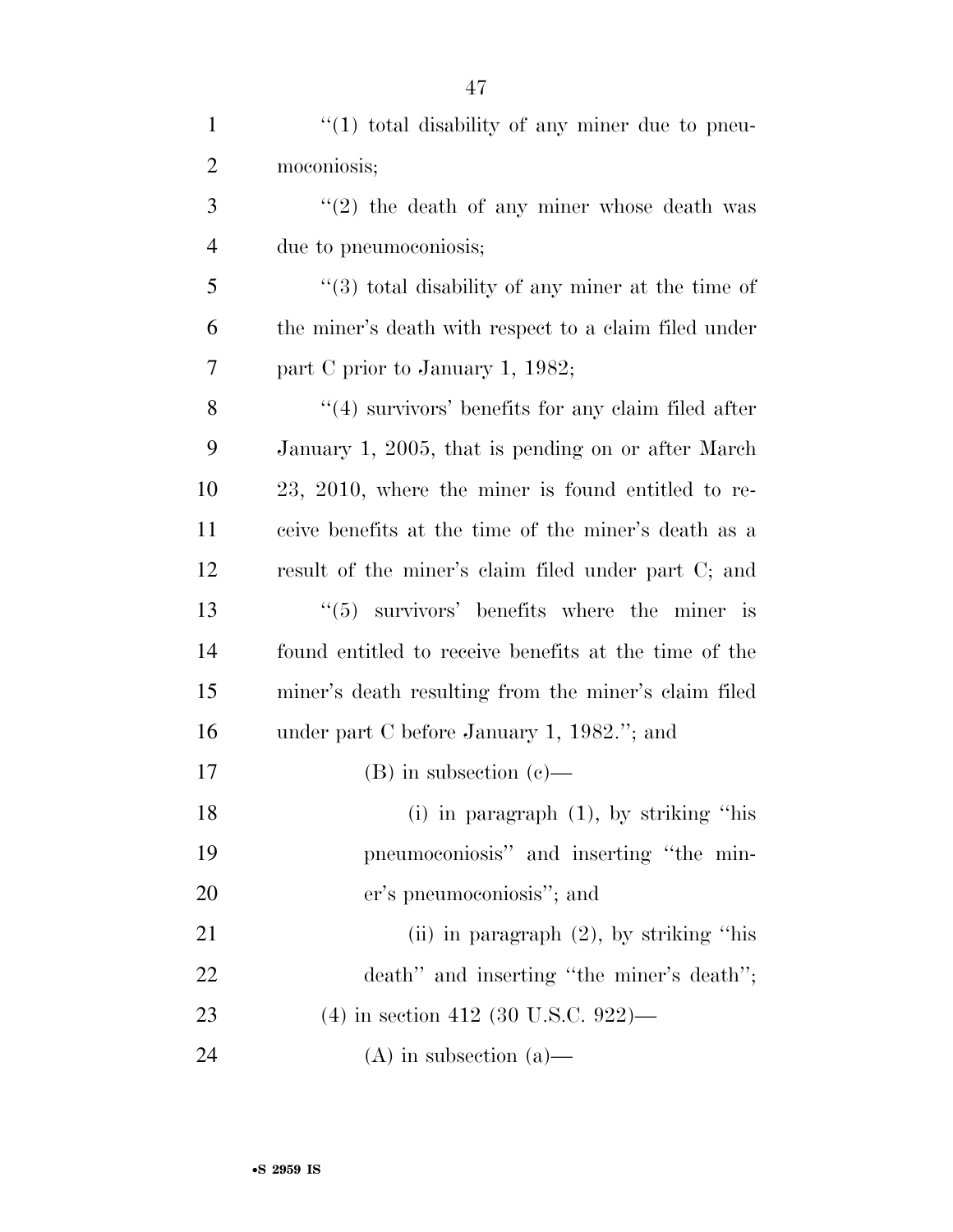| $\mathbf{1}$   | (i) by striking paragraph $(2)$ and in-                      |
|----------------|--------------------------------------------------------------|
| $\overline{2}$ | serting the following:                                       |
| 3              | $\cdot\cdot\cdot(2)$ In the case of a surviving spouse—      |
| $\overline{4}$ | "(A) of a miner whose death is due to pneumo-                |
| 5              | coniosis;                                                    |
| 6              | "(B) in a claim filed after January 1, 2005,                 |
| 7              | and that is pending on or after March 23, 2010, of           |
| 8              | a miner who is found entitled to receive benefits at         |
| 9              | the time of the miner's death as a result of the min-        |
| 10             | er's claim filed under part C;                               |
| 11             | $\cdot\cdot$ (C) of a miner who is found entitled to receive |
| 12             | benefits at the time of the miner's death as a result        |
| 13             | of the miner's claim filed under part C before Janu-         |
| 14             | ary 1, 1982; or                                              |
| 15             | $\lq\lq$ (D) in a claim filed under part C before Janu-      |
| 16             | ary 1, 1982, of a miner who was totally disabled by          |
| 17             | pneumoconiosis at the time of the miner's death,             |
| 18             | benefits shall be paid to the miner's surviving spouse at    |
| 19             | the rate the deceased miner would receive such benefits      |
| 20             | if the miner were totally disabled.";                        |
| 21             | (ii) in paragraph $(3)$ —                                    |
| 22             | (I) by striking " $(3)$ In the case"                         |
| 23             | and all that follows through "section"                       |
| 24             | $411(e)$ " and inserting the following:                      |
| 25             | $\lq(3)(A)$ In the case of the child or                      |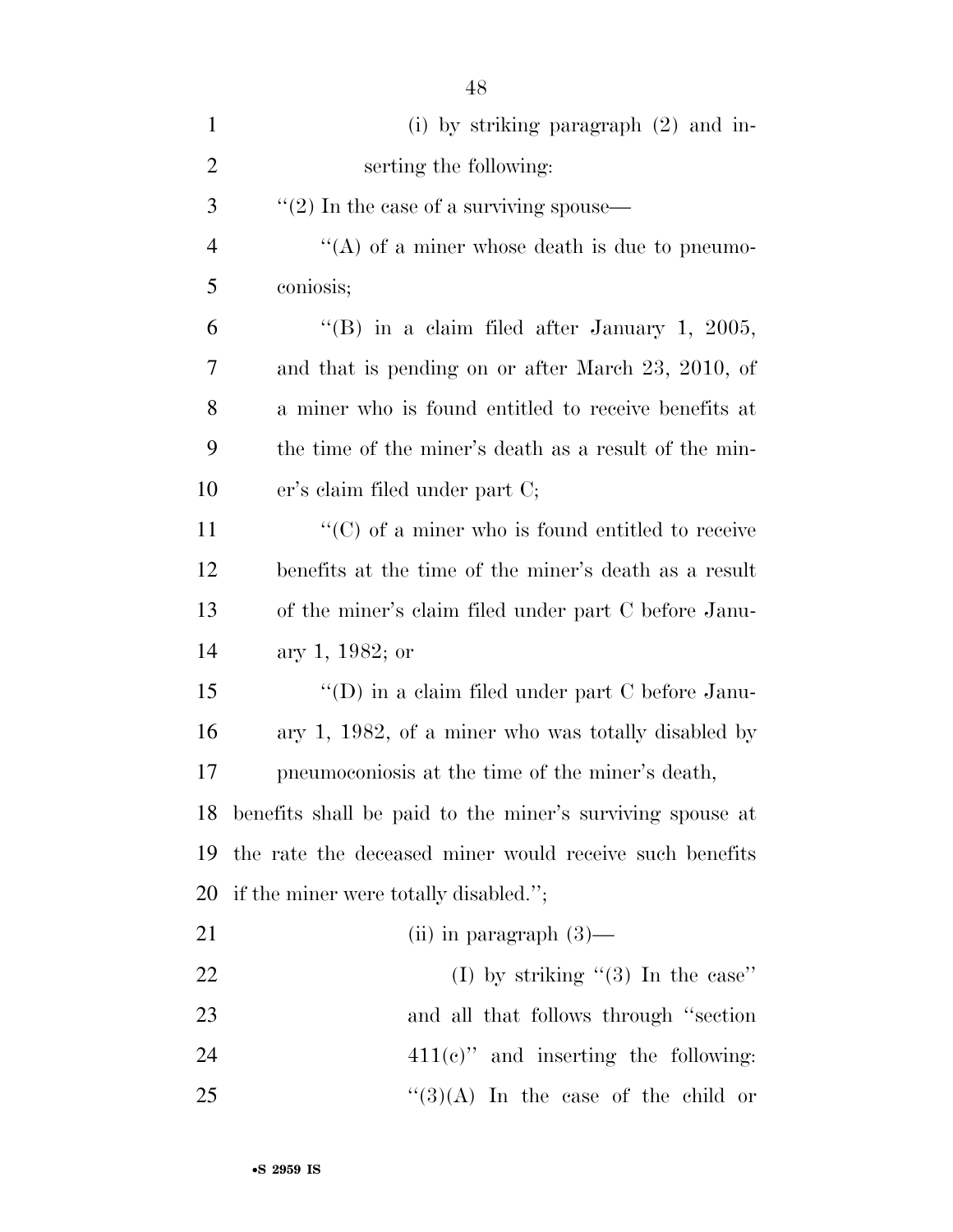| $\mathbf{1}$   | children of a miner described in sub-                  |
|----------------|--------------------------------------------------------|
| $\overline{2}$ | paragraph $(B)$ ";                                     |
| 3              | (II) by striking "he" each place                       |
| $\overline{4}$ | the term appears and inserting "the                    |
| 5              | $\text{child}$ ";                                      |
| 6              | (III) by striking "widow" each                         |
| $\overline{7}$ | place the term appears and inserting                   |
| 8              | "surviving spouse"; and                                |
| 9              | (IV) by adding at the end the fol-                     |
| 10             | lowing:                                                |
| 11             | "(B) Subparagraph $(A)$ shall apply in the case of any |
| 12             | child or children—                                     |
| 13             | "(i) of a miner whose death is due to pneumo-          |
| 14             | coniosis;                                              |
| 15             | "(ii) in a claim filed after January 1, 2005,          |
| 16             | that is pending on or after March $23, 2010,$ of a     |
| 17             | miner who is found entitled to receive benefits at the |
| 18             | time of the miner's death as a result of the miner's   |
| 19             | claim filed under part C;                              |
| 20             | "(iii) of a miner who is found entitled to receive     |
| 21             | benefits at the time of the miner's death as a result  |
| 22             | of the miner's claim filed under part C before Janu-   |
| 23             | ary 1, 1982;                                           |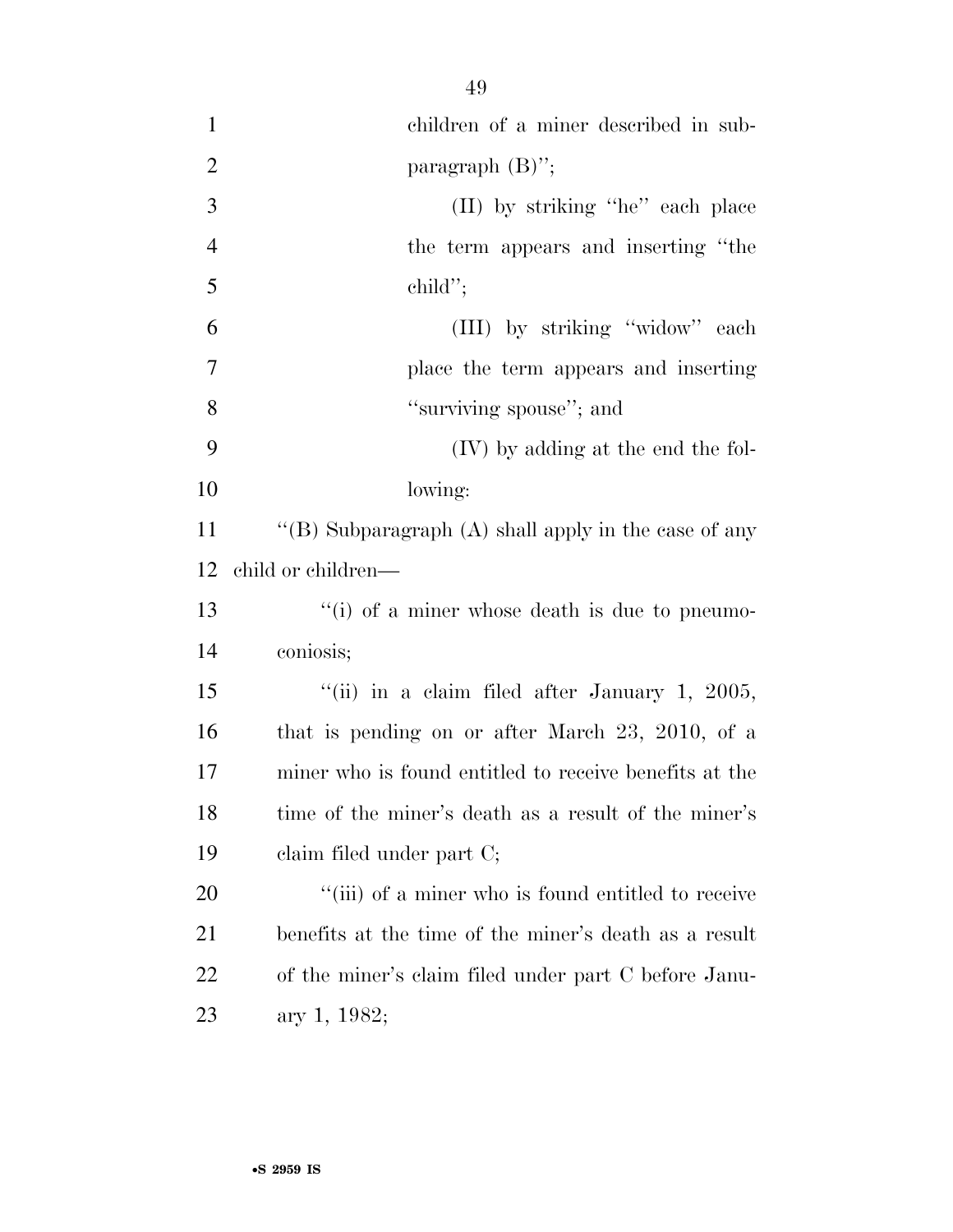| $\mathbf{1}$   | "(iv) in a claim filed under part $C$ before Janu-     |
|----------------|--------------------------------------------------------|
| $\overline{2}$ | ary 1, 1982, of a miner who was totally disabled by    |
| 3              | pneumoconiosis at the time of the miner's death;       |
| $\overline{4}$ | $``(v)$ of a surviving spouse who is found entitled    |
| 5              | to receive benefits under this part at the time of the |
| 6              | surviving spouse's death; or                           |
| 7              | "(vi) entitled to the payment of benefits under        |
| 8              | paragraph $(5)$ of section $411(e)$ .";                |
| 9              | (iii) in paragraph $(5)$ —                             |
| 10             | (I) by striking the first sentence                     |
| 11             | and inserting the following: "In the                   |
| 12             | case of the dependent parent or par-                   |
| 13             | ents of a miner who is not survived at                 |
| 14             | the time of death by a surviving                       |
| 15             | spouse or a child and (i) whose death                  |
| 16             | is due to pneumoconiosis, (ii) in a                    |
| $17\,$         | claim filed after January 1, 2005,                     |
| 18             | that is pending on or after March 23,                  |
| 19             | 2010, who is found entitled to receive                 |
| 20             | benefits at the time of the miner's                    |
| 21             | death as a result of the miner's claim                 |
| 22             | filed under part C, (iii) who is found                 |
| 23             | entitled to receive benefits at the time               |
| 24             | of death as a result of the miner's                    |
| 25             | claim filed under part C before Janu-                  |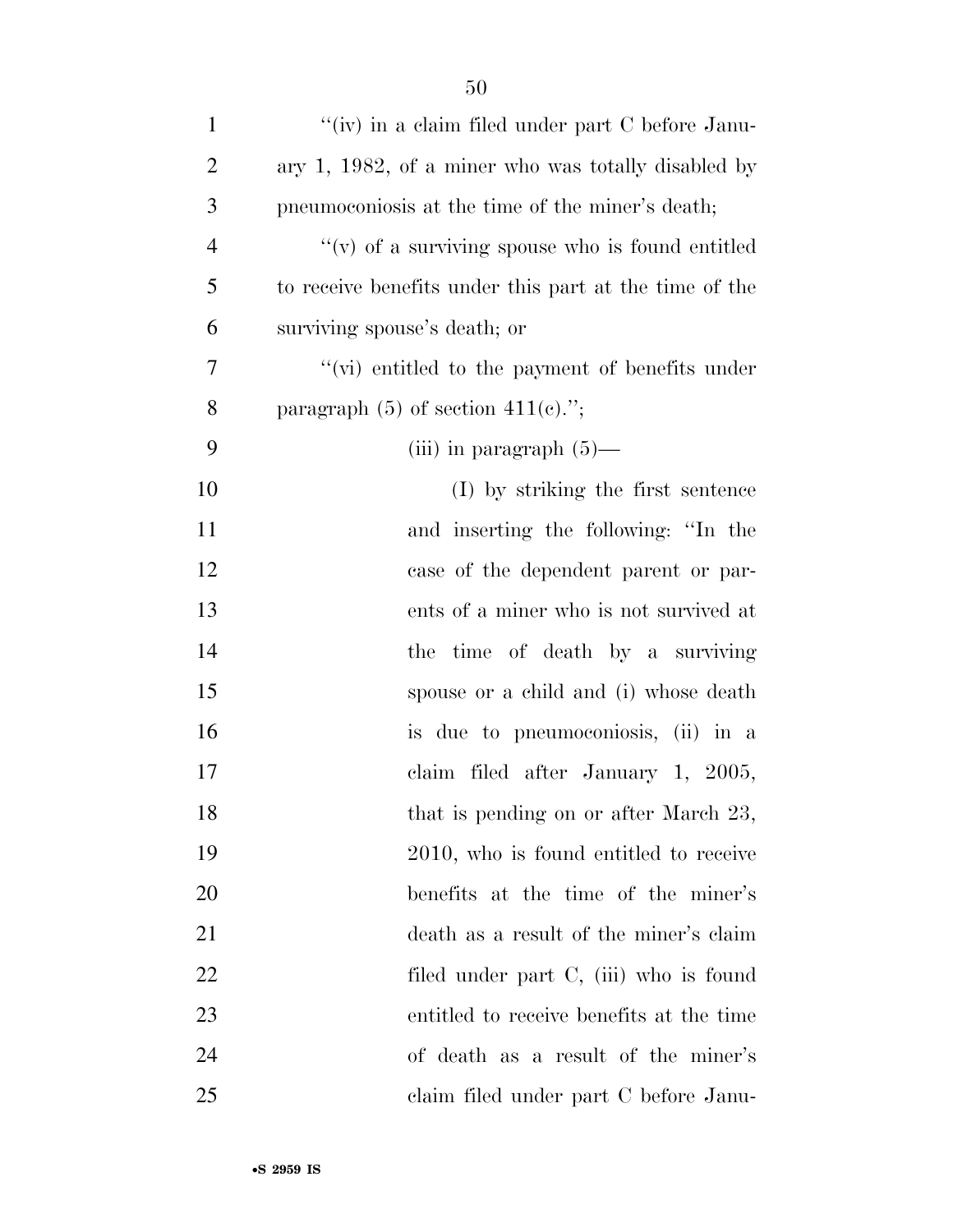| $\mathbf{1}$   | ary 1, 1982, or (iv) in a claim filed        |
|----------------|----------------------------------------------|
| $\mathbf{2}$   | under part C before January 1, 1982,         |
| 3              | who was totally disabled by pneumo-          |
| $\overline{4}$ | coniosis at the time of the miner's          |
| 5              | death, in the case of the dependent          |
| 6              | surviving brother(s) or sister(s) of         |
| $\tau$         | such a miner who is not survived at          |
| 8              | the time of the miner's death by a           |
| 9              | surviving spouse, child, or parent, in       |
| 10             | the case of the dependent parent or          |
| 11             | parents of a miner (who is not sur-          |
| 12             | vived at the time of the miner's death       |
| 13             | by a surviving spouse or child) who          |
| 14             | are entitled to the payment of benefits      |
| 15             | under paragraph $(5)$ of section             |
| 16             | $411(c)$ , or in the case of the depend-     |
| 17             | ent surviving brother(s) or sister(s) of     |
| 18             | a miner (who is not survived at the          |
| 19             | time of the miner's death by a sur-          |
| 20             | viving spouse, child, or parent) who         |
| 21             | are entitled to the payment of benefits      |
| 22             | $\alpha$ paragraph $(5)$ of section<br>under |
| 23             | $411(c)$ , benefits shall be paid under      |
| 24             | this part to such parent(s), or to such      |
| 25             | brother(s), or sister(s), at the rate        |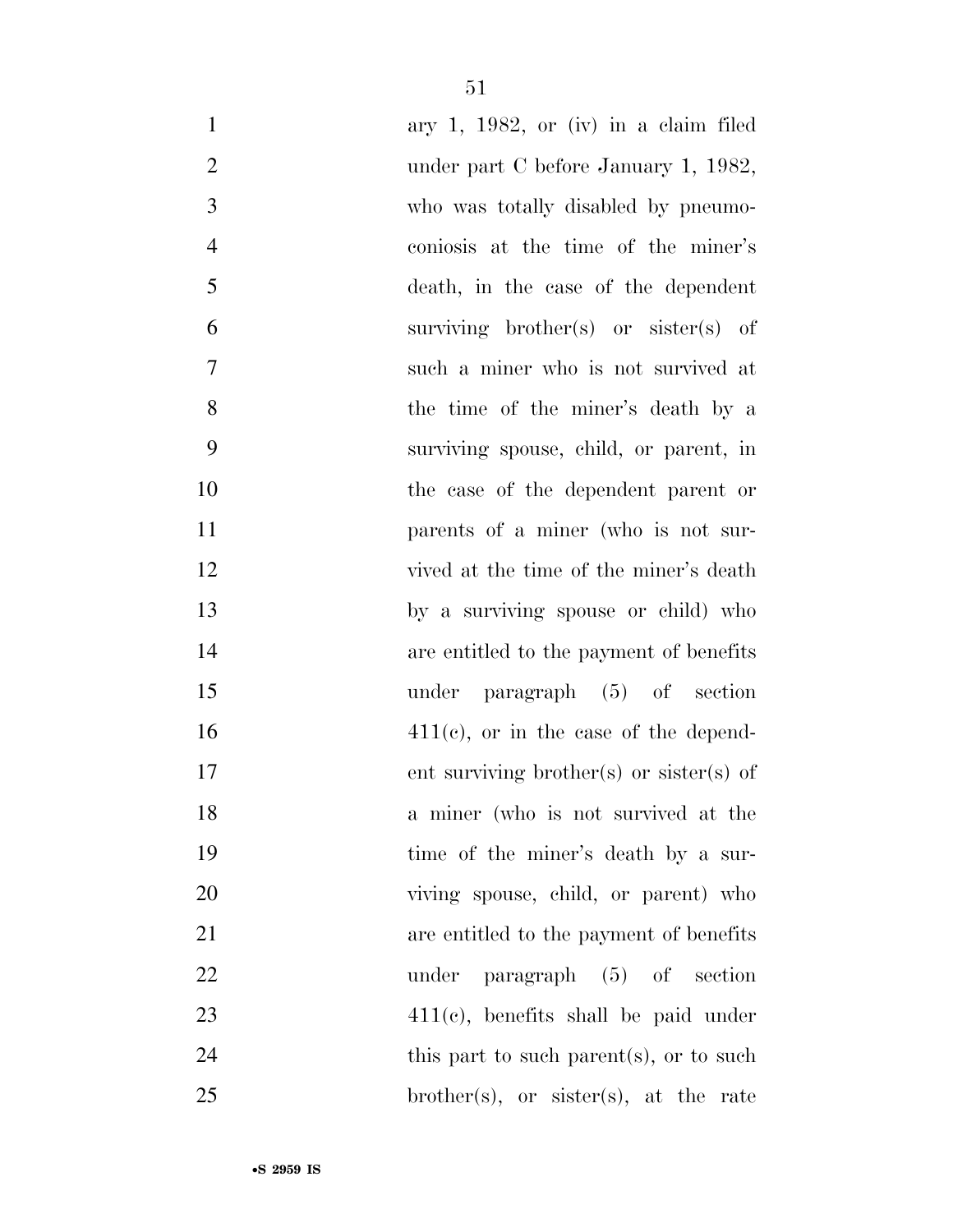| $\mathbf{1}$   | specified in paragraph $(3)$ (as if such           |
|----------------|----------------------------------------------------|
| $\overline{2}$ | parent(s) or such brother(s) or sis-               |
| 3              | $ter(s)$ , were the children of such               |
| $\overline{4}$ | $miner$ ."; and                                    |
| 5              | (II) in the fourth sentence—                       |
| 6              | (aa) by striking "brother"                         |
| 7              | only if he" and inserting "broth-                  |
| 8              | er or sister only if the brother or                |
| 9              | sister"; and                                       |
| 10             | (bb) by striking "before he                        |
| 11             | ceased" and inserting "before the                  |
| 12             | brother or sister ceased"; and                     |
| 13             | (iv) in paragraph (6), by striking                 |
| 14             | "prescribed by him" and inserting "pre-            |
| 15             | scribed by such Secretary";                        |
| 16             | $(B)$ in subsection $(b)$ —                        |
| 17             | (i) by striking "his" each place the               |
| 18             | term appears and inserting "such min-              |
| 19             | $er's$ "; and                                      |
| 20             | (ii) by striking "widow" each place                |
| 21             | the term appears and inserting "surviving"         |
| 22             | spouse"; and                                       |
| 23             | $(C)$ in subsection $(e)$ , by striking "Internal" |
| 24             | Revenue Code of 1954" and inserting "Internal"     |
| 25             | Revenue Code of 1986";                             |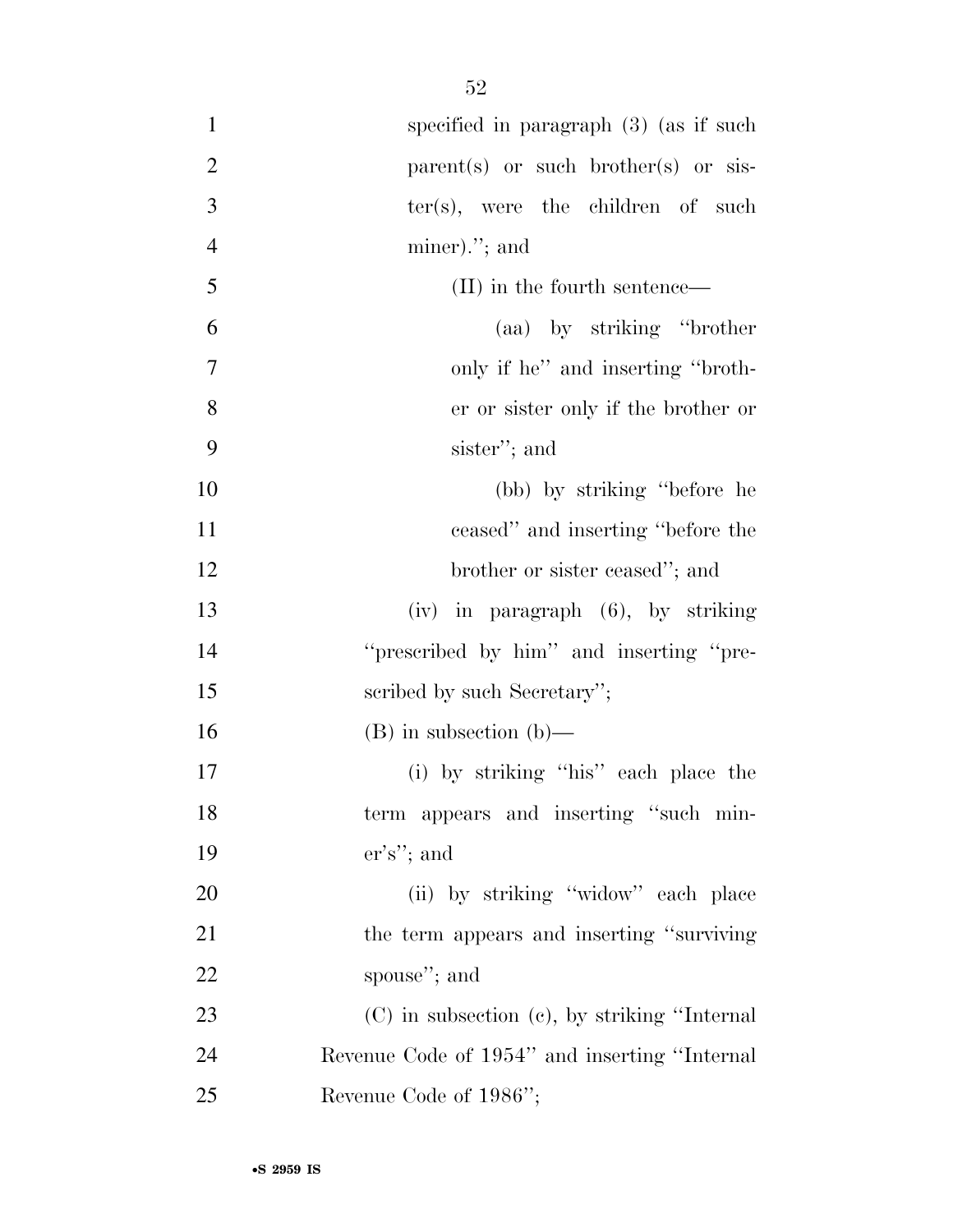| $\mathbf{1}$   | $(5)$ in section 413 (30 U.S.C. 923)—        |
|----------------|----------------------------------------------|
| $\overline{2}$ | $(A)$ in subsection $(b)$ —                  |
| 3              | (i) in the second sentence, by striking      |
| $\overline{4}$ | "his wife's affidavits" and inserting "affi- |
| 5              | davits of the miner's spouse";               |
| 6              | (ii) in the ninth sentence, by striking      |
| 7              | "widow" and inserting "surviving spouse";    |
| 8              | and                                          |
| 9              | (iii) by striking the last sentence; and     |
| 10             | $(B)$ in subsection $(c)$ , by striking "his |
| 11             | claim" and inserting "the claim";            |
| 12             | $(6)$ in section 414 (30 U.S.C. 924)—        |
| 13             | $(A)$ in subsection $(a)$ —                  |
| 14             | $(i)$ in paragraph $(1)$ , by striking       |
| 15             | "widow, within six months after the death"   |
| 16             | of her husband" and inserting "surviving"    |
| 17             | spouse, within six months after the death    |
| 18             | of the miner"; and                           |
| 19             | (ii) in paragraph $(2)(C)$ , by striking     |
| 20             | "his" and inserting "the child's"; and       |
| 21             | $(B)$ in subsection $(e)$ —                  |
| 22             | (i) by striking "widow" and inserting        |
| 23             | "surviving spouse"; and                      |
| 24             | (ii) by striking "his death" and insert-     |
| 25             | ing "the miner's death";                     |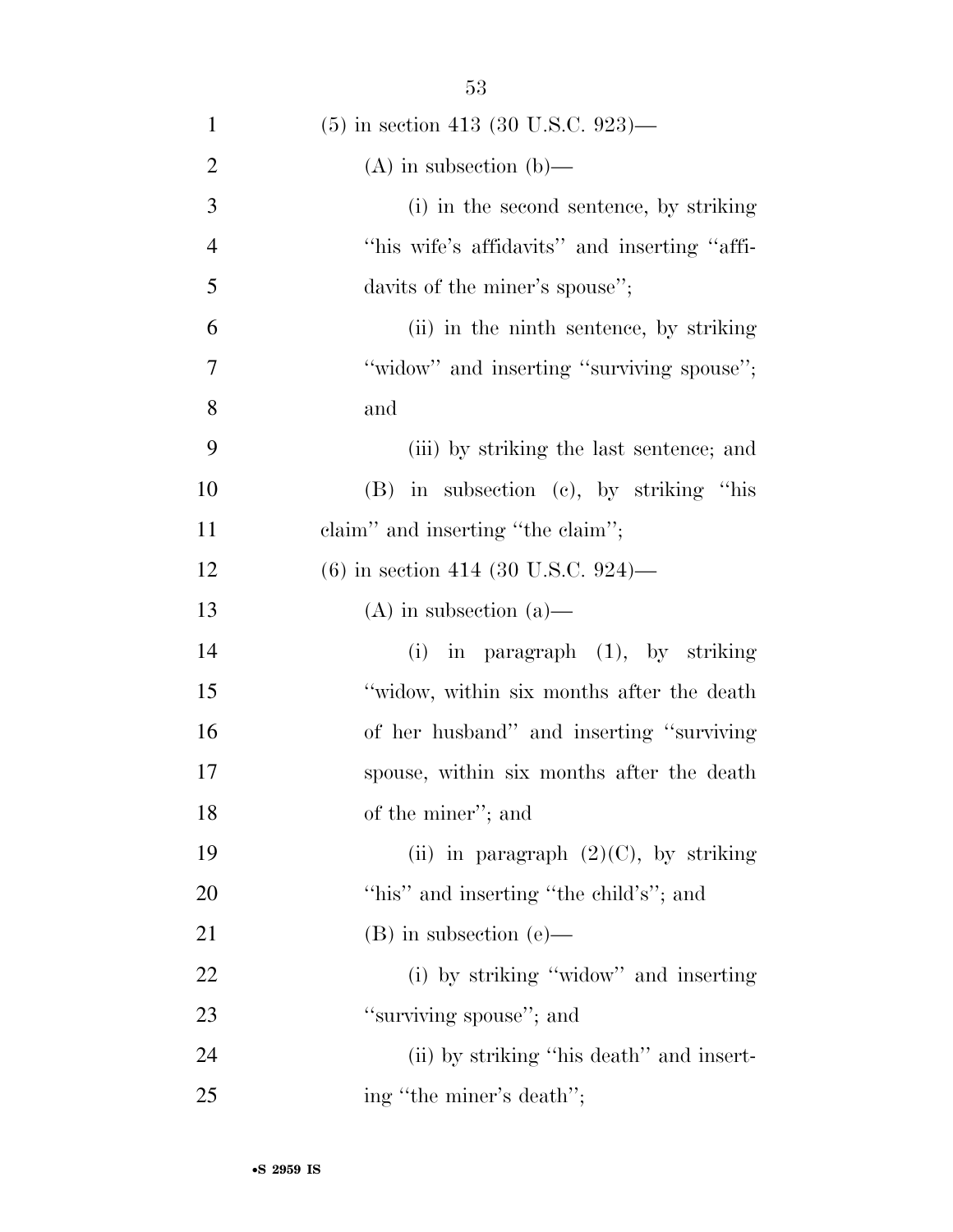| $\mathbf{1}$   | (7) in section 415(a) (30 U.S.C. 925(a))—         |
|----------------|---------------------------------------------------|
| $\overline{c}$ | $(A)$ in paragraph $(1)$ , by striking "Internal" |
| 3              | Revenue Code of 1954" and inserting "Internal     |
| $\overline{4}$ | Revenue Code of 1986"; and                        |
| 5              | $(B)$ in paragraph $(2)$ —                        |
| 6              | (i) by striking "he" and inserting                |
| 7              | "such Secretary"; and                             |
| 8              | (ii) by striking "him" and inserting              |
| 9              | "such Secretary";                                 |
| 10             | $(8)$ in section 421 (30 U.S.C. 931)—             |
| 11             | $(A)$ in subsection $(a)$ , by striking "widows"  |
| 12             | and inserting "spouses"; and                      |
| 13             | (B) in subsection (b)(2)—                         |
| 14             | (i) in the matter preceding subpara-              |
| 15             | graph $(A)$ , by striking "he" and inserting      |
| 16             | "such Secretary"; and                             |
| 17             | (ii) in subparagraph (F), by striking             |
| 18             | "promulgated by him" and inserting "pro-          |
| 19             | mulgated by such Secretary";                      |
| <b>20</b>      | $(9)$ in section 422 (30 U.S.C. 932)—             |
| 21             | $(A)$ in subsection $(a)$ —                       |
| 22             | (i) by striking "Internal Revenue                 |
| 23             | Code of 1954" and inserting "Internal             |
| 24             | Revenue Code of 1986"; and                        |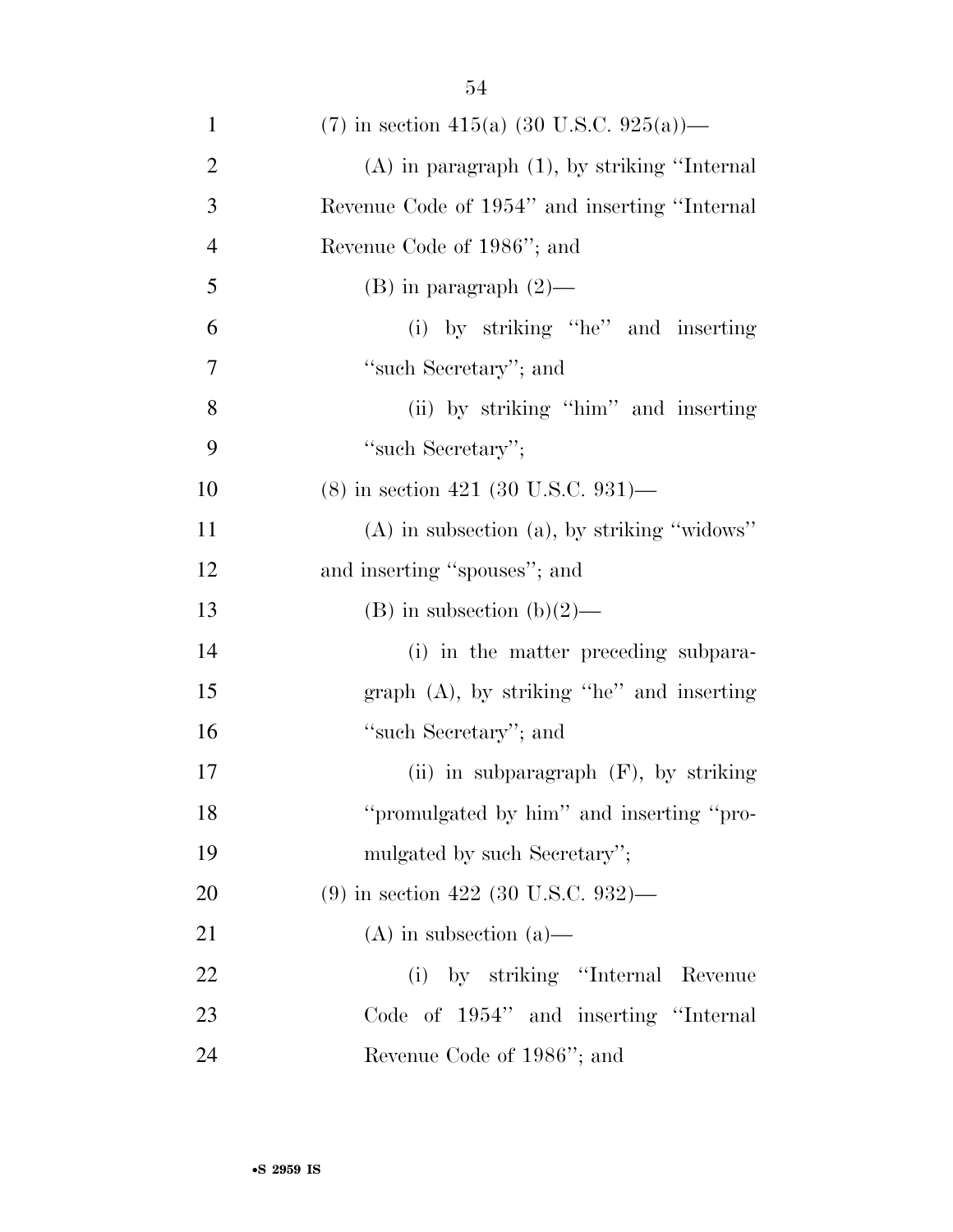| $\mathbf{1}$   | (ii) by striking "he" and inserting                  |
|----------------|------------------------------------------------------|
| $\overline{2}$ | "such Secretary";                                    |
| 3              | $(B)$ in subsection $(i)(4)$ , by striking "Inter-   |
| $\overline{4}$ | nal Revenue Code of 1954" and inserting "In-         |
| 5              | ternal Revenue Code of 1986"; and                    |
| 6              | (C) in subsection (j), by striking "Internal         |
| 7              | Revenue Code of 1954" each place the term ap-        |
| 8              | pears and inserting "Internal Revenue Code of        |
| 9              | $1986"$ ;                                            |
| 10             | $(10)$ in section 423(a) (30 U.S.C. 933(a)), by      |
| 11             | striking "he" and inserting "such operator";         |
| 12             | $(11)$ in section 424(b) (30 U.S.C. 934(b))—         |
| 13             | (A) in the matter following subparagraph             |
| 14             | $(B)$ of paragraph $(1)$ , by striking "him" and in- |
| 15             | serting "such operator";                             |
| 16             | $(B)$ in paragraph $(3)$ , by striking "Internal     |
| 17             | Revenue Code of 1954" each place the term ap-        |
| 18             | pears and inserting "Internal Revenue Code of        |
| 19             | $1986$ "; and                                        |
| 20             | $(C)$ in paragraph $(5)$ , by striking "Internal"    |
| 21             | Revenue Code of 1954" and inserting "Internal        |
| 22             | Revenue Code of 1986";                               |
| 23             | $(12)$ in section 428 (30 U.S.C. 938)—               |
| 24             | $(A)$ in subsection $(a)$ , by striking "him"        |
| 25             | and inserting "such operator"; and                   |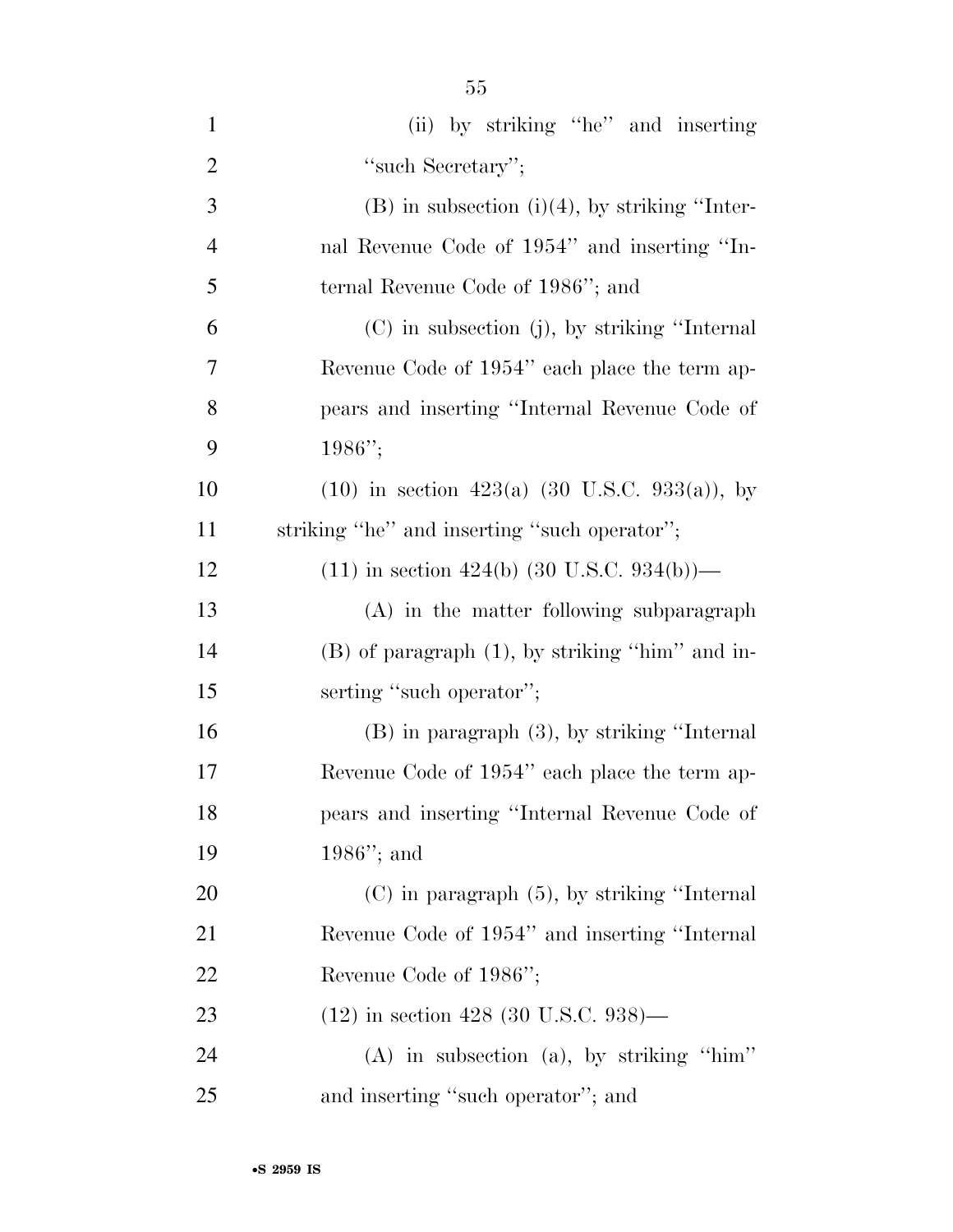| $\mathbf{1}$   | $(B)$ in subsection $(b)$ —                             |
|----------------|---------------------------------------------------------|
| $\overline{2}$ | (i) in the first sentence, by striking                  |
| 3              | "he" and inserting "the miner";                         |
| $\overline{4}$ | (ii) in the third sentence, by striking                 |
| 5              | "he" and inserting "the Secretary";                     |
| 6              | (iii) in the ninth sentence—                            |
| 7              | (I) by striking "he" each place                         |
| 8              | the term appears and inserting "the                     |
| 9              | Secretary"; and                                         |
| 10             | (II) by striking "his" and insert-                      |
| 11             | ing "the miner's"; and                                  |
| 12             | (iv) in the tenth sentence, by striking                 |
| 13             | "he" each place the term appears and in-                |
| 14             | serting "the Secretary"; and                            |
| 15             | $(13)$ in section 430 (30 U.S.C. 940)—                  |
| 16             | (A) by striking "1977 and" and inserting                |
| 17             | "1977,"; and                                            |
| 18             | $(B)$ by striking "1981" and inserting                  |
| 19             | "1981, and the Black Lung Benefits Improve-             |
| 20             | ment Act of 2014, and any amendments made               |
| 21             | after the date of enactment of such Act,".              |
| 22             | (b) INTERNAL REVENUE CODE.—Section $9501(b)(2)$         |
| 23             | of the Internal Revenue Code of 1986 is amended by add- |
| 24             | ing at the end the following:                           |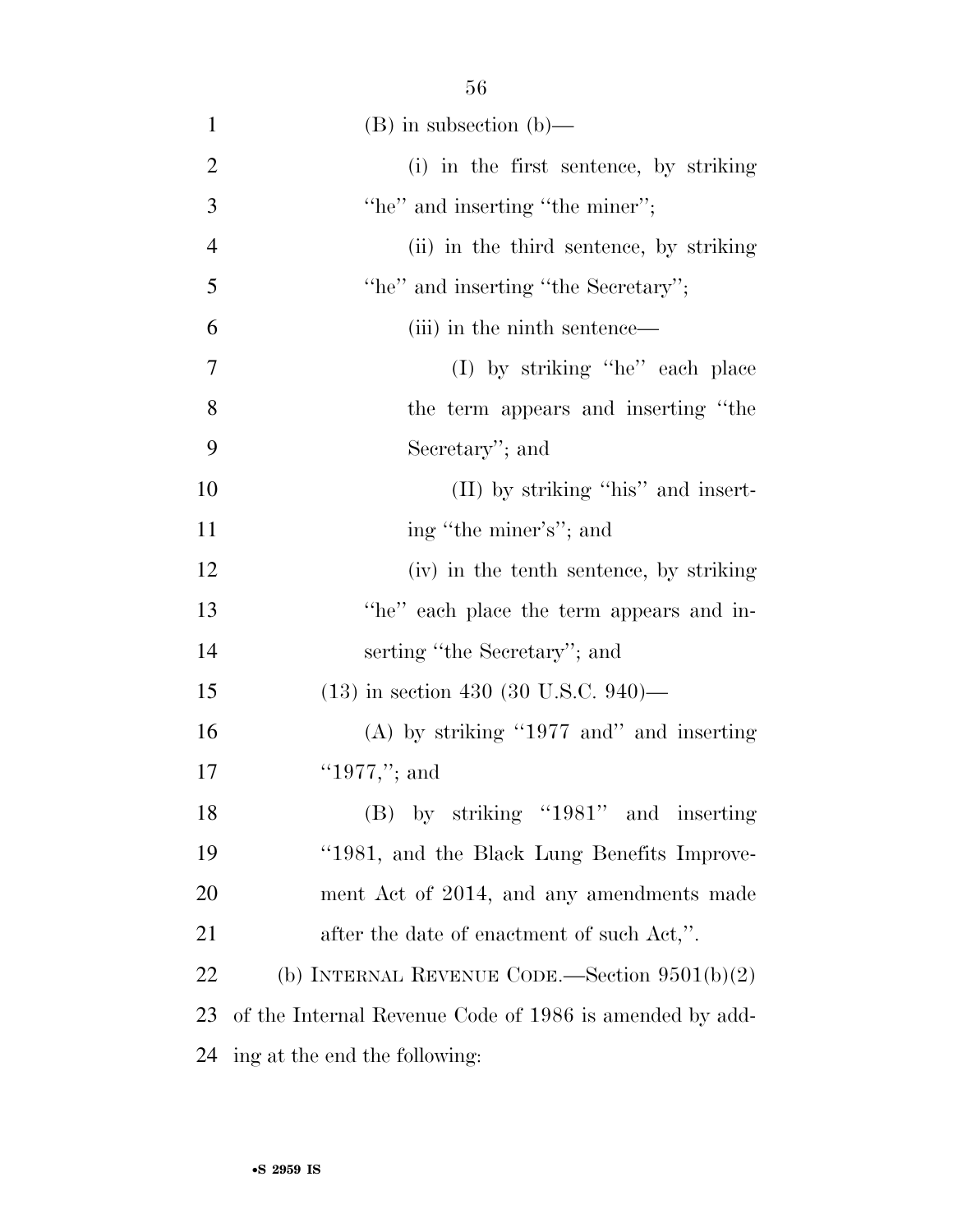1  $\langle (D) \rangle$  Amounts collected as fees under sec-2 tion  $436(g)(2)(A)$  of the Black Lung Benefits Act.''.

### **SEC. 112. READJUDICATING CASES INVOLVING CERTAIN CHEST RADIOGRAPHS.**

(a) DEFINITIONS.—In this section:

 (1) COMPLICATED PNEUMOCONIOSIS OR PRO- GRESSIVE MASSIVE FIBROSIS.—The term ''com- plicated pneumoconiosis or progressive massive fi- brosis'' means pneumoconiosis that has formed an opacity, mass, or lesion greater than one centimeter in diameter.

 (2) COVERED CHEST RADIOGRAPH.—The term ''covered chest radiograph'' means a chest radiograph that was interpreted as negative for pneumoconiosis or complicated pneumoconiosis or progressive massive fibrosis by a physician with re- spect to whom the Secretary of Labor has directed, in writing and after an evaluation by such Secretary, that such physician's negative interpretations of chest radiographs not be credited, unless otherwise determined credible by such Secretary, in evaluating a claim for benefits under the Black Lung Benefits Act (30 U.S.C. 901 et seq.).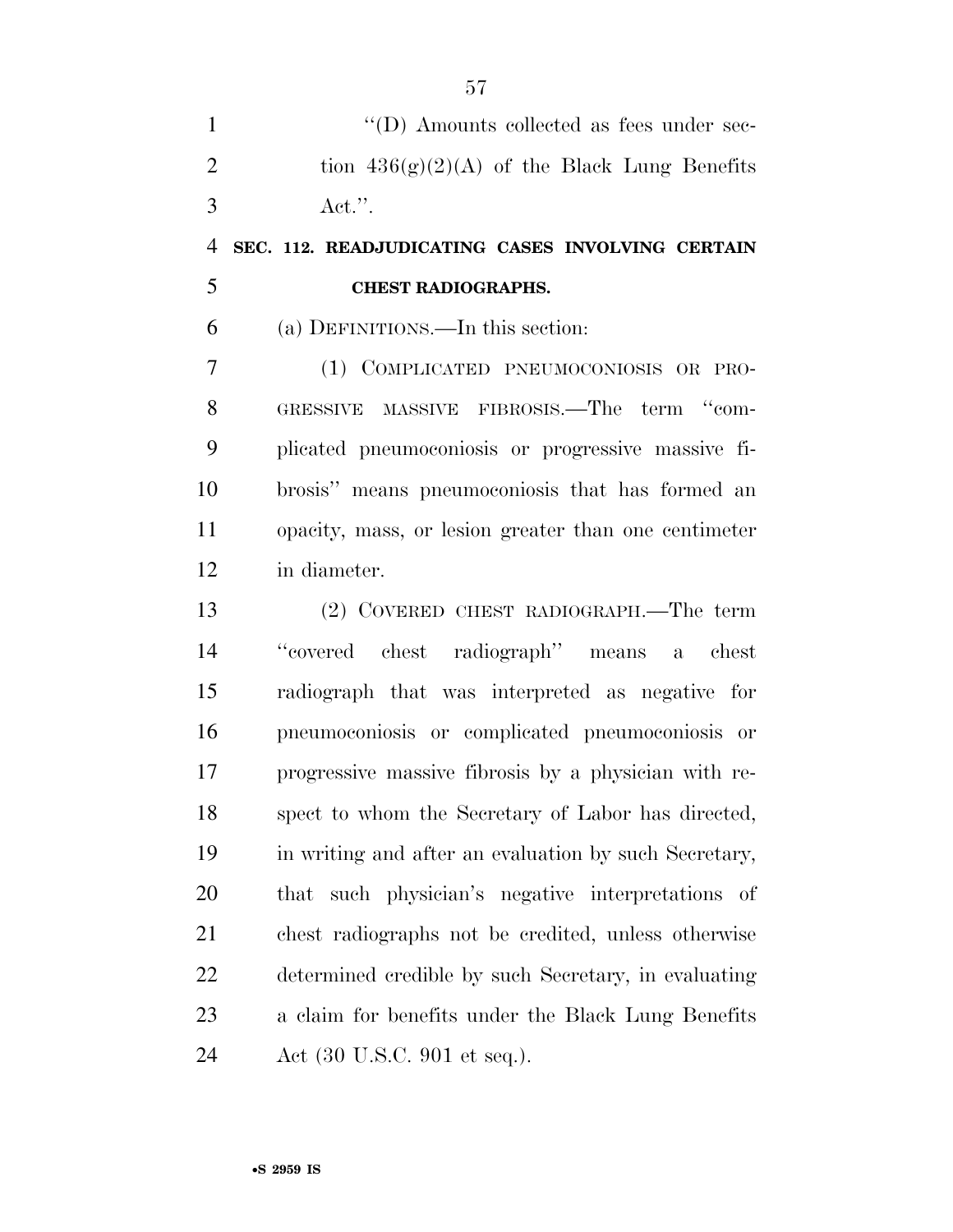| $\mathbf{1}$ | (3) COVERED INDIVIDUAL.—The term "covered                   |
|--------------|-------------------------------------------------------------|
| 2            | individual" means an individual whose record for a          |
| 3            | claim for benefits under the Black Lung Benefits            |
| 4            | Act includes a covered chest radiograph.                    |
| 5            | (4) COVERED SURVIVOR.—The term "covered                     |
| 6            | survivor" means an individual who-                          |
| 7            | $(A)$ is a survivor of a covered individual                 |
| 8            | whose claim under the Black Lung Benefits Act               |
| 9            | was still pending at the time of the covered in-            |
| 10           | dividual's death; and                                       |
| 11           | (B) who continued to seek an award with                     |
| 12           | respect to the covered individual's claim after             |
| 13           | the covered individual's death.                             |
| 14           | (5) PNEUMOCONIOSIS.—The term "pneumo-                       |
| 15           | coniosis" has the meaning given the term in section         |
| 16           | $402(b)$ of the Black Lung Benefits Act (30 U.S.C.          |
| 17           | $902(b)$ ).                                                 |
| 18           | (b) CLAIMS.—A covered individual or a covered sur-          |
| 19           | vivor whose claim for benefits under the Black Lung Bene-   |
| 20           | fits Act was denied prior to the enactment of this Act may  |
| 21           | file a new claim for benefits under this Act not later than |
| 22           | one year after the date of enactment of this Act.           |
| 23           | (c) ADJUDICATION ON THE MERITS.—                            |
| 24           | (1) IN GENERAL.—Any new claim filed under                   |
| 25           | subsection (b) shall be adjudicated on the merits and       |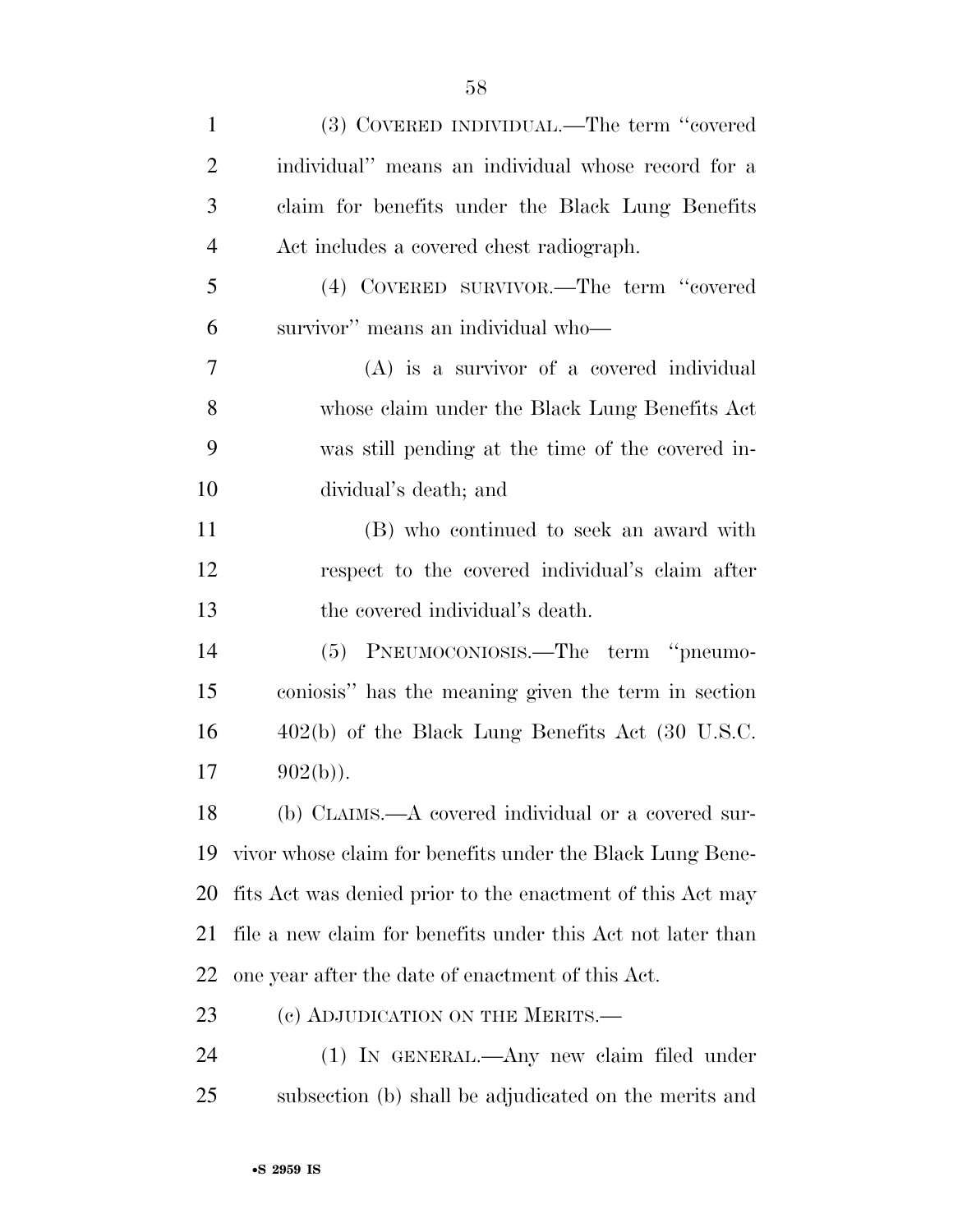shall not include consideration of a covered chest radiograph.

 (2) COVERED SURVIVOR.—Any new claim filed under subsection (b) by a covered survivor shall be adjudicated as either a miner's or a survivor's claim depending upon the type of claim pending at the time of the covered individual's death.

8 (d) TIME OF PAYMENT.

 (1) MINER'S CLAIM.—If a claim, filed under subsection (b) and adjudicated under subsection (c) as a miner's claim, results in an award of benefits, benefits shall be payable beginning with the month of the filing of the denied claim that had included in its record a covered chest radiograph.

 (2) SURVIVOR'S CLAIM.—If a claim, filed under subsection (b) and adjudicated under subsection (c) as a survivor's claim, results in an award of benefits, benefits shall be payable beginning with the month of the miner's death.

 (e) CONTRIBUTING IMPACT.—The Secretary of Labor shall have the discretion to deny a new claim under sub- section (b) in circumstances where the party opposing such claim establishes through clear and convincing evi-dence that a covered chest radiograph did not contribute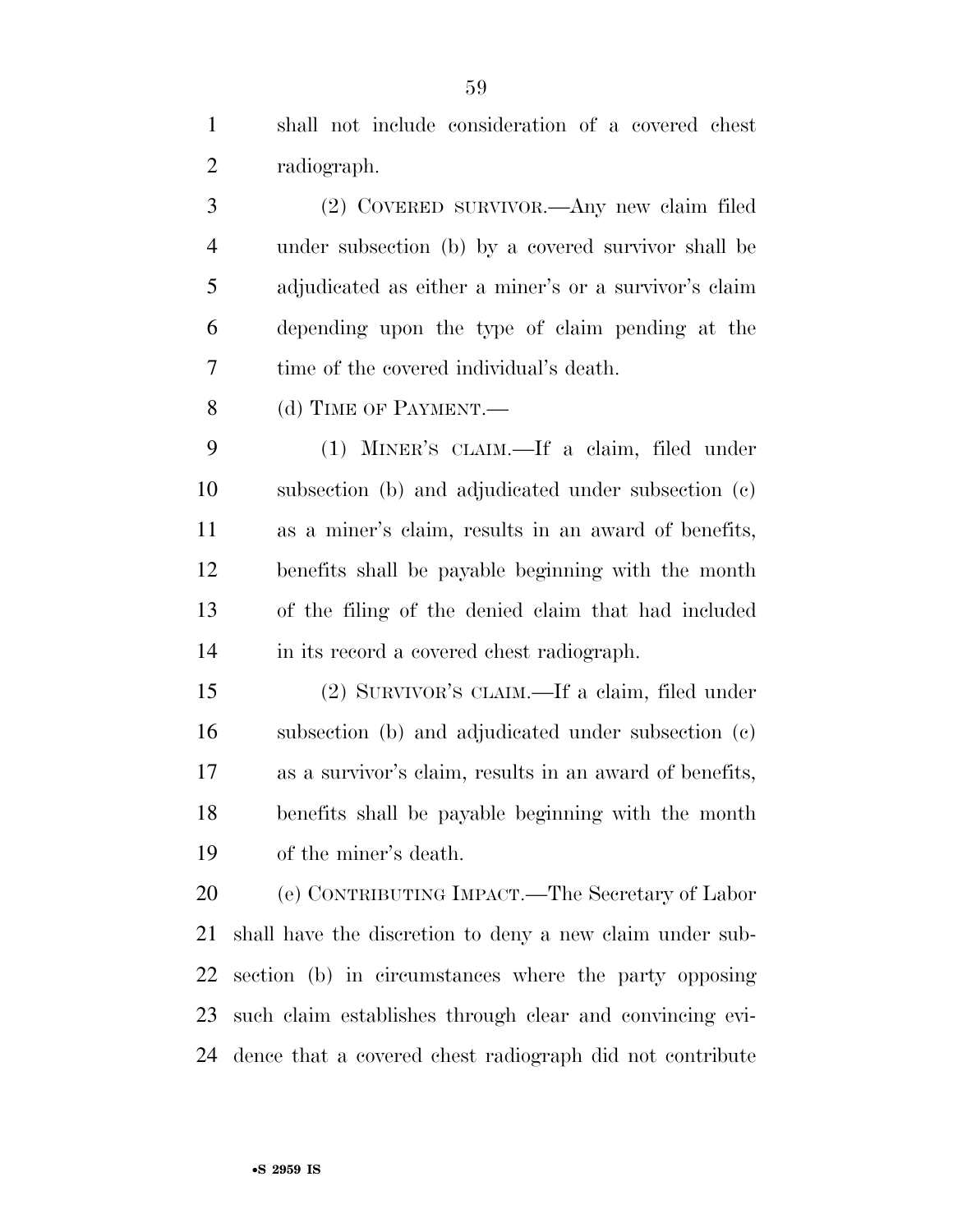to the decision to deny benefits in all prior claims filed by the covered individual or the covered survivor.

 (f) LIMITATION ON FILING OF NEW CLAIMS.—A new claim for benefits may be filed under subsection (b) only if the original claim was finally denied by a district direc- tor, an administrative law judge, or the Benefits Review Board established under section 21(b) of the Longshore and Harbor Workers' Compensation Act (33 U.S.C. 9  $921(b)$ ).

## **PART B—REPORTS TO IMPROVE THE ADMINIS- TRATION OF BENEFITS UNDER THE BLACK LUNG BENEFITS ACT**

### **SEC. 113. STRATEGY TO REDUCE DELAYS IN ADJUDICA-TION.**

 (a) IN GENERAL.—Not later than 90 days after the date of enactment of this Act, the Secretary of Labor shall submit to the Committee on Health, Education, Labor, and Pensions and the Committee on Appropriations of the Senate and the Committee on Education and the Work- force and the Committee on Appropriations of the House of Representatives a comprehensive strategy to reduce the backlog of cases pending on such date of enactment before the Office of Administrative Law Judges of the Depart-ment of Labor.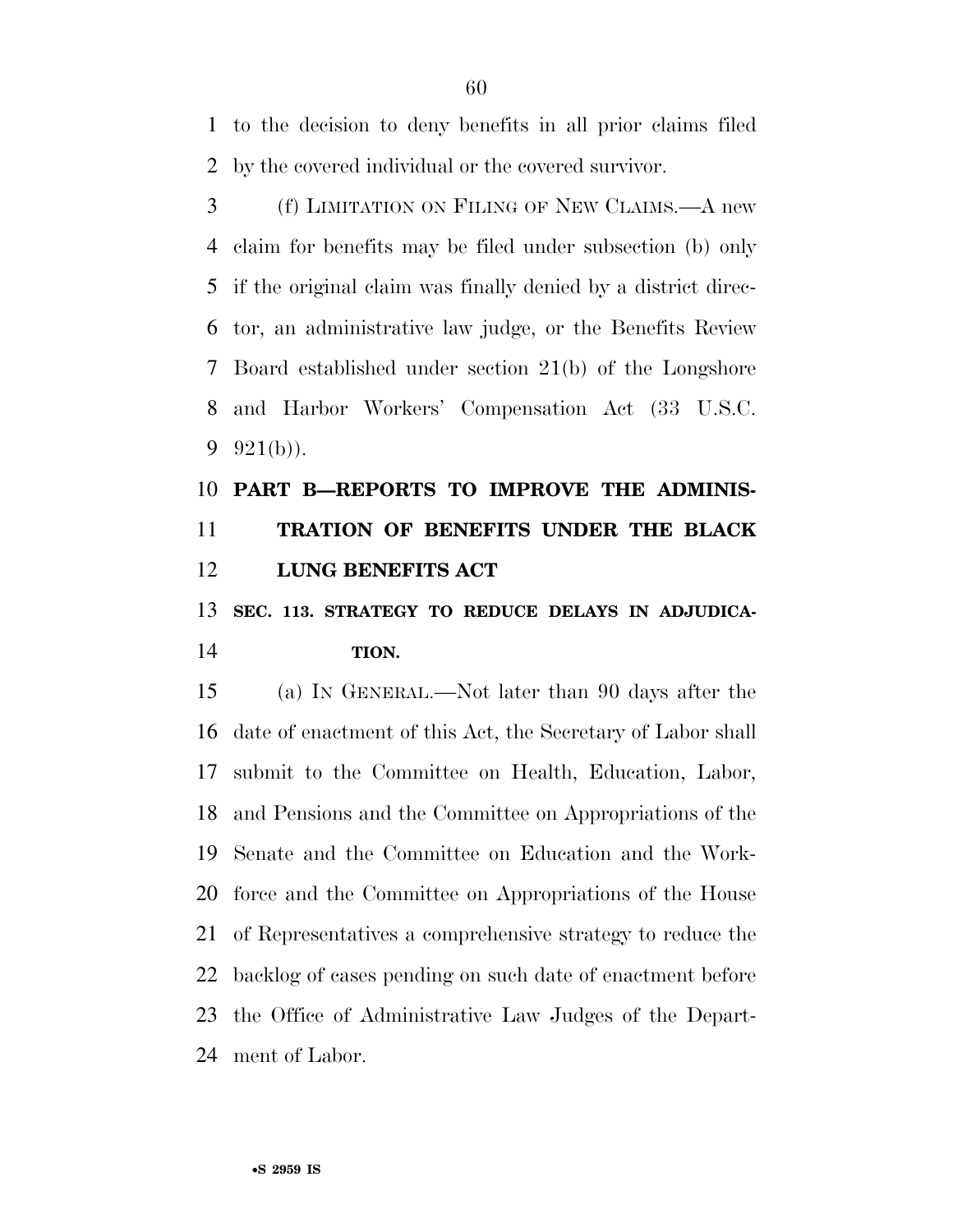(b) CONTENTS OF STRATEGY.—The strategy under this section shall provide information relating to—

 (1) the current and targeted pendency for each category of cases before the Office of Administrative Law Judges of the Department of Labor;

 (2) the number of administrative law judges, attorney advisors supporting such judges, support staff, and other resources necessary to achieve and maintain the targeted pendency for each category of such cases;

 (3) the necessary resources to improve effi- ciency and effectiveness, such as equipment for video conferences, training, use of reemployed annuitants, and administrative reforms;

 (4) the impact of sequestration, furloughs, and the Federal Government shutdown, which occurred from October 1 to October 16, 2013, on increasing administrative burdens and the backlog of cases pending before such office; and

 (5) with respect to claims filed under the Black Lung Benefits Act (30 U.S.C. 901 et seq.), the nec- essary resources needed to reduce the average pend- ency of cases to less than 12 months from the date of receipt of the case to the date of disposition of such case.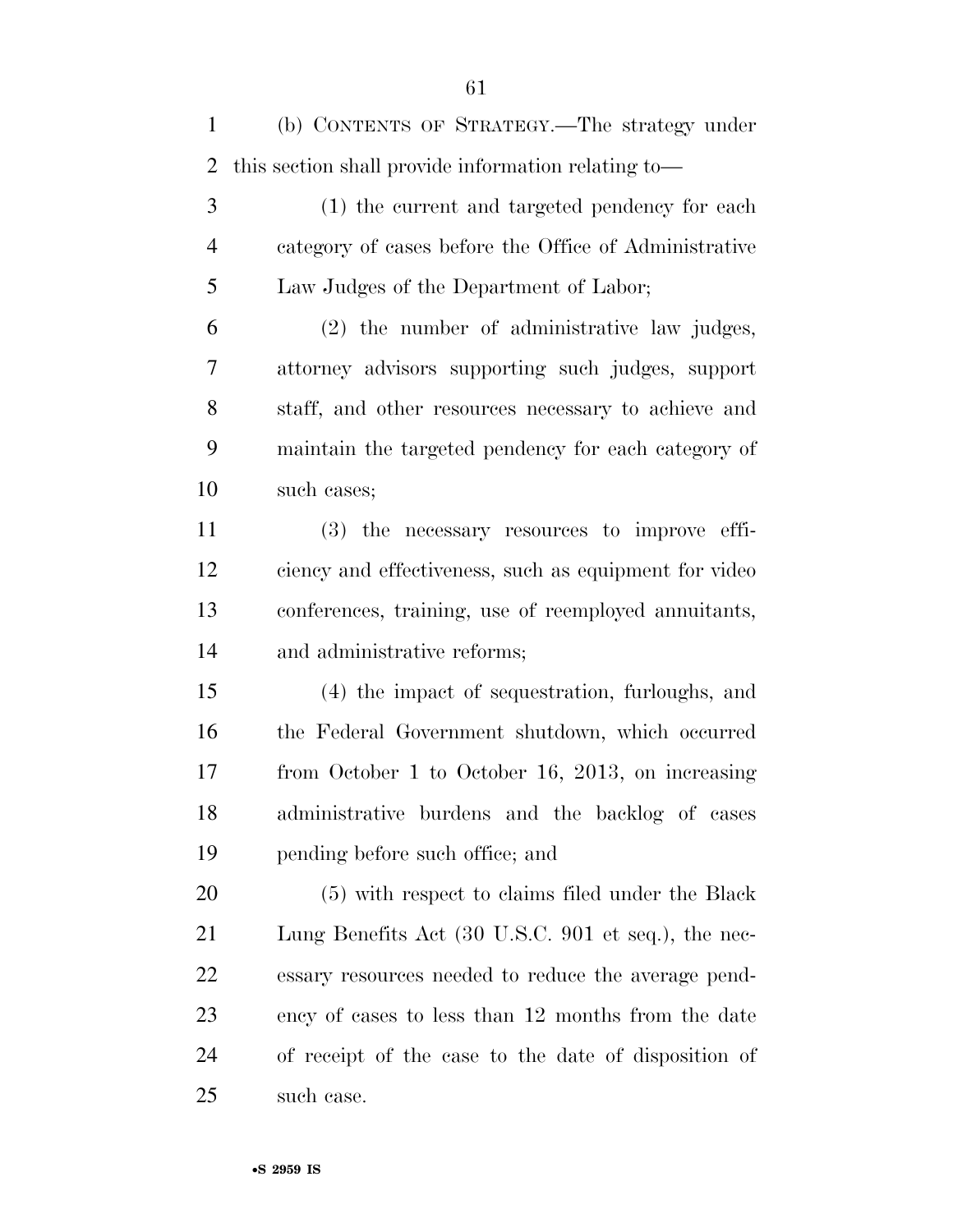(c) CONSULTATION.—In preparing such strategy, the Secretary of Labor shall consult with organizations that have ongoing interactions with the Office of Administra- tive Law Judges of the Department of Labor, including organizations that represent parties in cases under the Black Lung Benefits Act, the Longshore and Harbor Workers' Compensation Act (33 U.S.C. 901 et seq.), and Federal statutes regarding whistleblowers, wages and hours for employees, and immigration.

### **SEC. 114. GAO REPORT ON BLACK LUNG DISEASE.**

 (a) IN GENERAL.—Not later than one year after the date of enactment of this Act, the Comptroller General of the United States shall submit to the Committee on Health, Education, Labor, and Pensions of the Senate and the Committee on Education and the Workforce of the House of Representatives a report on any barriers to health care faced by coal miners with pneumoconiosis.

 (b) CONTENTS.—The report required under sub-section (a) shall include—

 (1) an assessment of possible barriers to health care under the Black Lung Benefits Act (30 U.S.C. 901 et seq.) and the degree to which any barriers impact the ability of miners with legitimate medical needs, particularly such miners in rural areas, to ac-cess treatment for pneumoconiosis;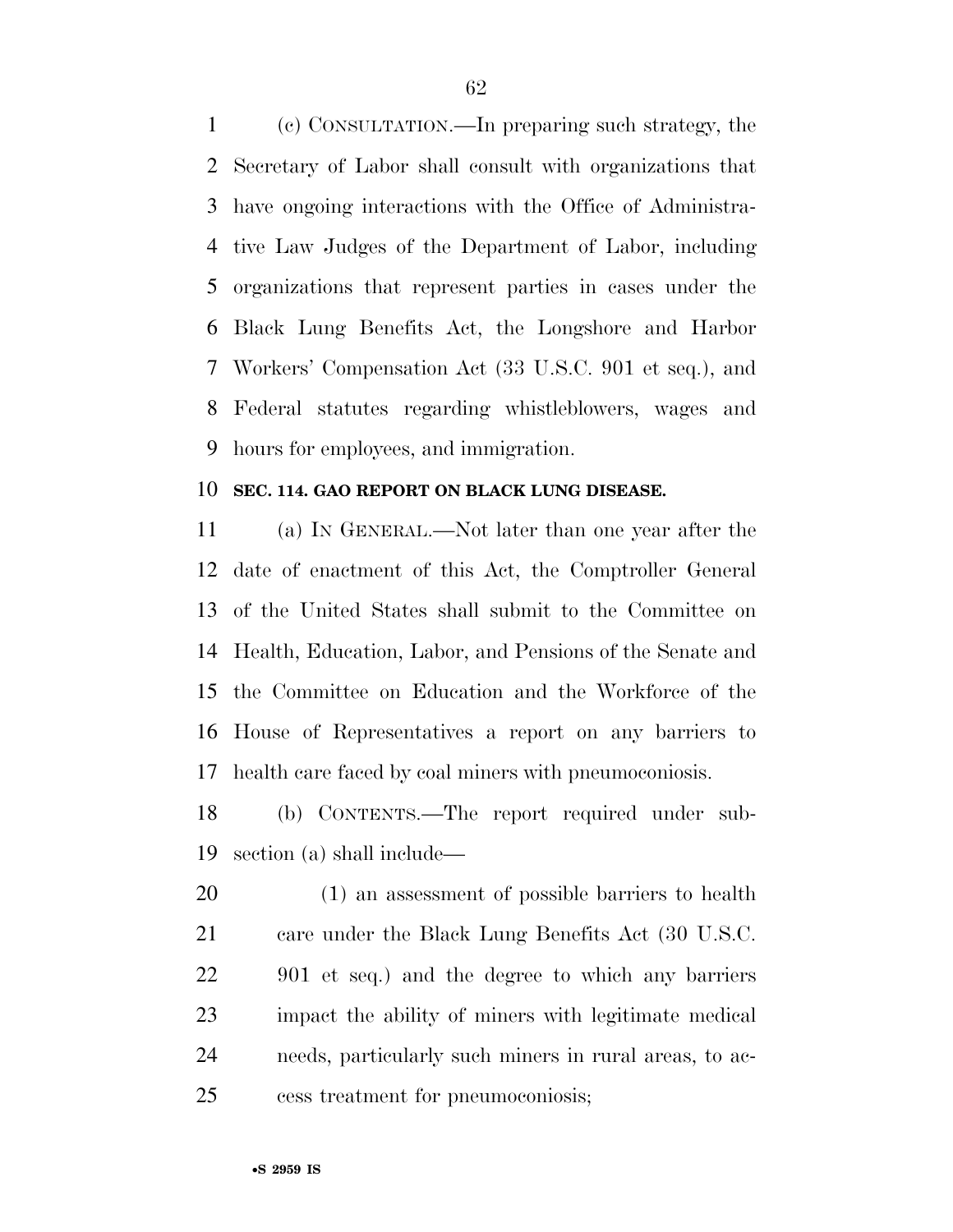(2) recommendations necessary to address issues, if any, relating to patient access to care under such Act; and (3) an evaluation of whether the benefit pay- ments authorized under such Act, as amended by this Act, are sufficient to meet the expenses of dis- abled miners, surviving spouses, dependents, and other family members entitled to receive benefits under the Black Lung Benefits Act. **TITLE II—STANDARD FOR RES- PIRABLE DUST CONCENTRA- TION SEC. 201. STANDARD FOR RESPIRABLE DUST CONCENTRA- TION.**  Section 202 of the Federal Mine Safety and Health Act of 1977 (30 U.S.C. 842) is amended by adding at the end the following: 18 "(i) REPORTS.—  $\frac{1}{2}$   $\frac{1}{2}$  RETROSPECTIVE STUDY. 20 "(A) IN GENERAL.—Beginning on August 21 1, 2021, the Secretary shall conduct a retro-spective study evaluating data collected using

 continuous personal dust monitors to determine whether to—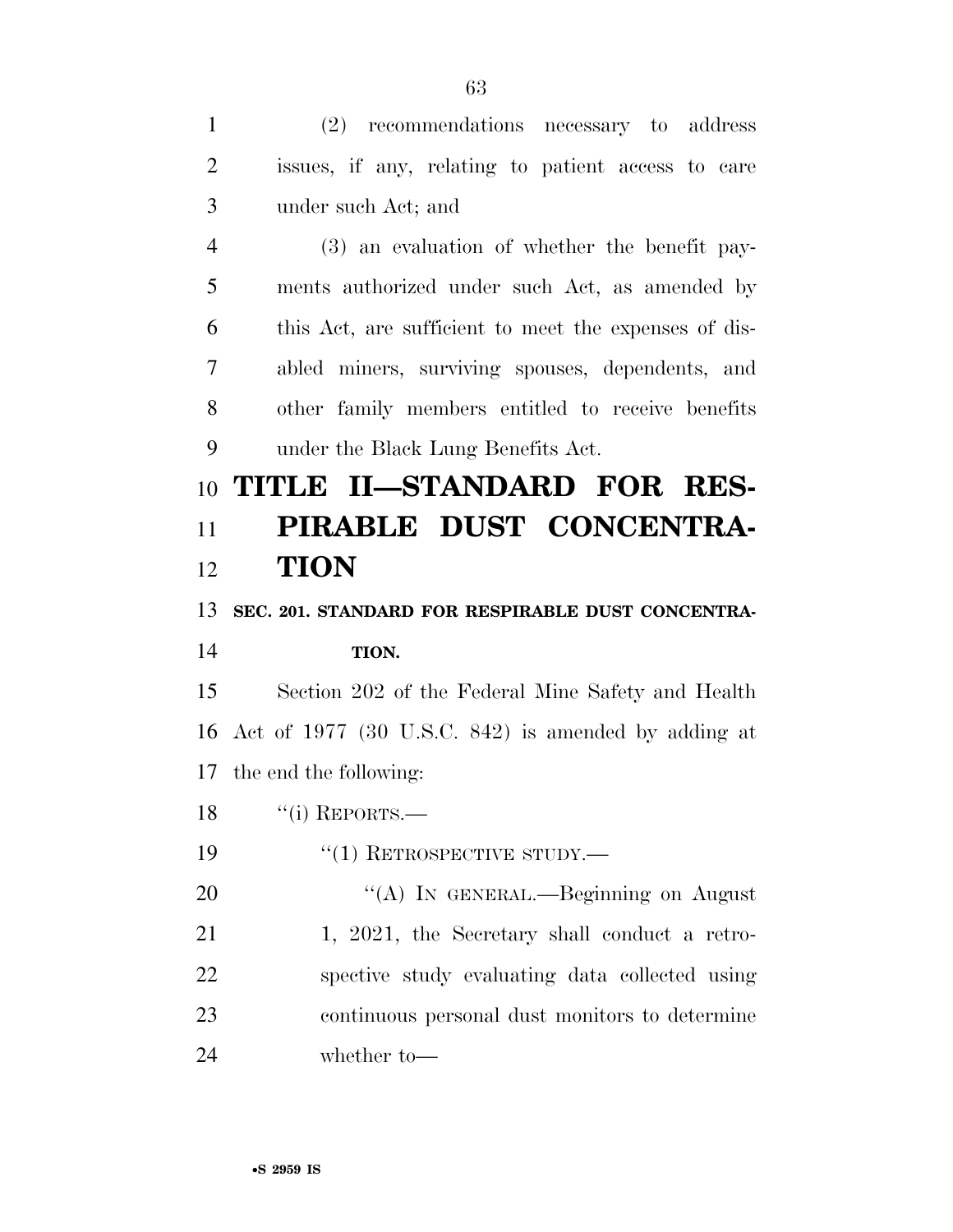| $\mathbf{1}$   | "(i) lower the applicable standard for              |
|----------------|-----------------------------------------------------|
| $\overline{2}$ | respirable dust concentration to protect the        |
| 3              | health of miners;                                   |
| $\overline{4}$ | "(ii) increase the frequency for taking             |
| 5              | samples of respirable dust concentration,           |
| 6              | using continuous personal dust monitors;            |
| 7              | "(iii) modify the engineering controls              |
| 8              | and work practices used by mine operators           |
| 9              | to comply with the applicable standard for          |
| 10             | respirable dust concentration; and                  |
| 11             | "(iv) convert samples taken for shifts              |
| 12             | that are greater than 8 hours to an 8-hour          |
| 13             | equivalent concentration to more<br>accu-           |
| 14             | rately assess the conditions of miners              |
| 15             | working on longer shifts.                           |
| 16             | "(B) COMPLETION DEADLINE.-- By Au-                  |
| 17             | gust 1, 2022, the Secretary shall complete the      |
| 18             | study required by subparagraph (A) and report       |
| 19             | the findings of such study to the Committee on      |
| 20             | Health, Education, Labor, and Pensions of the       |
| 21             | Senate and the Committee on Education and           |
| 22             | the Workforce of the House of Representatives.      |
| 23             | "(2) SUBSEQUENT STUDIES.—By August 1,               |
| 24             | 2025, and every 3 years thereafter, the Secretary   |
| 25             | shall conduct a new study as described in paragraph |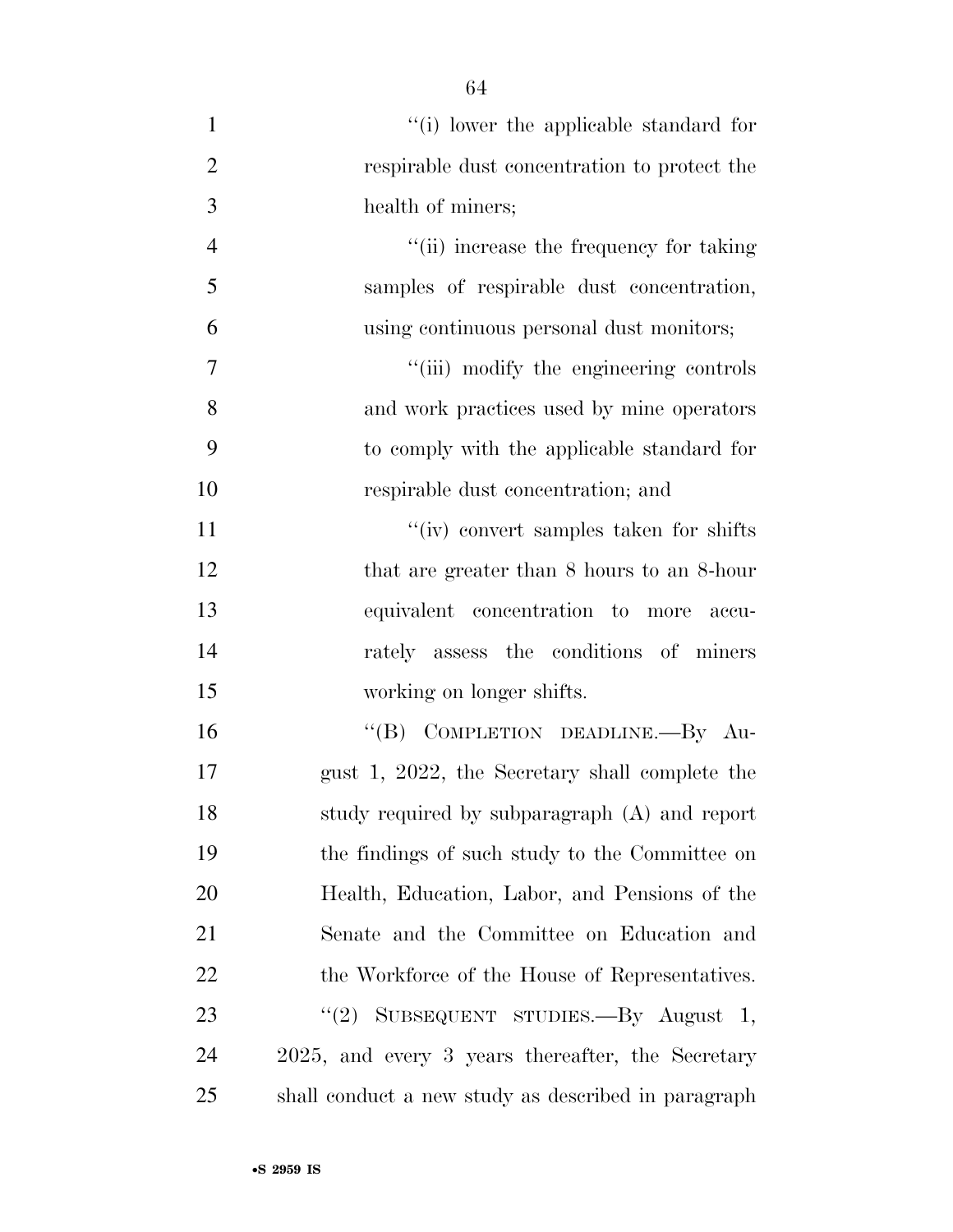(1)(A) and report, by not later than one year after 2 the commencement of the study, the findings of such study to the Committee on Health, Education, Labor, and Pensions of the Senate and the Com- mittee on Education and the Workforce of the House of Representatives.

 ''(3) REVISED STANDARDS.—If any report of the Secretary under this subsection concludes that the applicable standard for respirable dust con- centration should be lowered to protect the health of miners, or that the incidence of pneumoconiosis among coal miners in the United States, as reported by the National Institute for Occupational Safety and Health, has not been reduced from such inci- dence prior to the implementation of the most recent applicable standard for respirable dust concentra- tion, the Secretary shall, consistent with the require- ments of this section and section 101, accordingly revise such standard and any applicable sampling or testing procedures not later than 24 months after 21 the publication of such report of the Secretary under 22 this subsection.".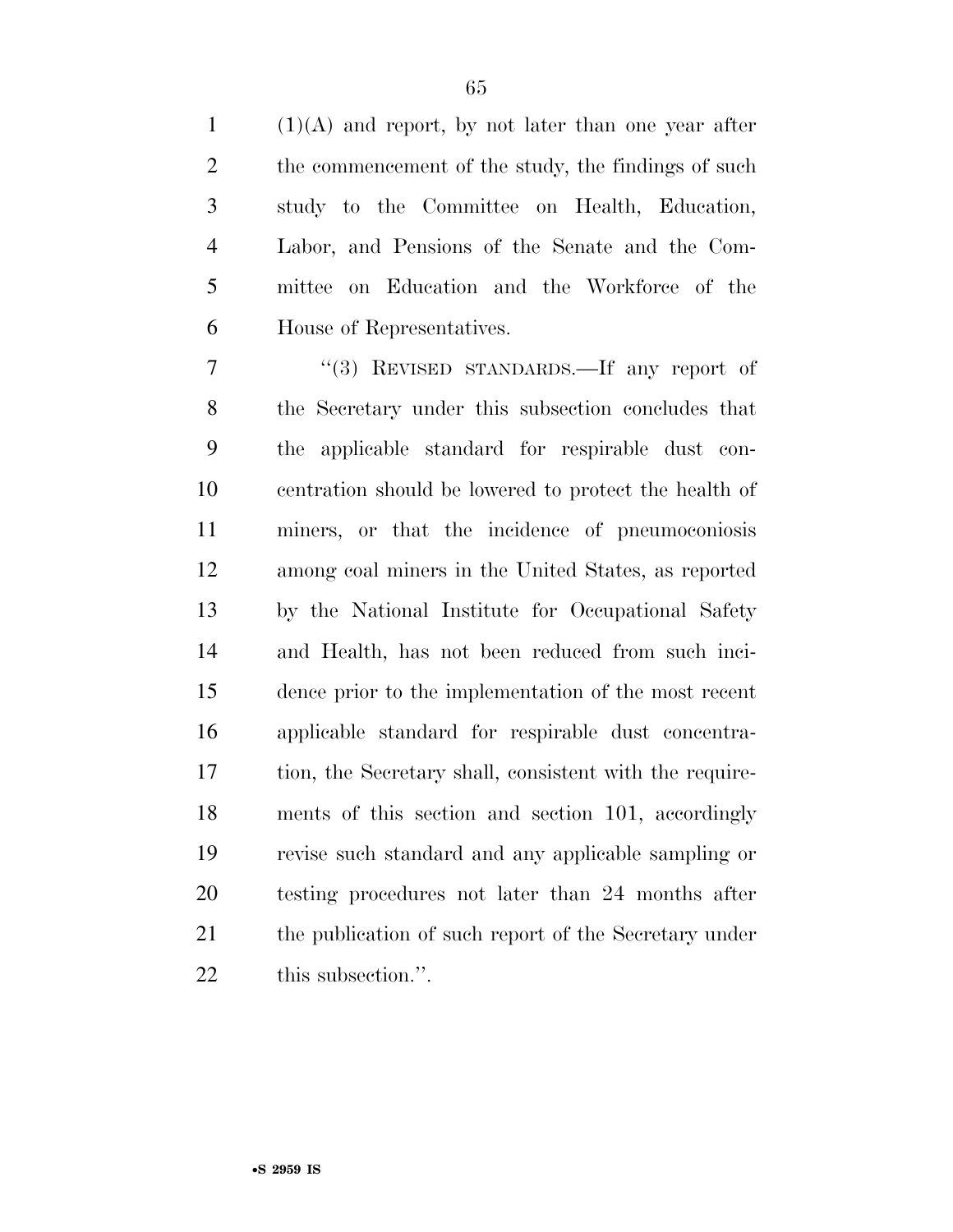# **TITLE III—ESTABLISHING THE OFFICE OF WORKERS' COM-PENSATION PROGRAMS**

 **SEC. 301. OFFICE OF WORKERS' COMPENSATION PRO-GRAMS.** 

 (a) ESTABLISHMENT.—There shall be established, in the Department of Labor, an Office of Workers' Com- pensation Programs (referred to in this section as the ''Of-fice'').

(b) DIRECTOR.—

 (1) IN GENERAL.—The Office shall be directed by a Director for the Office of Workers' Compensa- tion (referred to in this section as the ''Director'') who shall be appointed by the President, by and with the advice and consent of the Senate.

 (2) DUTIES.—The Director shall carry out all duties carried out by the Director for the Office of Workers' Compensation as of the day before the date of enactment of this Act.

 (c) FUNCTIONS.—The functions of the Office on and after the date of enactment of this Act shall include the functions of the Office on the day before the date of enact- ment of this Act, including all of its personnel, assets, au-thorities, and liabilities.